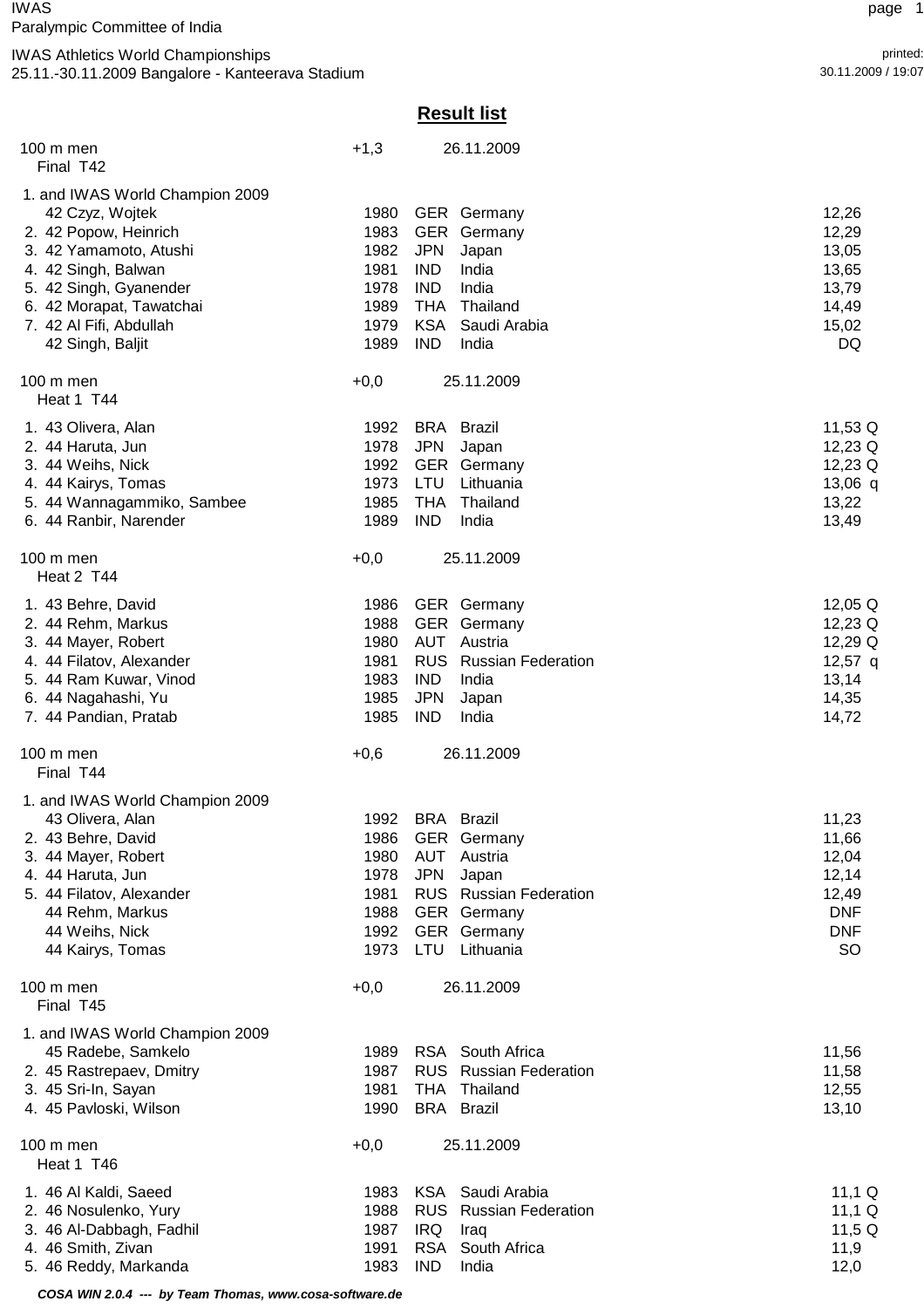| cont. 100 m men<br>Heat 1 T46                                               | $+0,0$               |                   | 25.11.2009                                                        |                      |
|-----------------------------------------------------------------------------|----------------------|-------------------|-------------------------------------------------------------------|----------------------|
| 6. 46 Kummoongkan, Somkid<br>7. 46 Abdullah, Alsaleh<br>8. 46 Singh, Girraj | 1980<br>1981<br>1975 | <b>IND</b>        | THA Thailand<br><b>KUW Kuwait</b><br>India                        | 12,1<br>12,1<br>12,2 |
| 100 m men                                                                   | $+0,6$               |                   | 25.11.2009                                                        |                      |
| Heat 2 T46                                                                  |                      |                   |                                                                   |                      |
| 1. 46 Ekholm, Andrej                                                        | 1989                 |                   | SWE Sweden                                                        | 11,4 $Q$             |
| 2. 46 Popov, Mikhail                                                        | 1978                 |                   | <b>RUS</b> Russian Federation                                     | 11,5 $Q$             |
| 3. 46 Al-Robey, Haadar                                                      | 1982                 | <b>IRQ</b>        | Iraq                                                              | 11,5 $Q$             |
| 4. 46 Yamee, Sutat<br>5. 46 Pereira, Cleiton                                | 1987<br>1987         | <b>THA</b><br>BRA | Thailand<br><b>Brazil</b>                                         | 11,8 $q$<br>11,8 $q$ |
| 6. 46 Bahtiar, Eryanto                                                      | 1986                 |                   | MAS Malaysia                                                      | 12,0                 |
| 7. 46 Horaddi, Basavaraj                                                    | 1988                 | <b>IND</b>        | India                                                             | 12,1                 |
| 46 Gutam, Sujan                                                             | 1994                 | NEP               | Nepal                                                             | <b>DNF</b>           |
| 100 m men<br>Final T46                                                      | $+1,2$               |                   | 26.11.2009                                                        |                      |
| 1. and IWAS World Champion 2009                                             |                      |                   |                                                                   |                      |
| 46 Al Kaldi, Saeed                                                          | 1983                 | KSA               | Saudi Arabia                                                      | 11,17                |
| 2. 46 Nosulenko, Yury                                                       | 1988                 |                   | RUS Russian Federation                                            | 11,33                |
| 3. 46 Ekholm, Andrej                                                        | 1989<br>1978         |                   | SWE Sweden<br><b>RUS</b> Russian Federation                       | 11,48                |
| 4. 46 Popov, Mikhail<br>5. 46 Al-Dabbagh, Fadhil                            | 1987                 | <b>IRQ</b>        | Iraq                                                              | 11,61<br>11,63       |
| 6. 46 Al-Robey, Haadar                                                      | 1982                 | <b>IRQ</b>        | Iraq                                                              | 11,69                |
| 7. 46 Yamee, Sutat                                                          | 1987                 | <b>THA</b>        | Thailand                                                          | 11,92                |
| 8. 46 Pereira, Cleiton                                                      | 1987                 |                   | <b>BRA</b> Brazil                                                 | 12,00                |
| 100 m wheelchair men<br>Final T53                                           | $+0,0$               |                   | 26.11.2009                                                        |                      |
| 1. and IWAS World Champion 2009                                             |                      |                   |                                                                   |                      |
| 53 Yu, Shiran                                                               | 1984                 |                   | CHN People's Republic of China                                    | 15,49                |
| 2. 53 Saed Algenaidel, Fahed                                                | 1984                 | <b>KSA</b>        | Saudi Arabia                                                      | 15,90                |
| 3. 53 Bani Hashem, Mohammad                                                 | 1985                 | UAE               | <b>United Arab Emirates</b>                                       | 16,07                |
| 4. 53 Kaneko, Tomonari                                                      |                      |                   | 1968 JPN Japan                                                    | 17,34                |
| 100 m wheelchair men<br>Heat 1 T54                                          | $+0,0$               |                   | 25.11.2009                                                        |                      |
| 1. 54 Zong, Kai                                                             | 1986                 |                   | CHN People's Republic of China                                    | 14,5 Q               |
| 2. 54 Schuh, Marc                                                           | 1989                 |                   | <b>GER</b> Germany                                                | 14,8 Q               |
| 3. 54 Almers, Niklas<br>4. 54 Alnaqbi, Jasim                                | 1991<br>1978         |                   | SWE Sweden<br><b>UAE</b> United Arab Emirates                     | 15,0 Q<br>15,3       |
| 5. 54 Mattila, Esa-Pekka                                                    | 1989                 | <b>FIN</b>        | Finland                                                           | 15,5                 |
| 6. 54 Alsulaili, Khaled                                                     | 1970                 |                   | <b>KUW Kuwait</b>                                                 | 15,6                 |
| 100 m wheelchair men<br>Heat 2 T54                                          | $+0,0$               |                   | 25.11.2009                                                        |                      |
| 1. 54 Tähti, Leo-Pekka                                                      | 1983                 | <b>FIN</b>        | Finland                                                           | $14,1 \Omega$        |
| 2. 54 Vahdani, Mohammad                                                     | 1979                 | UAE               | <b>United Arab Emirates</b>                                       | $14,1 \Omega$        |
| 3. 54 Souza, Thiago                                                         | 1990                 |                   | <b>BRA</b> Brazil                                                 | 14,4 Q               |
| 4. 54 Ottosson, Andreas<br>5. 54 Kim, Gyu-Dae                               | 1989<br>1984         |                   | SWE Sweden<br>KOR Korea                                           | 14,8 $q$<br>15,0 q   |
| 6. 54 Alazemi, Naser                                                        | 1967                 |                   | <b>KUW Kuwait</b>                                                 | 15,1                 |
| 100 m wheelchair men<br>Final T54                                           | $+1,1$               |                   | 26.11.2009                                                        |                      |
| 1. and IWAS World Champion 2009                                             |                      |                   |                                                                   |                      |
| 54 Tähti, Leo-Pekka                                                         | 1983                 | <b>FIN</b>        | Finland                                                           | 14,03                |
| 2. 54 Zong, Kai<br>3. 54 Vahdani, Mohammad                                  | 1986<br>1979         |                   | CHN People's Republic of China<br><b>UAE</b> United Arab Emirates | 14,46                |
| 4. 54 Souza, Thiago                                                         | 1990                 |                   | <b>BRA</b> Brazil                                                 | 14,50<br>14,72       |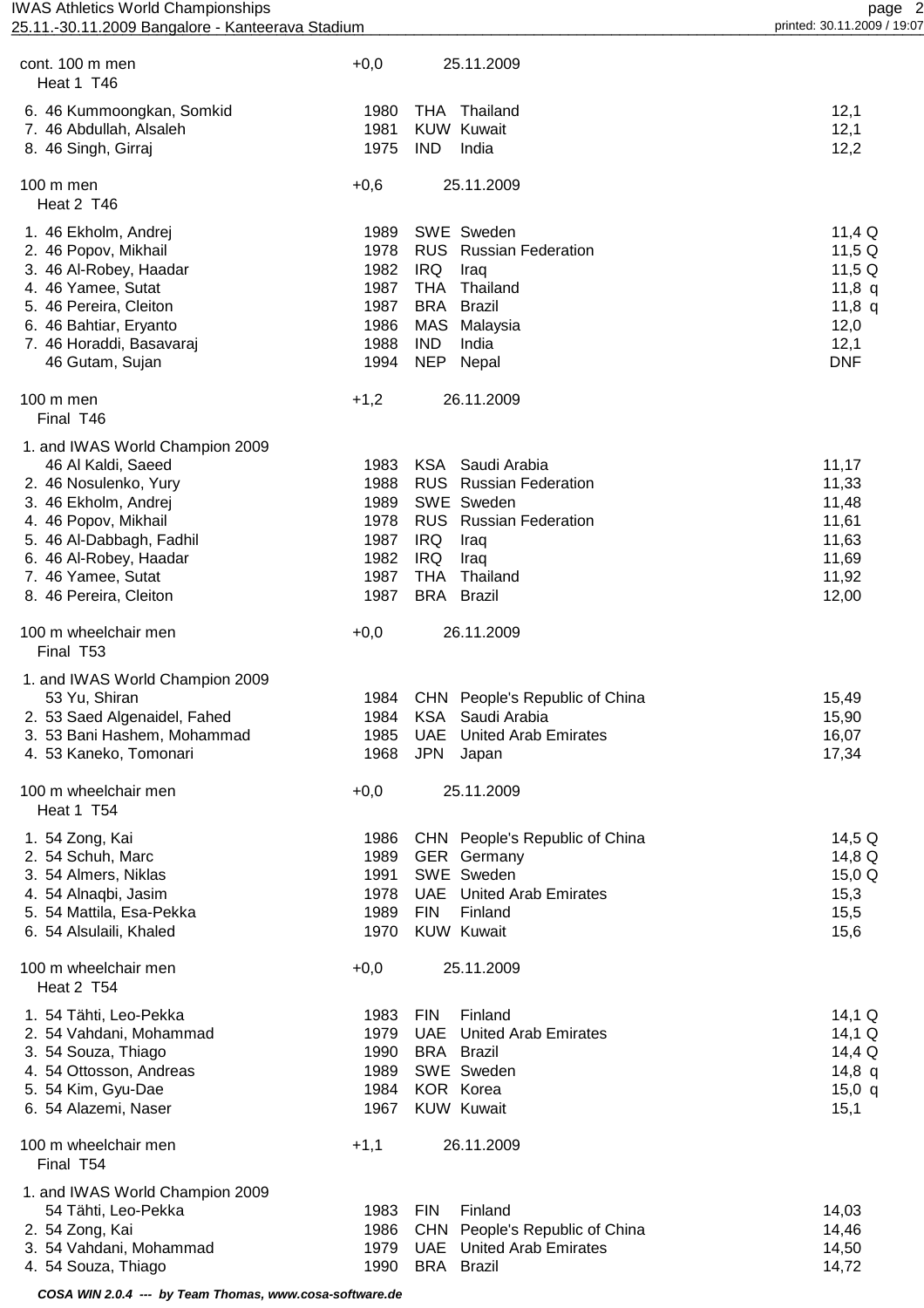| <b>IWAS Athletics World Championships</b><br>25.11.-30.11.2009 Bangalore - Kanteerava Stadium |        |            |                               | page 3<br>printed: 30.11.2009 / 19:07 |
|-----------------------------------------------------------------------------------------------|--------|------------|-------------------------------|---------------------------------------|
| cont. 100 m wheelchair men                                                                    | $+1,1$ |            | 26.11.2009                    |                                       |
| Final T54                                                                                     |        |            |                               |                                       |
| 5. 54 Almers, Niklas                                                                          | 1991   |            | SWE Sweden                    | 14,98                                 |
| 6. 54 Schuh, Marc                                                                             | 1989   |            | GER Germany                   | 15,01                                 |
| 7. 54 Kim, Gyu-Dae                                                                            | 1984   |            | KOR Korea                     | 15,05                                 |
| 8. 54 Ottosson, Andreas                                                                       | 1989   |            | SWE Sweden                    | 15,21                                 |
| 200 m men<br>Final T42                                                                        | $+0,0$ |            | 28.11.2009                    |                                       |
| 1. and IWAS World Champion 2009                                                               |        |            |                               |                                       |
| 42 Popow, Heinrich                                                                            | 1983   |            | <b>GER</b> Germany            | 26,62                                 |
| 2. 42 Yamamoto, Atushi                                                                        | 1982   | <b>JPN</b> | Japan                         | 28,07                                 |
| 3. 42 Singh, Balwan                                                                           | 1981   | <b>IND</b> | India                         | 28,42                                 |
| 4. 42 Morapat, Tawatchai                                                                      | 1989   | THA        | Thailand                      | 29,92                                 |
| 5. 42 Al Fifi, Abdullah                                                                       | 1979   |            | KSA Saudi Arabia              | 31,62                                 |
| 42 Czyz, Wojtek                                                                               | 1980   |            | GER Germany                   | <b>DNF</b>                            |
| 200 m men                                                                                     | $+0,0$ |            | 27.11.2009                    |                                       |
| Heat 1 T44                                                                                    |        |            |                               |                                       |
| 1. 44 Mayer, Robert                                                                           | 1980   |            | AUT Austria                   | 24,95 Q                               |
| 2. 44 Rehm, Markus                                                                            | 1988   |            | GER Germany                   | 25,14 Q                               |
| 3. 44 Haruta, Jun                                                                             | 1978   | JPN        | Japan                         | 25,61 Q                               |
| 4. 44 Kumar, Rajesh                                                                           | 1983   | <b>IND</b> | India                         | 28,76                                 |
| 44 Wannagammiko, Sambee                                                                       | 1985   |            | THA Thailand                  | <b>DNS</b>                            |
| 200 m men<br>Heat 2 T44                                                                       | $+0,0$ |            | 27.11.2009                    |                                       |
| 1. 43 Olivera, Alan                                                                           | 1992   |            | <b>BRA</b> Brazil             | 23,88 Q                               |
| 2. 43 Behre, David                                                                            | 1986   |            | GER Germany                   | 24,84 Q                               |
| 3. 44 Filatov, Alexander                                                                      | 1981   |            | <b>RUS</b> Russian Federation | 25,37 Q                               |
| 4. 44 Weihs, Nick                                                                             | 1992   |            | GER Germany                   | $25,80$ q                             |
| 5. 44 Ranbir, Narender                                                                        | 1989   | <b>IND</b> | India                         | $27,63$ q                             |
| 44 Nagahashi, Yu                                                                              |        |            | 1985 JPN Japan                | SO                                    |
| 200 m men<br>Final T44                                                                        |        |            | 28.11.2009                    |                                       |
|                                                                                               |        |            |                               |                                       |
| 1. and IWAS World Champion 2009<br>43 Olivera, Alan                                           | 1992   |            | <b>BRA</b> Brazil             | 23,77                                 |
| 2. 43 Behre, David                                                                            | 1986   |            | GER Germany                   | 24,56                                 |
| 3. 44 Mayer, Robert                                                                           | 1980   |            | <b>AUT</b> Austria            | 25,10                                 |
| 4. 44 Rehm, Markus                                                                            | 1988   |            | GER Germany                   | 25,54                                 |
| 5. 44 Haruta, Jun                                                                             | 1978   | <b>JPN</b> | Japan                         | 25,73                                 |
| 6. 44 Weihs, Nick                                                                             | 1992   |            | GER Germany                   | 25,76                                 |
| 7. 44 Filatov, Alexander                                                                      | 1981   |            | RUS Russian Federation        | 25,81                                 |
| 8. 44 Ranbir, Narender                                                                        | 1989   | <b>IND</b> | India                         | 28,07                                 |
| 200 m men<br>Heat 1 T46                                                                       | $+0,0$ |            | 27.11.2009                    |                                       |
| 1. 46 Nosulenko, Yury                                                                         | 1988   |            | <b>RUS</b> Russian Federation | 23,16 Q                               |
| 2. 45 Radebe, Samkelo                                                                         | 1989   | <b>RSA</b> | South Africa                  | 23,99 Q                               |
| 3. 46 Al-Robey, Haadar                                                                        | 1982   | <b>IRQ</b> | Iraq                          | 24,74                                 |
| 4. 45 Sri-In, Sayan                                                                           | 1981   |            | THA Thailand                  | 25,42                                 |
| 5. 45 Pavloski, Wilson                                                                        | 1990   |            | <b>BRA</b> Brazil             | 26,89                                 |
| 200 m men<br>Heat 2 T46                                                                       | $+0,0$ |            | 27.11.2009                    |                                       |
| 1. 46 Al Kaldi, Saeed                                                                         | 1983   |            | KSA Saudi Arabia              | 23,66 Q                               |
| 2. 46 Kashkan, Dmitry                                                                         | 1988   |            | <b>RUS</b> Russian Federation | 23,86 Q                               |
| 3. 46 Ekholm, Andrej                                                                          | 1989   |            | SWE Sweden                    | 23,97 q                               |
| 4. 46 Reddy, Markanda                                                                         | 1983   | <b>IND</b> | India                         | 24,02                                 |

5. 46 Kummoongkan, Somkid 1980 THA Thailand 24,60

6. 46 Pereira, Cleiton **1987 BRA Brazil 1987 BRA Brazil** 24,81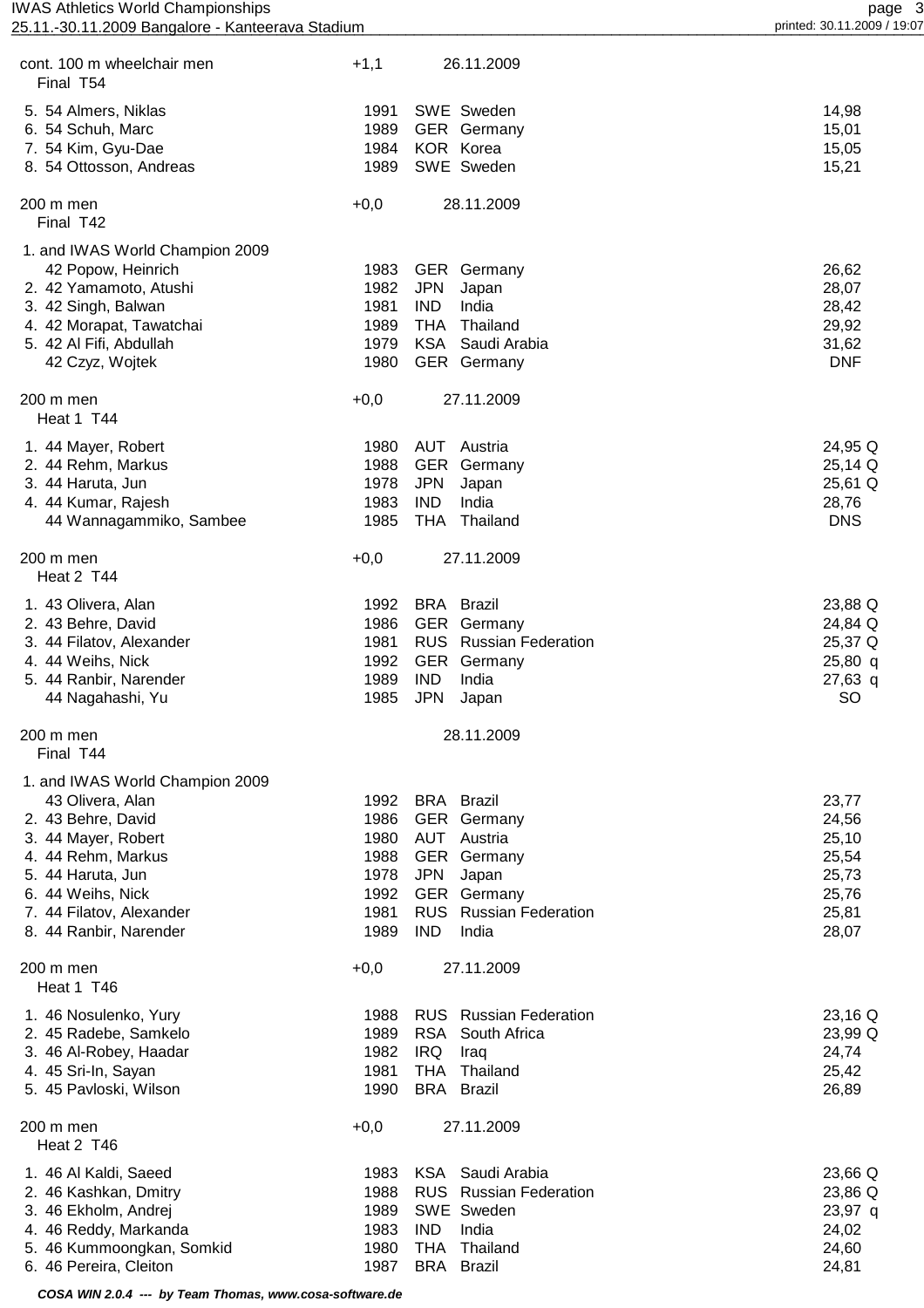| 200 m men<br>Heat 3 T46                       | $+0,0$       |            | 27.11.2009                                           |                     |
|-----------------------------------------------|--------------|------------|------------------------------------------------------|---------------------|
| 1. 46 Popov, Mikhail                          | 1978         |            | <b>RUS</b> Russian Federation                        | 23,68 Q             |
| 1. 46 Al-Dabbagh, Fadhil                      | 1987         | <b>IRQ</b> | Iraq                                                 | 23,68 Q             |
| 3. 46 Smith, Zivan                            | 1991         | <b>RSA</b> | South Africa                                         | $23,74$ q           |
| 4. 46 Singh, Sandeep                          | 1993         | <b>IND</b> | India                                                | 24,12               |
| 5. 46 Yamee, Sutat                            | 1987         | <b>THA</b> | Thailand                                             | 24,27               |
| 46 Singh, Girraj                              | 1975         | <b>IND</b> | India                                                | <b>DNS</b>          |
| 200 m men<br>Final T46                        |              |            | 28.11.2009                                           |                     |
| 1. and IWAS World Champion 2009               |              |            |                                                      |                     |
| 46 Nosulenko, Yury                            | 1988         |            | <b>RUS</b> Russian Federation                        | 22,73               |
| 2. 46 Al Kaldi, Saeed                         | 1983         | <b>KSA</b> | Saudi Arabia                                         | 23,32               |
| 3. 46 Kashkan, Dmitry                         | 1988         |            | <b>RUS</b> Russian Federation                        | 23,43               |
| 4. 46 Smith, Zivan                            | 1991         |            | RSA South Africa                                     | 23,65               |
| 5. 45 Radebe, Samkelo                         | 1989         |            | RSA South Africa                                     | 23,78               |
| 6. 46 Popov, Mikhail                          | 1978<br>1989 |            | <b>RUS</b> Russian Federation<br>SWE Sweden          | 24,30               |
| 7. 46 Ekholm, Andrej<br>46 Al-Dabbagh, Fadhil | 1987         | IRQ Iraq   |                                                      | 24,37<br><b>DNF</b> |
|                                               |              |            |                                                      |                     |
| 200 m wheelchair men<br>Final T53             |              |            | 28.11.2009                                           |                     |
| 1. and IWAS World Champion 2009               |              |            |                                                      |                     |
| 53 Yu, Shiran                                 | 1984         |            | CHN People's Republic of China                       | 28,47               |
| 2. 53 Saed Algenaidel, Fahed                  | 1984         | <b>KSA</b> | Saudi Arabia                                         | 29,37               |
| 3. 53 Bani Hashem, Mohammad                   | 1985         | <b>UAE</b> | <b>United Arab Emirates</b>                          | 29,77               |
| 4. 53 Kaneko, Tomonari                        | 1968         | <b>JPN</b> | Japan                                                | 32,46               |
| 5. 52 lto, Tomoya                             | 1963         | <b>JPN</b> | Japan                                                | 33,46               |
| 6. 52 Geierspichler, Thomas                   | 1976         | AUT        | Austria                                              | 34,38               |
| 200 m wheelchair men<br>Heat 1 T54            | $+0,0$       |            | 27.11.2009                                           |                     |
| 1. 54 Tähti, Leo-Pekka                        | 1983         | <b>FIN</b> | Finland                                              | 25,81 Q             |
| 2. 54 Zong, Kai                               |              |            | 1986 CHN People's Republic of China                  | 26,22 Q             |
| 3. 54 Schuh, Marc                             | 1989         |            | <b>GER</b> Germany                                   | 26,62 Q             |
| 4. 54 Kim, Gyu-Dae                            | 1984         |            | KOR Korea                                            | $26,73$ q           |
| 5. 54 Souza, Thiago                           | 1990         |            | <b>BRA</b> Brazil                                    | 26,76 q             |
| 6. 54 Alnaqbi, Jasim                          | 1978<br>1970 |            | <b>UAE</b> United Arab Emirates<br><b>KUW Kuwait</b> | 27,28               |
| 7. 54 Alsulaili, Khaled                       |              |            |                                                      | 28,97               |
| 200 m wheelchair men<br>Heat 2 T54            | $+0,0$       |            | 27.11.2009                                           |                     |
| 1. 54 Vahdani, Mohammad                       | 1979         |            | <b>UAE</b> United Arab Emirates                      | 25,82 Q             |
| 2. 54 Almers, Niklas                          | 1991         |            | SWE Sweden                                           | 26,44 Q             |
| 3. 54 Ottosson, Andreas                       | 1989         |            | SWE Sweden                                           | 27,30 Q             |
| 4. 54 Mattila, Esa-Pekka                      | 1989         | <b>FIN</b> | Finland                                              | 27,71               |
| 5. 54 Pereira Baptista, Alberto Manuel        | 1971         |            | POR Portugal                                         | 28,14               |
| 6. 54 Abramov, Evgeny                         | 1986         |            | <b>RUS</b> Russian Federation                        | 29,77               |
| 7. 54 Alazemi, Naser                          | 1967         |            | <b>KUW Kuwait</b>                                    | 29,86               |
| 200 m wheelchair men<br>Final T54             |              |            | 28.11.2009                                           |                     |
| 1. and IWAS World Champion 2009               |              |            |                                                      |                     |
| 54 Tähti, Leo-Pekka                           | 1983         | <b>FIN</b> | Finland                                              | 25,69               |
| 2. 54 Vahdani, Mohammad                       | 1979         |            | <b>UAE</b> United Arab Emirates                      | 26,20               |
| 3. 54 Zong, Kai                               | 1986         |            | CHN People's Republic of China                       | 26,50               |
| 4. 54 Schuh, Marc                             | 1989         |            | GER Germany                                          | 26,63               |
| 5. 54 Souza, Thiago                           | 1990<br>1991 |            | <b>BRA</b> Brazil<br>SWE Sweden                      | 26,79               |
| 6. 54 Almers, Niklas<br>7. 54 Kim, Gyu-Dae    | 1984         |            | KOR Korea                                            | 27,14<br>27,18      |
|                                               |              |            |                                                      |                     |
| 8. 54 Ottosson, Andreas                       | 1989         |            | SWE Sweden                                           | 27,79               |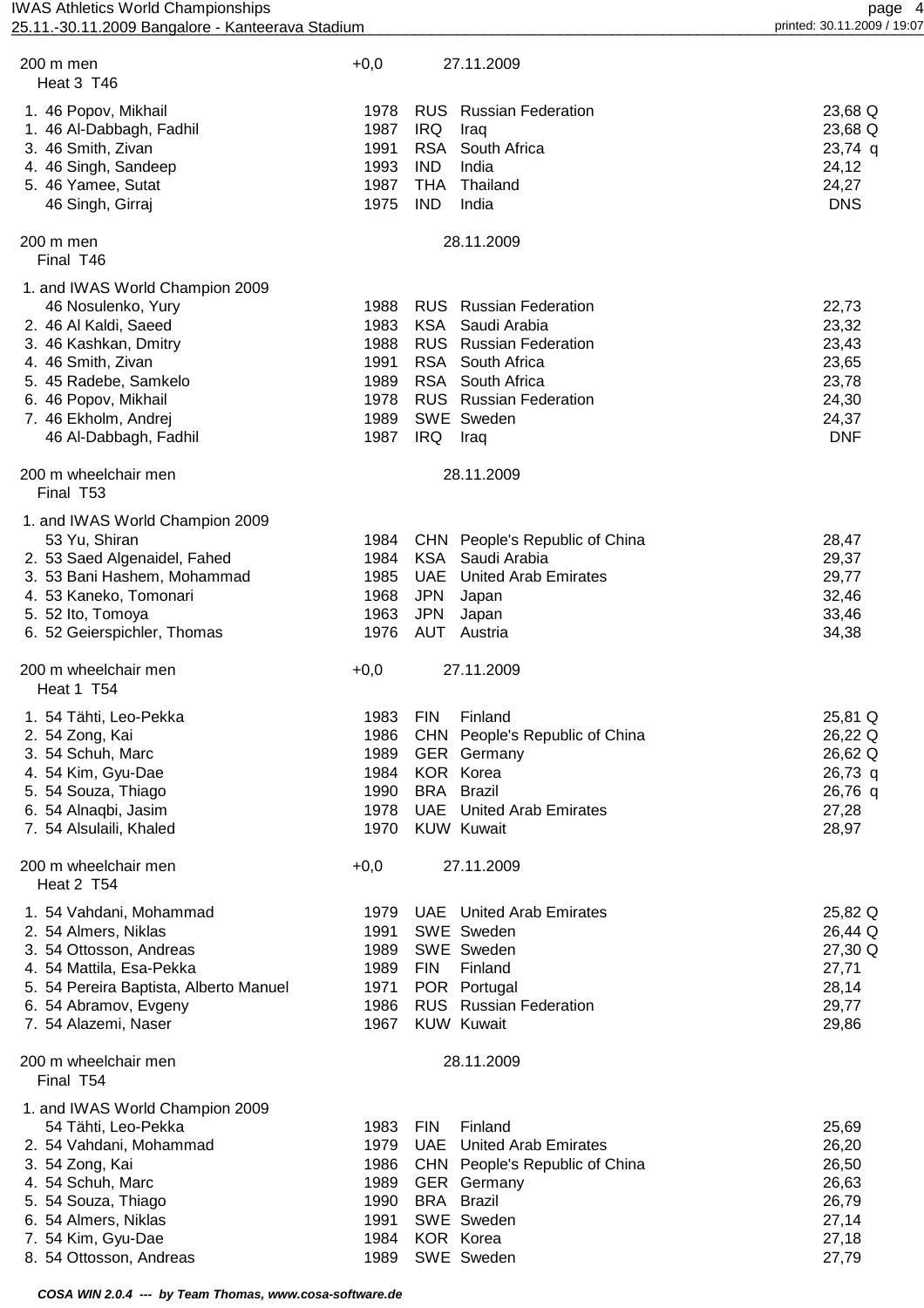| 400 m men<br>Final T44                                                                                                                                                                                                                 | 30.11.2009                                                                                                                                                                                                                                                               |                                                                                 |
|----------------------------------------------------------------------------------------------------------------------------------------------------------------------------------------------------------------------------------------|--------------------------------------------------------------------------------------------------------------------------------------------------------------------------------------------------------------------------------------------------------------------------|---------------------------------------------------------------------------------|
| 1. and IWAS World Champion 2009<br>44 Mayer, Robert<br>2. 44 Filatov, Alexander<br>3. 43 Olivera, Alan<br>4. 44 Haruta, Jun<br>5. 44 Kumar, Rajesh                                                                                     | 1980<br>AUT<br>Austria<br>1981<br><b>RUS</b><br><b>Russian Federation</b><br>1992<br>BRA<br>Brazil<br><b>JPN</b><br>1978<br>Japan<br>1983<br><b>IND</b><br>India                                                                                                         | 56,23<br>57,17<br>1:00,16<br>1:01,21<br>1:03,15                                 |
| 400 m men<br>Heat 1 T46                                                                                                                                                                                                                | 29.11.2009                                                                                                                                                                                                                                                               |                                                                                 |
| 1. 46 Matzinger, Günther<br>2. 46 Rehouni, Hamza<br>3. 46 Kashkan, Dmitry<br>4. 46 Abed, Arshed<br>5. 46 Singh, Sandeep<br>6. 46 Horaddi, Basavaraj<br>7. 45 Chaikhini, Sangat                                                         | 1987<br>AUT<br>Austria<br>1984<br><b>ALG</b><br>Algeria<br>1988<br><b>RUS</b> Russian Federation<br>1985<br><b>IRQ</b><br>Iraq<br>1993<br><b>IND</b><br>India<br>1988<br><b>IND</b><br>India<br>1983<br><b>THA</b><br>Thailand                                           | 51,37 Q<br>51,96 Q<br>52,37 Q<br>52,71 q<br>52,88 q<br>55,45<br>1:00,47         |
| 400 m men<br>Heat 2 T46                                                                                                                                                                                                                | 29.11.2009                                                                                                                                                                                                                                                               |                                                                                 |
| 1. 46 Nosulenko, Yury<br>2. 46 Yalchik, Alexander<br>3. 46 Al Dosari, Mezin<br>4. 46 Abdullah, Alsaleh<br>5. 46 Pereira, Cleiton<br>6. 46 Kumar, Barat<br>7. 46 Al-Robey, Haadar<br>45 Pavloski, Wilson                                | <b>RUS</b> Russian Federation<br>1988<br>1988<br><b>RUS</b> Russian Federation<br>1990<br><b>KSA</b><br>Saudi Arabia<br>1981<br><b>KUW Kuwait</b><br>1987<br><b>BRA</b> Brazil<br>1989<br><b>IND</b><br>India<br>1982<br><b>IRQ</b><br>Iraq<br><b>BRA</b> Brazil<br>1990 | 51,93 Q<br>52,64 Q<br>53,77 Q<br>54,24<br>55,68<br>56,42<br>59,29<br><b>DNS</b> |
| 400 m men<br>Final T46                                                                                                                                                                                                                 | 30.11.2009                                                                                                                                                                                                                                                               |                                                                                 |
| 1. and IWAS World Champion 2009<br>46 Matzinger, Günther<br>2. 46 Nosulenko, Yury<br>3. 46 Rehouni, Hamza<br>4. 46 Yalchik, Alexander<br>5. 46 Kashkan, Dmitry<br>6. 46 Al Dosari, Mezin<br>7. 46 Singh, Sandeep<br>8. 46 Abed, Arshed | 1987<br>AUT Austria<br>1988<br><b>RUS</b> Russian Federation<br>1984<br>ALG Algeria<br><b>RUS</b> Russian Federation<br>1988<br><b>RUS</b> Russian Federation<br>1988<br><b>KSA</b><br>1990<br>Saudi Arabia<br>1993<br><b>IND</b><br>India<br>1985<br><b>IRQ</b><br>Iraq | 49,57<br>50,53<br>51,19<br>51,38<br>51,80<br>52,14<br>52,59<br>52,97            |
| 400 m wheelchair men<br>Final T53                                                                                                                                                                                                      | 30.11.2009                                                                                                                                                                                                                                                               |                                                                                 |
| 1. and IWAS World Champion 2009<br>53 Li, Huzhao<br>2. 53 Yu, Shiran<br>3. 53 Bani Hashem, Mohammad<br>4. 53 Saed Algenaidel, Fahed<br>5. 53 Kaneko, Tomonari<br>6. 52 Geierspichler, Thomas                                           | 1989<br>CHN People's Republic of China<br>1984<br>CHN People's Republic of China<br><b>UAE</b> United Arab Emirates<br>1985<br><b>KSA</b><br>1984<br>Saudi Arabia<br><b>JPN</b><br>1968<br>Japan<br>1976<br>AUT Austria                                                  | 50,09<br>52,48<br>55,14<br>55,17<br>56,62<br>1:01,50                            |
| 400 m wheelchair men<br>Heat 1 T54                                                                                                                                                                                                     | 29.11.2009                                                                                                                                                                                                                                                               |                                                                                 |
| 1. 54 Schuh, Marc<br>2. 54 Tähti, Leo-Pekka<br>3. 54 Zong, Kai<br>4. 54 Ottosson, Andreas<br>5. 54 Higuchi, Masayuki<br>6. 54 Alsulaili, Khaled                                                                                        | 1989<br><b>GER</b> Germany<br><b>FIN</b><br>1983<br>Finland<br>1986<br>CHN People's Republic of China<br>1989<br>SWE Sweden<br><b>JPN</b><br>1979<br>Japan<br>1970<br><b>KUW Kuwait</b>                                                                                  | 50,54 Q<br>50,92 Q<br>51,13 Q<br>51,70<br>53,02<br>55,94                        |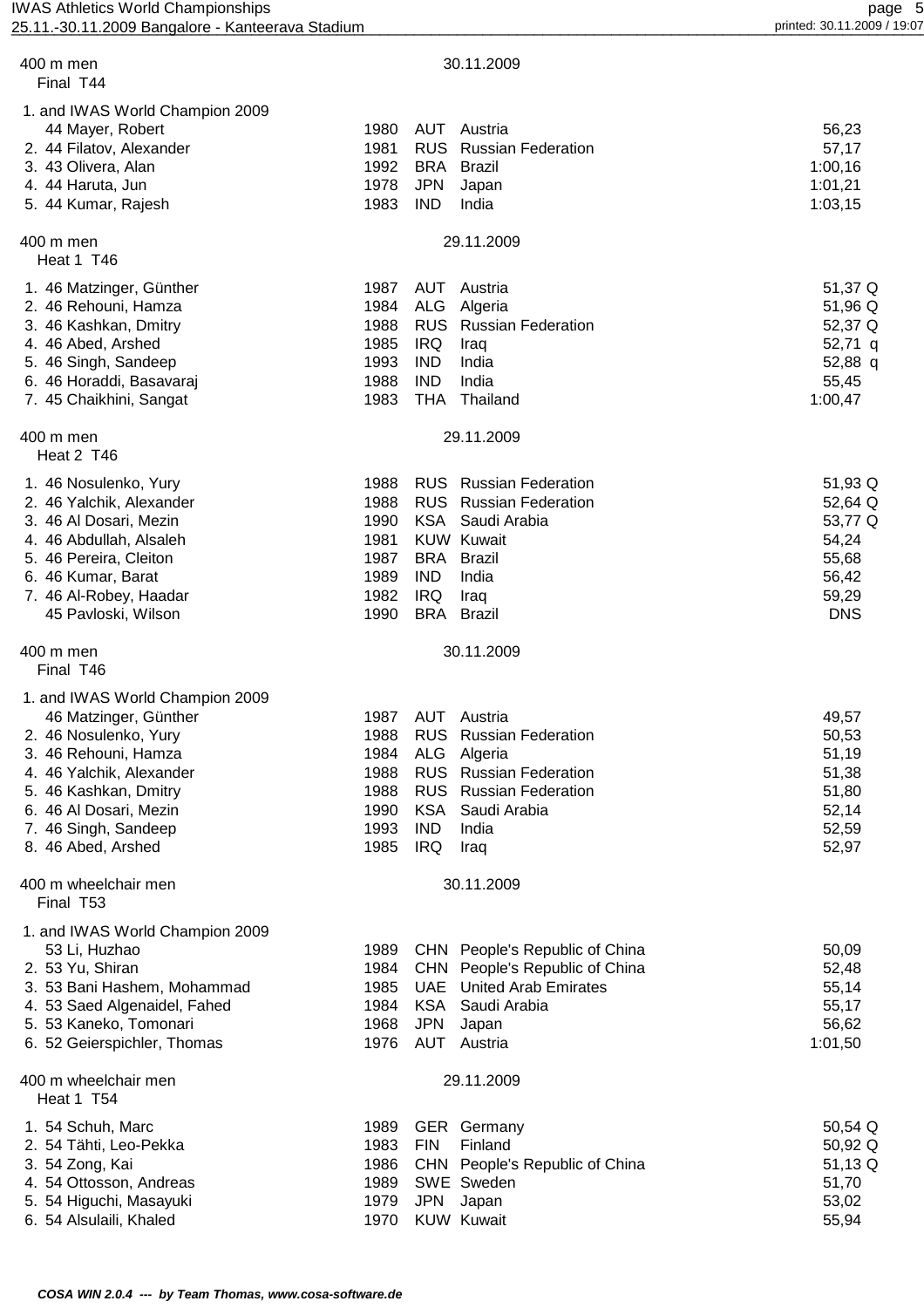| 25.11.-30.11.2009 Bangalore - Kanteerava Stadium |              |            |                                                            | printed: 30.11.2009 / 19:07 |
|--------------------------------------------------|--------------|------------|------------------------------------------------------------|-----------------------------|
| 400 m wheelchair men<br>2. Heat T54              |              |            | 29.11.2009                                                 |                             |
| 1. 54 Vahdani, Mohammad<br>2. 54 Cui, Yangfeng   | 1979<br>1987 |            | UAE United Arab Emirates<br>CHN People's Republic of China | 48,90 Q<br>49,17 Q          |
| 3. 54 Kim, Gyu-Dae                               | 1984         |            | KOR Korea                                                  | 49,56 Q                     |
| 4. 54 Almers, Niklas                             | 1991         |            | SWE Sweden                                                 | 50,60 q                     |
| 5. 54 Souza, Thiago                              | 1990         |            | <b>BRA</b> Brazil                                          | 50,67 q                     |
| 6. 54 Alazemi, Naser                             | 1967         |            | <b>KUW Kuwait</b>                                          | 55,95                       |
| 54 Mattila, Esa-Pekka                            | 1989         | <b>FIN</b> | Finland                                                    | <b>DNS</b>                  |
| 400 m wheelchair men<br>Final T54                |              |            | 30.11.2009                                                 |                             |
| 1. and IWAS World Champion 2009                  |              |            |                                                            |                             |
| 54 Schuh, Marc                                   | 1989         |            | <b>GER</b> Germany                                         | 49,27                       |
| 2. 54 Tähti, Leo-Pekka                           | 1983         | <b>FIN</b> | Finland                                                    | 49,37                       |
| 3. 54 Vahdani, Mohammad                          | 1979         |            | <b>UAE</b> United Arab Emirates                            | 49,67                       |
| 4. 54 Cui, Yangfeng<br>5. 54 Kim, Gyu-Dae        | 1987<br>1984 |            | CHN People's Republic of China<br>KOR Korea                | 49,80<br>50,31              |
| 6. 54 Souza, Thiago                              | 1990         |            | <b>BRA</b> Brazil                                          | 50,88                       |
| 7. 54 Zong, Kai                                  | 1986         |            | CHN People's Republic of China                             | 51,19                       |
| 8. 54 Almers, Niklas                             | 1991         |            | SWE Sweden                                                 | 51,29                       |
| 800 m men<br>Heat 1 T46                          |              |            | 25.11.2009                                                 |                             |
| 1. 46 Yalchik, Alexander                         | 1988         |            | <b>RUS</b> Russian Federation                              | 2:03,97 Q                   |
| 2. 46 Awizen, Marcin                             | 1985         |            | POL Poland                                                 | 2:05,96 Q                   |
| 3. 46 Rehouni, Hamza                             | 1984         |            | ALG Algeria                                                | 2:07,19 Q                   |
| 4. 46 Abed, Arshed                               | 1985         | IRQ        | Iraq                                                       | 2:09,98 q                   |
| 46 Kumar Raja, Rajesh                            | 1987         | IND        | India                                                      | <b>DNF</b>                  |
| 800 m men<br>Heat 2 T46                          |              |            | 25.11.2009                                                 |                             |
| 1. 46 Matzinger, Günther                         | 1987         |            | AUT Austria                                                | 2:08,62 Q                   |
| 2. 46 Nouioua, Samir                             |              |            | 1985 ALG Algeria                                           | 2:09,44 Q                   |
| 3. 46 Al Dosari, Mezin                           | 1990         |            | KSA Saudi Arabia                                           | 2:09,66 Q                   |
| 4. 46 Ariffin, Ahmad Rafie                       | 1984         |            | MAS Malaysia                                               | $2:10,03$ q                 |
| 800 m men<br>Final T46                           |              |            | 27.11.2009                                                 |                             |
| 1. and IWAS World Champion 2009                  |              |            |                                                            |                             |
| 46 Nouioua, Samir                                | 1985         |            | ALG Algeria                                                | 1:55,23                     |
| 2. 46 Matzinger, Günther                         | 1987         |            | AUT Austria                                                | 1:55,65                     |
| 3. 46 Awizen, Marcin                             | 1985         | <b>POL</b> | Poland                                                     | 1:56,47                     |
| 4. 46 Rehouni, Hamza                             | 1984         |            | ALG Algeria                                                | 1:56,88                     |
| 5. 46 Yalchik, Alexander                         | 1988         |            | <b>RUS</b> Russian Federation                              | 1:57,22                     |
| 6. 46 Al Dosari, Mezin<br>7. 46 Abed, Arshed     | 1990<br>1985 | KSA<br>IRQ | Saudi Arabia<br>Iraq                                       | 2:02,35<br>2:03,92          |
| 8. 46 Ariffin, Ahmad Rafie                       | 1984         |            | MAS Malaysia                                               | 2:05,49                     |
| 800 m wheelchair men                             |              |            | 27.11.2009                                                 |                             |
| Final T54                                        |              |            |                                                            |                             |
| 1. and IWAS World Champion 2009                  |              |            |                                                            |                             |
| 54 Cui, Yangfeng                                 | 1987<br>1979 | <b>JPN</b> | CHN People's Republic of China                             | 1:44,27<br>1:46,04          |
| 2. 54 Higuchi, Masayuki<br>3. 54 Almers, Niklas  | 1991         |            | Japan<br>SWE Sweden                                        | 1:46,08                     |
| 4. 53 Li, Huzhao                                 | 1989         |            | CHN People's Republic of China                             | 1:46,15                     |
| 5. 54 Alnaqbi, Jasim                             | 1978         |            | <b>UAE</b> United Arab Emirates                            | 1:46,46                     |
| 6. 53 Bani Hashem, Mohammad                      | 1985         |            | <b>UAE</b> United Arab Emirates                            | 1:58,01                     |
| 7. 52 Geierspichler, Thomas                      | 1976         |            | <b>AUT</b> Austria                                         | 2:10,86                     |
| 54 Kim, Gyu-Dae                                  | 1984         |            | KOR Korea                                                  | <b>DNF</b>                  |
| 54 Vahdani, Mohammad                             | 1979         |            | <b>UAE</b> United Arab Emirates                            | <b>DNF</b>                  |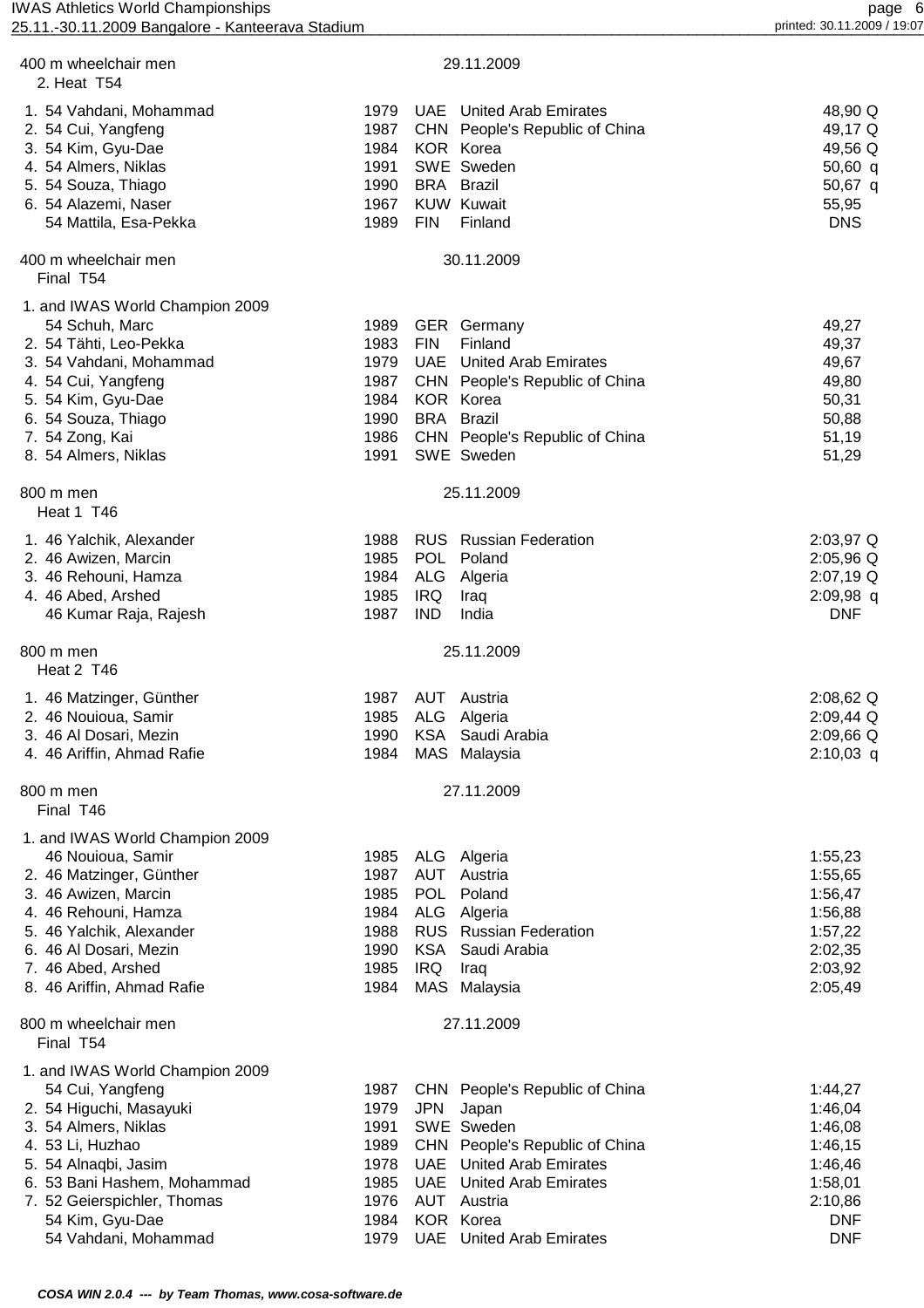| 1500 m men<br>Final T46                                                                                                                                                                                                                                                                        |                                                                              |                                                             | 29.11.2009                                                                                                                                                                                                |                                                                                                               |
|------------------------------------------------------------------------------------------------------------------------------------------------------------------------------------------------------------------------------------------------------------------------------------------------|------------------------------------------------------------------------------|-------------------------------------------------------------|-----------------------------------------------------------------------------------------------------------------------------------------------------------------------------------------------------------|---------------------------------------------------------------------------------------------------------------|
| 1. and IWAS World Champion 2009<br>46 Tarbei, Abraham<br>2. 46 Nouioua, Samir<br>3. 46 Awizen, Marcin<br>4. 46 Misik, Stanley Kipkoech<br>5. 46 Singh, Gursahib<br>6. 46 Ariffin, Ahmad Rafie<br>7. 46 Celikovic, Zeljko<br>8. 46 Vildosola, Isidro<br>9. 46 Abed, Arshed<br>46 Rehouni, Hamza | 1986<br>1985<br>1985<br>1978<br>1984<br>1984<br>1969<br>1976<br>1985<br>1984 | ALG<br>KEN<br><b>IND</b><br>SCG<br>PHI<br><b>IRQ</b><br>ALG | KEN Kenya<br>Algeria<br>POL Poland<br>Kenya<br>India<br>MAS Malaysia<br>Serbia<br>Philippines<br>Iraq<br>Algeria                                                                                          | 4:05,08<br>4:05,19<br>4:08,67<br>4:10,89<br>4:24,12<br>4:32,93<br>4:37,86<br>4:38,12<br>4:48,66<br><b>DNS</b> |
| 1500 m wheelchair men<br>Final T54                                                                                                                                                                                                                                                             |                                                                              |                                                             | 29.11.2009                                                                                                                                                                                                |                                                                                                               |
| 1. and IWAS World Champion 2009<br>53 Li, Huzhao<br>2. 54 Cui, Yangfeng<br>3. 54 Alnaqbi, Jasim<br>4. 54 Higuchi, Masayuki<br>5. 54 Alhawasin, Badir<br>6. 54 Pereira Baptista, Alberto Manuel<br>7. 54 Alsulaili, Khaled<br>8. 54 Alazemi, Naser<br>9. 52 Geierspichler, Thomas               | 1989<br>1987<br>1978<br>1979<br>1985<br>1971<br>1970<br>1967<br>1976         | <b>UAE</b><br><b>JPN</b><br>UAE                             | CHN People's Republic of China<br>CHN People's Republic of China<br><b>United Arab Emirates</b><br>Japan<br>United Arab Emirates<br>POR Portugal<br><b>KUW Kuwait</b><br><b>KUW Kuwait</b><br>AUT Austria | 3:25,01<br>3:25,84<br>3:26,58<br>3:27,01<br>3:27,84<br>3:30,62<br>3:43,18<br>3:46,95<br>4:01,00               |
| 5000 m men<br>Final T46                                                                                                                                                                                                                                                                        |                                                                              |                                                             | 26.11.2009                                                                                                                                                                                                |                                                                                                               |
| 1. and IWAS World Champion 2009<br>46 Tarbei, Abraham<br>2. 46 Misik, Stanley Kipkoech<br>3. 46 Nouioua, Samir<br>4. 46 Celikovic, Zeljko<br>5. 46 Vildosola, Isidro<br>46 Singh, Gursahib<br>46 Awizen, Marcin<br>46., Rohtasch                                                               | 1986<br>1978<br>1985<br>1969<br>1976<br>1984<br>1985<br>1990                 | KEN<br>ALG<br>PHI<br><b>IND</b><br><b>IND</b>               | <b>KEN Kenya</b><br>Kenya<br>Algeria<br>SCG Serbia<br>Philippines<br>India<br>POL Poland<br>India                                                                                                         | 14:40,05<br>15:06,64<br>15:32,38<br>17:40,61<br>18:39,58<br><b>DNF</b><br><b>DNF</b><br><b>DNF</b>            |
| 5000 m wheelchair men<br>Final T54                                                                                                                                                                                                                                                             |                                                                              |                                                             | 26.11.2009                                                                                                                                                                                                |                                                                                                               |
| 1. and IWAS World Champion 2009<br>54 Higuchi, Masayuki<br>2. 54 Pereira Baptista, Alberto Manuel<br>3. 54 Alhawasin, Badir<br>4. 52 Geierspichler, Thomas                                                                                                                                     | 1979<br>1971<br>1985<br>1976                                                 | <b>JPN</b><br>UAE                                           | Japan<br>POR Portugal<br><b>United Arab Emirates</b><br><b>AUT</b> Austria                                                                                                                                | 11:46,29<br>12:40,46<br>12:40,85<br>13:58,53                                                                  |
| 4 x 100 m relay men<br>Final T46                                                                                                                                                                                                                                                               |                                                                              |                                                             | 28.11.2009                                                                                                                                                                                                |                                                                                                               |
| 1. and IWAS World Champion 2009<br>Germany<br>65 Rehm, Markus 1988; 64 Popow, Heinrich 1983<br>57 Behre, David 1986; 59 Czyz, Wojtek 1980                                                                                                                                                      |                                                                              | <b>GER</b>                                                  |                                                                                                                                                                                                           | 47,96                                                                                                         |
| 2. India<br>258 Reddy, Markanda 1983; 101 Singh, Jagseer 1987<br>110 Ram Kuwar, Vinod 1983; 261 Kumar, Rajesh 1983                                                                                                                                                                             |                                                                              | <b>IND</b>                                                  |                                                                                                                                                                                                           | 48,58                                                                                                         |
| 3. Saudi Arabia<br>203 Al Fifi, Abdullah 1979; 202 Al Dosari, Mezin 1990<br>207 Albischi, Ali Faiz 1979; 204 Al Kaldi, Saeed 1983                                                                                                                                                              |                                                                              | <b>KSA</b>                                                  |                                                                                                                                                                                                           | 1:03,58                                                                                                       |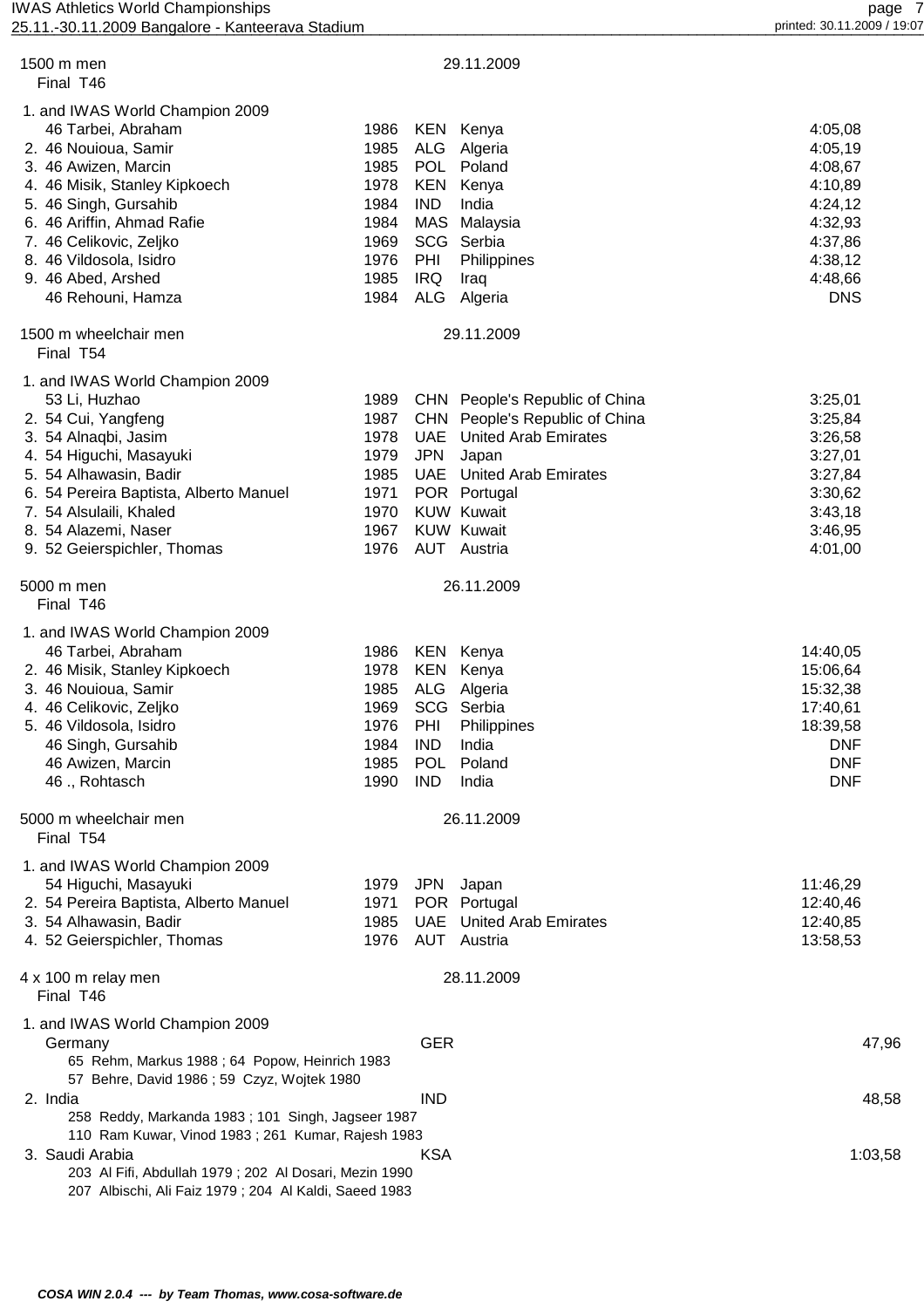| cont. 4 x 100 m relay men<br>Final T46                                                                                                                                                                        |                               |         |                                        |                                        |               |                          |                       |                                              |                                                                                  | 28.11.2009                                                       |              |        |  |                                                      |                                               |
|---------------------------------------------------------------------------------------------------------------------------------------------------------------------------------------------------------------|-------------------------------|---------|----------------------------------------|----------------------------------------|---------------|--------------------------|-----------------------|----------------------------------------------|----------------------------------------------------------------------------------|------------------------------------------------------------------|--------------|--------|--|------------------------------------------------------|-----------------------------------------------|
| out of ranking                                                                                                                                                                                                |                               |         |                                        |                                        |               |                          |                       |                                              |                                                                                  |                                                                  |              |        |  |                                                      |                                               |
| Thailand<br>230 Chaikhini, Sangat 1983; 236 Yamee, Sutat 1987<br>253 Kummoongkan, Somkid 1980; 233 Sri-In, Sayan 1981                                                                                         |                               |         |                                        |                                        |               |                          |                       |                                              | <b>THA</b>                                                                       |                                                                  |              |        |  |                                                      | DQ                                            |
| #299 disqualified - rule 170.14                                                                                                                                                                               |                               |         |                                        |                                        |               |                          |                       |                                              |                                                                                  |                                                                  |              |        |  |                                                      |                                               |
| 4 x 100 m wheelchair men - relay<br>Final T54                                                                                                                                                                 |                               |         |                                        |                                        |               |                          |                       |                                              |                                                                                  | 28.11.2009                                                       |              |        |  |                                                      |                                               |
| 1. and IWAS World Champion 2009<br>People's Republic of China<br>29 Zong, Kai 1986; 26 Cui, Yangfeng 1987<br>28 Yu, Shiran 1984 ; 27 Li, Huzhao 1989                                                          |                               |         |                                        |                                        |               |                          |                       |                                              | <b>CHN</b>                                                                       |                                                                  |              |        |  |                                                      | 52,61                                         |
| 2. United Arab Emirates<br>246 Alnaqbi, Jasim 1978; 247 Bani Hashem, Mohammad 1985<br>242 Alhawasin, Badir 1985; 248 Vahdani, Mohammad 1979                                                                   |                               |         |                                        |                                        |               |                          |                       |                                              | <b>UAE</b>                                                                       |                                                                  |              |        |  |                                                      | 57,14                                         |
| 4 x 400 m relay men<br>Final T46                                                                                                                                                                              |                               |         |                                        |                                        |               |                          |                       |                                              |                                                                                  | 30.11.2009                                                       |              |        |  |                                                      |                                               |
| 1. and IWAS World Champion 2009<br>India<br>260 Horaddi, Basavaraj 1988 ; 77 Ranbir, Narender 1989<br>259 Singh, Sandeep 1993; 261 Kumar, Rajesh 1983                                                         |                               |         |                                        |                                        |               |                          |                       |                                              | <b>IND</b>                                                                       |                                                                  |              |        |  | 4:03,41                                              |                                               |
| out of ranking                                                                                                                                                                                                |                               |         |                                        |                                        |               |                          |                       |                                              |                                                                                  |                                                                  |              |        |  |                                                      |                                               |
| Thailand<br>236 Yamee, Sutat 1987; 253 Kummoongkan, Somkid 1980<br>230 Chaikhini, Sangat 1983; 233 Sri-In, Sayan 1981                                                                                         |                               |         |                                        |                                        |               |                          |                       |                                              | <b>THA</b>                                                                       |                                                                  |              |        |  | 3:45,84                                              |                                               |
| high jump men<br>Final by point                                                                                                                                                                               |                               |         |                                        |                                        |               |                          |                       |                                              |                                                                                  | 25.11.2009                                                       |              |        |  |                                                      |                                               |
| 1. and IWAS World Champion 2009<br>46 Bötzel, Reinhold<br>2. 42 Kumar, Sanjay<br>3. 44 Hosanagaran, Girisha<br>4. 46 Channaboon, Angcan<br>5. 44 Kumar, Sharad<br>6. 46 ., Churiaram<br>7. 45 Radebe, Samkelo |                               |         |                                        |                                        |               |                          |                       | 1982<br>1988<br>1983<br>1992<br>1975<br>1989 | <b>IND</b><br><b>IND</b><br><b>THA</b><br><b>IND</b><br><b>IND</b><br><b>RSA</b> | 1975 GER Germany<br>India<br>India<br>Thailand<br>India<br>India | South Africa |        |  | 1,81<br>1,55<br>1,72<br>1,69<br>1,69<br>1,60<br>1,55 | 905<br>868<br>860<br>845<br>845<br>800<br>775 |
|                                                                                                                                                                                                               |                               |         |                                        | <u>150 155 160 165 169 172 175 178</u> |               |                          |                       |                                              | <u>181</u> 184                                                                   |                                                                  |              |        |  |                                                      |                                               |
| 1. Bötzel<br>2. Kumar<br>3. Hosanagaran                                                                                                                                                                       | $\circ$                       | o<br>o  | <b>XXX</b><br>$\overline{\phantom{a}}$ | o                                      | $\circ$<br>XO | $\blacksquare$<br>o      | $\circ$<br><b>XXX</b> | $\circ$                                      | $\circ$                                                                          | XXX                                                              |              |        |  |                                                      |                                               |
| 4. Channaboon                                                                                                                                                                                                 | $\overline{\phantom{a}}$      | ÷,      |                                        | $\qquad \qquad \blacksquare$           | $\mathsf{o}$  | $\overline{\phantom{a}}$ | <b>XXX</b>            |                                              |                                                                                  |                                                                  |              |        |  |                                                      |                                               |
| 5. Kumar<br>6                                                                                                                                                                                                 | $\overline{\phantom{a}}$<br>o | XO<br>o | o<br>o                                 | xo<br><b>XXX</b>                       | XO            | <b>XXX</b>               |                       |                                              |                                                                                  |                                                                  |              |        |  |                                                      |                                               |
| 7. Radebe                                                                                                                                                                                                     |                               | o       | <b>XXX</b>                             |                                        |               |                          |                       |                                              |                                                                                  |                                                                  |              |        |  |                                                      |                                               |
| long jump men<br>Final F42                                                                                                                                                                                    |                               |         |                                        |                                        |               |                          |                       |                                              |                                                                                  | 27.11.2009                                                       |              |        |  |                                                      |                                               |
| 1. and IWAS World Champion 2009<br>42 Czyz, Wojtek<br>6,59                                                                                                                                                    |                               | x       |                                        |                                        | 6,72          |                          |                       | 1980<br>X                                    |                                                                                  | GER Germany<br>x                                                 |              |        |  | 6,72                                                 |                                               |
| $+4,0$<br>2. 42 Popow, Heinrich<br>6,31                                                                                                                                                                       |                               | х       |                                        |                                        | $+4,1$<br>x   |                          | 6,22                  | 1983                                         |                                                                                  | GER Germany<br>6,07                                              |              | 6,18   |  | 6,31                                                 |                                               |
| $+2,0$                                                                                                                                                                                                        |                               |         |                                        |                                        |               |                          | $+3,9$                |                                              |                                                                                  | $+1,1$                                                           |              | $+1,1$ |  |                                                      |                                               |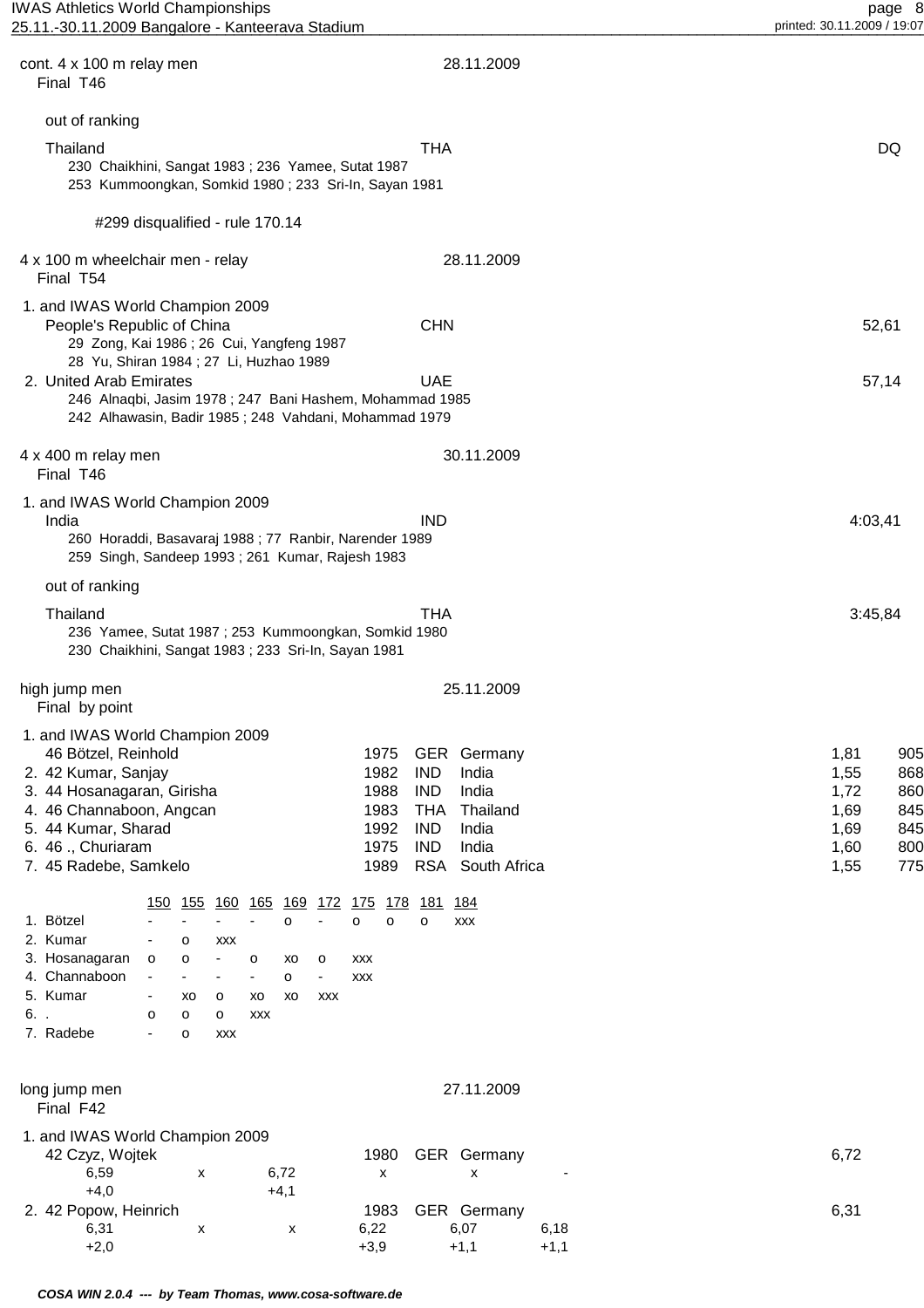| <b>IWAS Athletics World Championships</b>        |
|--------------------------------------------------|
| 25.11.-30.11.2009 Bangalore - Kanteerava Stadium |

| cont. long jump men<br>Final F42 |        |                    |              | 27.11.2009             |        |      |
|----------------------------------|--------|--------------------|--------------|------------------------|--------|------|
| 3. 42 Yamamoto, Atushi           |        |                    | 1982         | JPN Japan              |        | 5,89 |
| 5,68                             | 5,89   | 5,71               | 5,69         | 5,70                   | 5,71   |      |
| $+0,1$                           | $+2,1$ | $+1,1$             | $+0,1$       | $+4,1$                 | $+4,1$ |      |
| 4. 42 Singh, Gyanender           |        |                    | 1978         | <b>IND</b><br>India    |        | 5,18 |
| 4,96                             | X      | 5,18               | 5,11         | 5,02                   | х      |      |
| $+0,1$                           |        | $+3,1$             | $+2,1$       | $-0,1$                 |        |      |
| 5. 42 Morapat, Tawatchai         |        |                    | 1989         | THA Thailand           |        | 4,78 |
| x                                | 4,78   | 4,78               | 4,62         | 4,26                   | х      |      |
|                                  | $+1,0$ | $+0,1$             | $-0,1$       | $+1,0$                 |        |      |
|                                  |        |                    |              |                        |        |      |
| long jump men<br>Final F44       |        |                    |              | 27.11.2009             |        |      |
| 1. and IWAS World Champion 2009  |        |                    |              |                        |        |      |
| 44 Rehm, Markus                  |        |                    | 1988         | GER Germany            |        | 6,75 |
| 6,32                             | 6,50   | 6,75               | 6,55         | 6,24                   | 6,62   |      |
| $+1,0$                           | $+1,0$ | $+1,1$             | $-0,1$       | $-0,9$                 | $+0,1$ |      |
| 2. 44 Weihs, Nick                |        |                    | 1992         | GER Germany            |        | 5,65 |
| X                                | 5,33   | X                  | 4,72         | 4,98                   | 5,65   |      |
|                                  | $+1,0$ |                    | $-1,0$       | $+1,0$                 | $+1,1$ |      |
| 3. 44 Kairys, Tomas              |        |                    | 1973         | LTU Lithuania          |        | 5,39 |
| 4,91                             | 5,18   | 5,14               |              | 5,39                   |        |      |
| $+0,9$                           | $+1,1$ | $-0,1$             | Х            | $+1,1$                 | х      |      |
|                                  |        |                    |              |                        |        |      |
| 4. 44 Kumar, Vijay               |        |                    | 1987         | <b>IND</b><br>India    |        | 5,18 |
| 4,41                             | 4,88   | 4,80               | 5,18         | 5,09                   | X      |      |
| $+0,1$                           | $+1,9$ | $+1,1$             | $-1,0$       | $-1,0$                 |        |      |
| 5. 44 Nagahashi, Yu              |        |                    | 1985         | <b>JPN</b><br>Japan    |        | 4,49 |
| 4,42                             | х      | х                  | 4,39         | 4,43                   | 4,49   |      |
| $+1,9$                           |        |                    | $+0,0$       | $+0,1$                 | $-0,1$ |      |
| 6. 44 Pandian, Pratab            |        |                    | 1985         | India<br><b>IND</b>    |        | 4,49 |
| 3,53                             | 3,97   | 4,03               | 4,49         | 4,03                   | 4,40   |      |
| $+1,9$                           | $+0,1$ | $+0,1$             | $-1,9$       | $-0,1$                 | $-0,9$ |      |
| long jump men<br>Final F46       |        |                    |              | 27.11.2009             |        |      |
| 1. and IWAS World Champion 2009  |        |                    |              |                        |        |      |
| 46 Singh, Jagseer                |        |                    | 1987         | <b>IND</b><br>India    |        | 6,70 |
| 6,70                             | 6,63   | 6,43               | 6,40         | 6,27                   | 6,50   |      |
| $-0,1$                           | $+0,1$ | $-0,1$             | $-0,1$       | $-0,9$                 | $-1,0$ |      |
| 2. 46 Hasanov, Huseyn            |        |                    | 1986         | Azerbaijan<br>AZE      |        | 6,63 |
| 6,50                             | 6,63   | 6,53               | 6,40         | 6,46                   | X      |      |
| $-0,1$                           | $+0,0$ | $-0,1$             | $-0,8$       | $-0,8$                 |        |      |
| 3. 46 Al-Dabbagh, Fadhil         |        |                    | 1987         | IRQ<br>Iraq            |        | 6,56 |
| 6,56                             | X      | $\pmb{\mathsf{x}}$ | 6,39         | 6,36                   |        |      |
| $+0,1$                           |        |                    | $-1,1$       | $-0,9$                 |        |      |
|                                  |        |                    | 1978         | RUS Russian Federation |        |      |
| 4. 46 Popov, Mikhail<br>6,55     | 6,48   | 5,71               | 6,34         | 6,48                   | 6,02   | 6,55 |
| $-0,1$                           | $-0,1$ | $-0,9$             | $+1,1$       | $+0,0$                 | $-1,0$ |      |
|                                  |        |                    |              |                        |        |      |
| 5. 46 Singh, Mahabir             |        | 6,21               | 1993<br>6,17 | <b>IND</b><br>India    |        | 6,23 |
| 6,23                             | X      |                    |              | x                      | X      |      |
| $-0,1$                           |        | $+1,1$             | $+0,1$       |                        |        |      |
| 6. 46 Bahtiar, Eryanto           |        |                    | 1986         | MAS Malaysia           |        | 6,13 |
| 6, 13                            | X      | 5,93               | 6,02         | 5,98                   | 5,84   |      |
| $-1,0$                           |        | $+0,0$             | $-0,9$       | $-0,1$                 | $+0,1$ |      |
| 7. 46 Abdullah, Alsaleh          |        |                    | 1981         | <b>KUW Kuwait</b>      |        | 5,57 |
| 4,77                             | X      | 5,36               | 5,43         | 5,35                   | 5,57   |      |
| $+0,9$                           |        | $-1,0$             | $-0,1$       | $-0,1$                 | $-0,9$ |      |
| 8. 45 Chaikhini, Sangat          |        |                    | 1983         | THA Thailand           |        | 5,32 |
| X                                | 5,32   | 5,25               | 5,15         | 4,68                   | 5,00   |      |
|                                  | $-0,1$ | $+0,0$             | $-0,1$       | $-0,1$                 | $-0,9$ |      |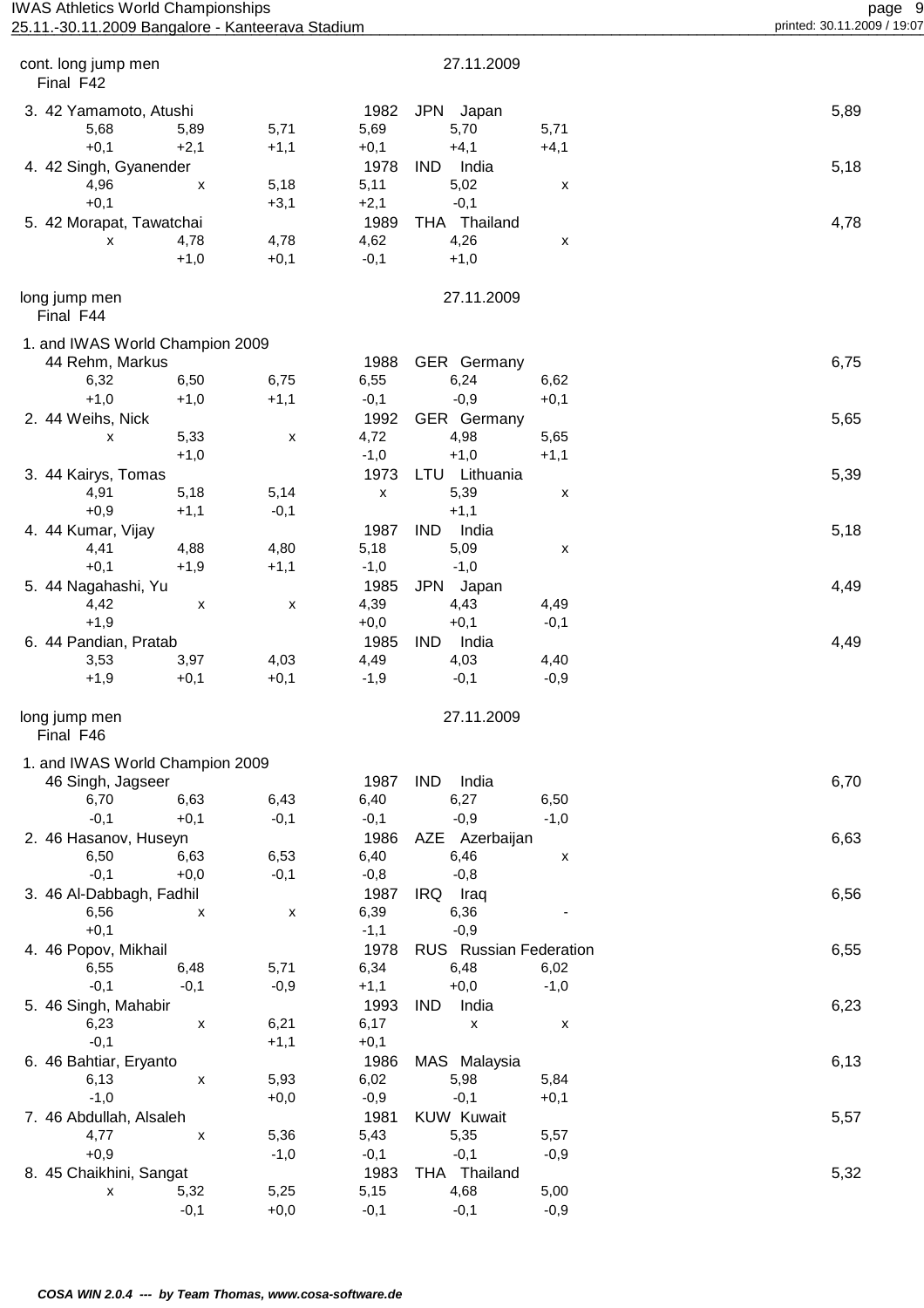# page 10<br>10 page 10 page 10 page 10 page 10 page 10 page 10 page 10 page 10 page 10 page 10 page 10 page 10 page 10 page 10 page 10 page 10 page 10 page 10 page 10 printed: 30.11.2009 / 19:07 25.11.-30.11.2009 Bangalore - Kanteerava Stadium

| triple jump men<br>Final F46              |                                            |           | 29.11.2009                      |            |
|-------------------------------------------|--------------------------------------------|-----------|---------------------------------|------------|
| 1. and IWAS World Champion 2009           |                                            |           |                                 |            |
| 46 Hasanov, Huseyn                        |                                            | 1986      | AZE Azerbaijan                  | 13,32      |
| 12,68<br>12,52                            | 13,32                                      | 13,16     | 12,98<br>12,74                  |            |
| $-1,6$<br>$+1,9$                          | $+0,2$                                     | $-2,6$    | $-1,2$<br>$-0,8$                |            |
| 2. 46 Singh, Jagseer                      |                                            | 1987      | India<br>IND.                   | 12,59      |
| 12,24<br>11,95                            | 12,59                                      | 12,15     | 12,36<br>12,05                  |            |
| $-2,0$<br>$-0,4$                          | $-0,5$                                     | $+0,2$    | $+0,6$<br>$-0,8$                |            |
| 3. 46 Singh, Mahabir                      |                                            | 1993      | IND India                       | 12,49      |
| 12,44<br>12,24                            | 12,49                                      | 12,46     | 12,24<br>х                      |            |
| $-3,4$<br>$-0,1$                          | $+3,3$                                     | $-0,6$    | $+0,3$                          |            |
| 4. 46 Bahtiar, Eryanto                    |                                            | 1986      | MAS Malaysia                    | 11,86      |
| 11,57<br>11,40                            | 11,47                                      | 11,30     | 11,86<br>х                      |            |
| $-1,4$<br>$+1,1$                          | $+1,0$                                     | $+1,2$    | $-0,1$                          |            |
| shot put men 4 kg<br>Final F40            |                                            |           | 30.11.2009                      |            |
| 1. 40 Gherzouli, Hocine                   |                                            | 1989      | ALG Algeria                     | 11,95      |
| 10,93<br>11,47                            | 11,95                                      | 11,45     | 11,70<br>11,01                  |            |
| 2. 40 Mester, Mathias                     |                                            | 1986      | <b>GER</b> Germany              | 11,91      |
| 10,75<br>11,91                            | X                                          | x         | 11,64<br>11,73                  |            |
| 3. 40 Dushkin, Dmitry                     |                                            | 1988      | RUS Russian Federation          | 9,91       |
| 9,59<br>9,79                              | X                                          | 9,60      | 9,64<br>9,91                    |            |
| 4. 40 Margoc, Marek                       |                                            | 1976      | SVK Slovakia                    | 9,58       |
| 8,55<br>X                                 | 9,30                                       | 9,12      | 9,58<br>9,51                    |            |
| 5. 40 Slunjski, Denis                     |                                            | 1987      | CRO Croatia                     | 9,33       |
| 8,75<br>9,07                              | 9,33                                       | x         | 9,28<br>9,07                    |            |
| 6. 40 Nukhailawi, Wildan                  |                                            | 1986      | IRQ<br>Iraq                     | 8,50       |
| 8,34<br>7,53                              | 8,50                                       | 8,05      | 7,79<br>7,75                    |            |
| 7. 40 Al Afari, Eisa                      |                                            | 1978      | <b>UAE</b> United Arab Emirates | 7,27       |
| 7,10<br>6,54                              | X                                          | 6,94      | 6,96<br>7,27                    |            |
| 8. 40 Pradhan, Sunil                      |                                            | 1990      | <b>IND</b><br>India             | 5,25       |
| 5,05<br>4,68                              | x                                          | 5,18      | 5,25<br>X                       |            |
| 40 Rana Magar, Man Bahadur                |                                            | 1985      | NEP<br>Nepal                    | <b>DNS</b> |
| 40 Kyathanahalli Y. I., Venkatesh         |                                            | 1970      | <b>IND</b><br>India             | <b>DNS</b> |
| 40 Gangondanahalli, Thulasidhara          |                                            | 1968      | <b>IND</b><br>India             | <b>DNS</b> |
|                                           |                                            |           |                                 |            |
|                                           | new world record by Hocine Gherzouli (ALG) |           |                                 |            |
| shot put men 6 kg<br>Final F42            |                                            |           | 25.11.2009                      |            |
|                                           |                                            |           |                                 |            |
| 1. and IWAS World Champion 2009           |                                            | 1971      |                                 |            |
| 42 Kralj, Darko<br>14, 11<br>13,92        | 14,02                                      | 14,04     | CRO Croatia<br>13,70<br>14,40   | 14,40      |
| 2. 42 Narozhnyy, Maxim                    |                                            | 1975      | RUS Russian Federation          |            |
| 12,61<br>13,49                            |                                            | 13,98     | 14,25<br>13,83                  | 14,25      |
|                                           | X                                          | 1972      | <b>GER</b> Germany              |            |
| 3. 42 Tinnemeier, Frank<br>12,51<br>13,03 | 13,01                                      |           | 12,68<br>12,86                  | 13,03      |
| 4. 42 Mladen, Tomic                       |                                            | X<br>1976 | CRO Croatia                     |            |
| 11,74<br>12,63                            | X                                          | x         | 12,42<br>10,67                  | 12,63      |
| 5. 42 Al-Jubboori, Salim                  |                                            | 1974      | IRQ Iraq                        | 12,49      |
| 12,19<br>12,19                            | 12,23                                      | 12,49     | 11,95<br>11,99                  |            |
| 6. 42 Singh, Surjeet                      |                                            | 1973      | <b>IND</b><br>India             | 11,22      |
| 11,22<br>$\boldsymbol{\mathsf{x}}$        | 10,65                                      |           | 10,41<br>X                      |            |
| 7. 42 Murray, Hugene                      |                                            | X<br>1975 | RSA South Africa                | 11,15      |
| 11,15<br>10,94                            | X                                          | 10,18     | 10,87<br>X                      |            |
| 8. 42 Ovcharov, Dechko                    |                                            | 1980      | <b>BUL</b> Bulgaria             | 11,01      |
| 10,61<br>X                                | x                                          | 10,57     | 10,32<br>11,01                  |            |
| 9. 42 Albischi, Ali Faiz                  |                                            | 1979      | KSA Saudi Arabia                | 9,78       |
| 9,67<br>9,05                              | 9,78                                       |           |                                 |            |
| 10. 42 Al-Maadhadi, Omran Mohd Sh A       |                                            | 1977      | QAT Qatar                       | 8,67       |

 **COSA WIN 2.0.4 --- by Team Thomas, www.cosa-software.de**

7,49 8,67 x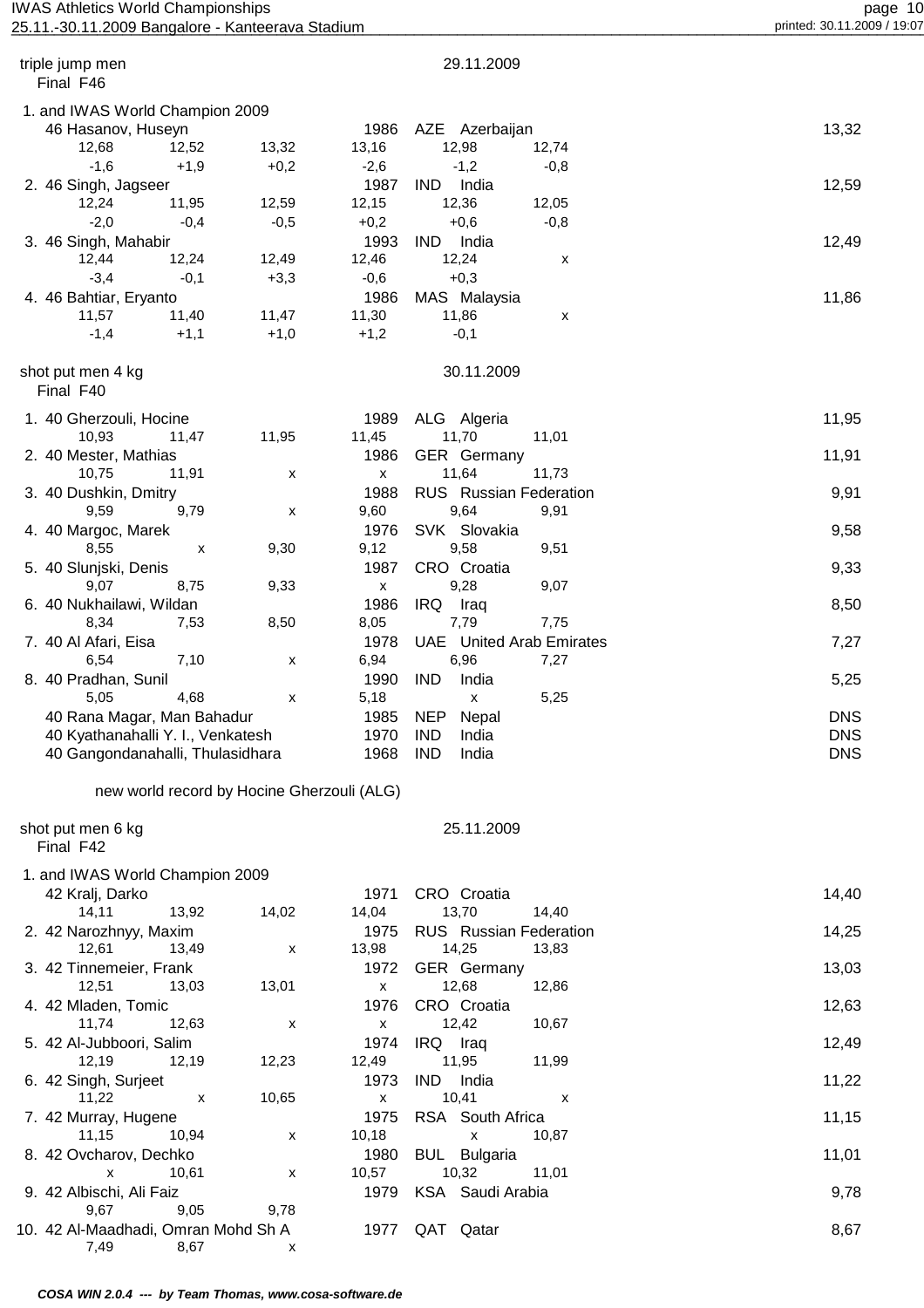#### page 11<br>page 11 page 11 page 11<br>25.11.2009 Bangalore - Kanteerava Stadium printed: 30.11.2009 / 19:07 25.11.-30.11.2009 Bangalore - Kanteerava Stadium

| shot put men 6 kg<br>Final F44                      |       |               | 30.11.2009                                                                                                                                                                                                                                                                                                                                                                     |            |
|-----------------------------------------------------|-------|---------------|--------------------------------------------------------------------------------------------------------------------------------------------------------------------------------------------------------------------------------------------------------------------------------------------------------------------------------------------------------------------------------|------------|
| 1. and IWAS World Champion 2009<br>44 Slivar, Josip |       | 1970          | CRO Croatia                                                                                                                                                                                                                                                                                                                                                                    | 14,49      |
| 13,48<br>13,79                                      | 13,45 | 14,49         | x                                                                                                                                                                                                                                                                                                                                                                              |            |
| 2. 44 Frischmann, Jörg<br>13,88<br>14,24            | 14,48 | 1963<br>14,45 | GER Germany<br>x<br>14,26                                                                                                                                                                                                                                                                                                                                                      | 14,48      |
| 3. 44 Ladnyy, Alexey<br>14,03                       |       | 1972<br>13,21 | <b>RUS</b> Russian Federation<br>13,88                                                                                                                                                                                                                                                                                                                                         | 14,03      |
| 13,80<br>4. 44 Filatov, Alexander                   | 13,03 | 1981          | 12,84<br><b>RUS</b> Russian Federation                                                                                                                                                                                                                                                                                                                                         | 12,62      |
| 12,16<br>12,54<br>5. 44 Shanta, Muthuvel            | x     | 12,58<br>1979 | 12,62<br>x<br>IND.<br>India                                                                                                                                                                                                                                                                                                                                                    | 10,98      |
| 9,53<br>10,19<br>6. 43 Bandit, Taew                 | 10,98 | x<br>1975     | 10,47<br>х<br>THA Thailand                                                                                                                                                                                                                                                                                                                                                     | 9,43       |
| 9,21<br>9,37                                        | 9,43  | 9,20          | 9,06<br>9,31                                                                                                                                                                                                                                                                                                                                                                   |            |
| 7. 44 Tsai, Tsung-Wei<br>9,11<br>8,64               | 9,09  | 1985<br>X     | TPE Chinese Taipei<br>9,18<br>8,91                                                                                                                                                                                                                                                                                                                                             | 9,18       |
| 8. 44 Nagahashi, Yu<br>8,01<br>х                    | x     | 1985          | JPN Japan                                                                                                                                                                                                                                                                                                                                                                      | 8,01       |
| 44 Andreou, Andreas                                 |       | 1971          | CYP Cyprus                                                                                                                                                                                                                                                                                                                                                                     | DQ         |
| 44 Matusik, Adrian                                  |       | 1980          | <b>SVK</b><br>Slovakia                                                                                                                                                                                                                                                                                                                                                         | <b>DNS</b> |
| 44 Kairys, Tomas                                    |       | 1973          | LTU Lithuania                                                                                                                                                                                                                                                                                                                                                                  | <b>DNS</b> |
|                                                     |       |               |                                                                                                                                                                                                                                                                                                                                                                                |            |
| shot put men 6 kg<br>Final F46                      |       |               | 25.11.2009                                                                                                                                                                                                                                                                                                                                                                     |            |
| 1. and IWAS World Champion 2009                     |       |               |                                                                                                                                                                                                                                                                                                                                                                                |            |
| 46 Meskine, Maamar                                  |       | 1977          | ALG Algeria                                                                                                                                                                                                                                                                                                                                                                    | 12,60      |
| 11,81<br>12,48                                      | 12,60 | 12,37         | 12,45<br>X                                                                                                                                                                                                                                                                                                                                                                     |            |
| 2. 46 Che Soh, Hisham                               |       | 1981          | MAS Malaysia                                                                                                                                                                                                                                                                                                                                                                   | 11,32      |
| 10,95<br>10,58                                      | 11,32 | 11,05         | 10,63<br>10,39                                                                                                                                                                                                                                                                                                                                                                 |            |
| 3. 46 Kumar, Sunil                                  |       | 1978          | <b>IND</b><br>India                                                                                                                                                                                                                                                                                                                                                            | 9,89       |
| 9,60<br>9,89                                        | 9,20  | 9,23          | 9,14<br>9,16                                                                                                                                                                                                                                                                                                                                                                   |            |
| 4. 46 Abdullah, Alsaleh                             |       | 1981          | <b>KUW Kuwait</b>                                                                                                                                                                                                                                                                                                                                                              | 9,24       |
| 8,21<br>9,24                                        | 9,14  | 8,92          | 9,09<br>8,69                                                                                                                                                                                                                                                                                                                                                                   |            |
| 46 Singh, Sombeer                                   |       | 1982          | <b>IND</b><br>India                                                                                                                                                                                                                                                                                                                                                            | <b>DNS</b> |
| shot put men wheelchair 4 kg<br>Final F54           |       |               | 30.11.2009                                                                                                                                                                                                                                                                                                                                                                     |            |
|                                                     |       |               |                                                                                                                                                                                                                                                                                                                                                                                |            |
| 1. and IWAS World Champion 2009                     |       |               |                                                                                                                                                                                                                                                                                                                                                                                |            |
| 54 Tischler, Georg                                  |       | 1961          | AUT Austria                                                                                                                                                                                                                                                                                                                                                                    | 10,32      |
| 10,16<br>10,12                                      | 10,32 | 9,68<br>1979  | 9,83<br>9,67<br>SCG Serbia                                                                                                                                                                                                                                                                                                                                                     |            |
| 2. 54 Mitrovic, Drazenko<br>7,79<br>9,16            | 9,50  | 9,14          | 9,67<br>9,50                                                                                                                                                                                                                                                                                                                                                                   | 9,67       |
|                                                     |       |               |                                                                                                                                                                                                                                                                                                                                                                                |            |
| 3. 54 Kuznetsov, Alexey                             | 9,33  | 1981          | RUS Russian Federation                                                                                                                                                                                                                                                                                                                                                         | 9,36       |
| 9,18<br>X                                           |       | 9,36          | 9,09<br>9,16                                                                                                                                                                                                                                                                                                                                                                   |            |
| 4. 54 Brkic, Jovica                                 |       | 1975          | SCG Serbia                                                                                                                                                                                                                                                                                                                                                                     | 8,25       |
| 8,25<br>8,09                                        | 8,03  | 7,91          | 7,79<br>7,77                                                                                                                                                                                                                                                                                                                                                                   |            |
| 5. 54 Salopek, Nikola                               |       | 1962          | CRO Croatia                                                                                                                                                                                                                                                                                                                                                                    | 7,01       |
| 6,76<br>6,77                                        | 7,01  | 6,41          | 6,76<br>6,49                                                                                                                                                                                                                                                                                                                                                                   |            |
| 6. 54 Almazam, Husain                               |       | 1978          | <b>UAE</b> United Arab Emirates                                                                                                                                                                                                                                                                                                                                                | 6,64       |
| 6,25<br>6,25                                        | 6,64  | 6,21          | 6,25<br>5,96                                                                                                                                                                                                                                                                                                                                                                   |            |
| 7. 54 Thalaivan, Padai                              |       | 1988          | India<br><b>IND</b>                                                                                                                                                                                                                                                                                                                                                            | 5,95       |
| 5,41<br>5,72                                        | 5,63  | 5,60          | 5,95<br>5,83                                                                                                                                                                                                                                                                                                                                                                   |            |
| 8. 54 Ahmad, Abdulrahman                            |       | 1983          | QAT Qatar                                                                                                                                                                                                                                                                                                                                                                      | 5,62       |
| 5,38<br>5,03                                        | 5,62  | 5,19          | 5,18<br>5,57                                                                                                                                                                                                                                                                                                                                                                   |            |
| 9. 54 Almuhairi, Theban                             |       | 1970          | <b>UAE</b> United Arab Emirates                                                                                                                                                                                                                                                                                                                                                | 5,61       |
| 5,26<br>5,53                                        | 5,61  |               |                                                                                                                                                                                                                                                                                                                                                                                |            |
| Conitrichnon Viintogenthu                           |       |               | $1004$ $\overline{1}$ $\overline{1}$ $\overline{1}$ $\overline{1}$ $\overline{1}$ $\overline{1}$ $\overline{1}$ $\overline{1}$ $\overline{1}$ $\overline{1}$ $\overline{1}$ $\overline{1}$ $\overline{1}$ $\overline{1}$ $\overline{1}$ $\overline{1}$ $\overline{1}$ $\overline{1}$ $\overline{1}$ $\overline{1}$ $\overline{1}$ $\overline{1}$ $\overline{1}$ $\overline{1}$ | $A$ $AC$   |

10. 54 Gopikrishnan, Vijayasarathy 1984 IND India 4,46  $4,21$   $4,00$ 

new world record by Georg Tischler (AUT)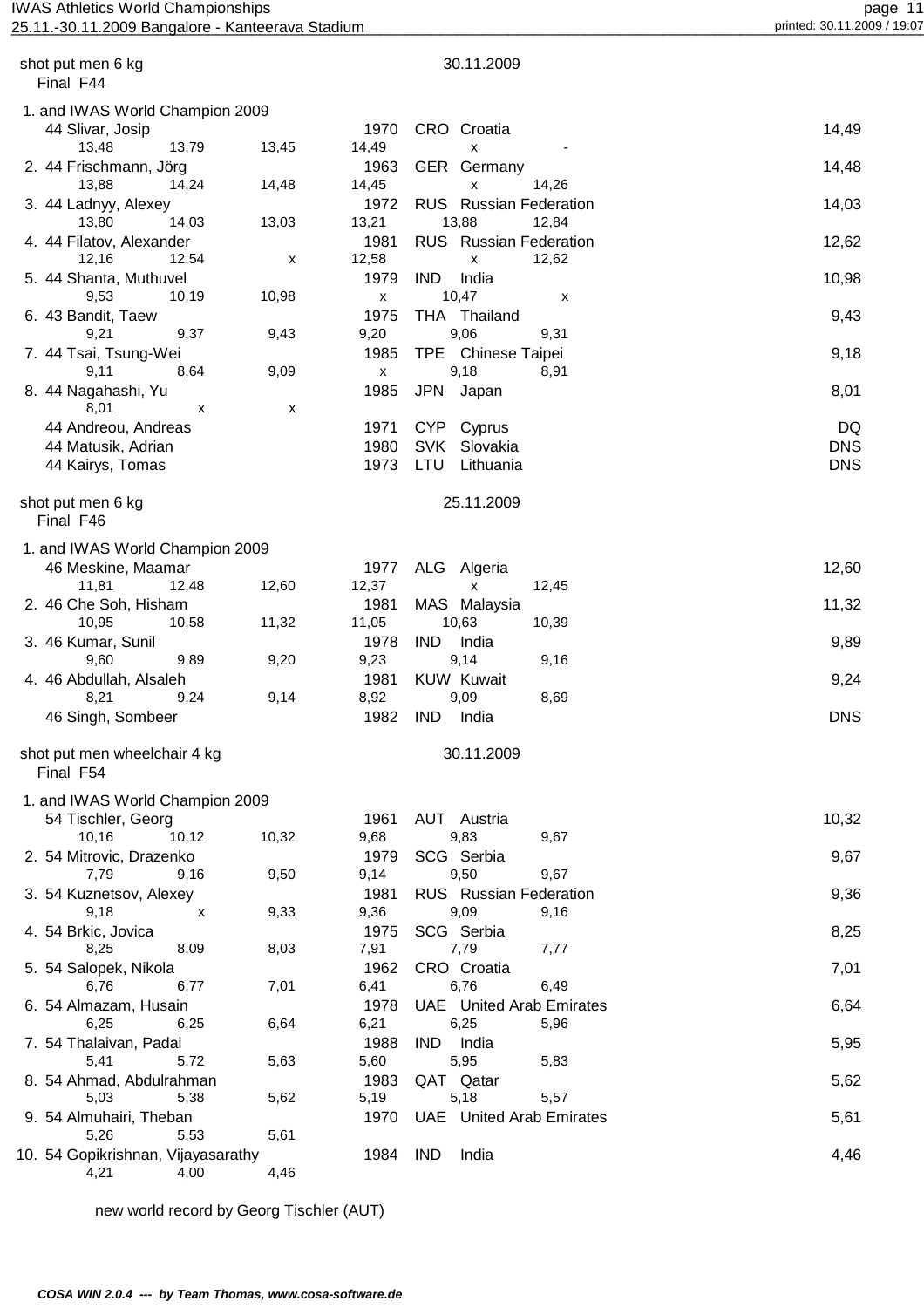# page 12<br>page 12 page 12<br><u>25.11.-30.11.2009 Bangalore - Kanteerava Stadium</u> page 12 printed: 30.11.2009 / 19:07 25.11.-30.11.2009 Bangalore - Kanteerava Stadium

| shot put men wheelchair 4 kg<br>Final F55                 |                      | 30.11.2009                                      |            |
|-----------------------------------------------------------|----------------------|-------------------------------------------------|------------|
|                                                           |                      |                                                 |            |
| 1. and IWAS World Champion 2009<br>55 Nemec, Martin       | 1974                 | CZE Czech Republic                              | 11,53      |
| 11,20<br>11,31<br>11,34<br>2. 55 Kozun, Karol             | 11,00<br>1982        | 11,53<br>11,25<br>POL Poland                    | 11,09      |
| 10, 10<br>10,08<br>10,41<br>3. 55 Isaev, Sergey           | 10,36<br>1965        | 10,41<br>11,09<br><b>RUS</b> Russian Federation | 10,55      |
| 10,35<br>10,39<br>10,36<br>4. 55 Prokhorov, Dmitry        | 10,55<br>1983        | 10,47<br>10,51<br><b>RUS</b> Russian Federation | 9,74       |
| 9,34<br>9,66<br>9,65<br>5. 55 Yuseinov, Mustafa           | 9,70<br>1970         | 9,74<br>9,41<br><b>BUL</b> Bulgaria             | 8,09       |
| 7,96<br>7,67<br>7,80<br>6. 55 Singaravelu, Gurunathan     | 7,89<br>1985         | 8,09<br>7,69<br><b>IND</b><br>India             | 6,83       |
| 6,39<br>6,06<br>6,49<br>7. 55 Kumaraswamy, Pathipappa     | 6,41<br>1970         | 6,41<br>6,83<br><b>IND</b><br>India             | 6,20       |
| 5,67<br>5,96<br>5,49                                      | 6,20                 | 5,81<br>6,05                                    |            |
| 55 Alfadhli, Eisa                                         | 1972                 | <b>KUW Kuwait</b>                               | <b>NM</b>  |
| shot put men wheelchair 4 kg<br>Final F56                 |                      | 25.11.2009                                      |            |
| 1. and IWAS World Champion 2009<br>56 Musayev, Olokhan    | 1979                 | AZE Azerbaijan                                  | 12,99      |
| 12,46<br>$\pmb{\mathsf{X}}$<br>X                          | 12,46                | 12,99<br>12,85                                  |            |
| 2. 56 Ivanov, Alexey<br>11,83<br>11,61<br>12,07           | 1979<br>12,09        | <b>RUS</b> Russian Federation<br>12,15<br>12,00 | 12,15      |
| 3. 56 Smorszczewski, Krzysztof<br>10,38<br>10,88<br>10,98 | 1963<br>11,22        | POL Poland<br>11,20<br>11,28                    | 11,28      |
| 4. 56 Masri, Faridul                                      | 1981                 | MAS Malaysia                                    | 10,40      |
| 9,72<br>10,40<br>10,20<br>5. 56 Vasko, AA Adrian          | 9,59<br>1978         | 10,04<br>10,39<br>SVK Slovakia                  | 10,01      |
| 9,10<br>9,68<br>9,92<br>6. 56 Babu, Syed Abuthahir        | 10,01<br>1989        | 9,91<br>9,91<br><b>IND</b><br>India             | 5,77       |
| 5,77<br>5,46<br>5,47                                      | 5,27                 | 5,42<br>5,64                                    |            |
| 56 Gopalappa, Venkataravanappa                            | 1974                 | <b>IND</b><br>India                             | <b>DNS</b> |
| shot put men wheelchair 4 kg<br>Final F57                 |                      | 30.11.2009                                      |            |
| 1. and IWAS World Champion 2009                           |                      |                                                 |            |
| 57 Radenovic, Boro<br>12,37<br>11,31<br>12,50             | 1972<br>12,02        | CRO Croatia<br>12,28<br>12,34                   | 12,50      |
| 2. 57 Almass, Ali Mohd A                                  | 1970                 | QAT Qatar                                       | 10,89      |
| 10,61<br>10,28<br>10,27<br>3. 57 Aldhaye, Majed           | 10,50<br>1989        | 10,89<br>10,73<br><b>KUW Kuwait</b>             | 10,11      |
| 10,00<br>9,58<br>10,11<br>4. 57 Boit, David               | 9,69<br>1965         | 10,02<br>9,66<br>KEN Kenya                      | 9,40       |
| 9,30<br>9,19<br>9,40                                      | 9,05                 | 9,28<br>9,10                                    |            |
| 5. 57 Aljahwari, Issa<br>7,94<br>8,64<br>6,62             | 1986<br>8,19         | <b>UAE</b> United Arab Emirates<br>8,42<br>8,64 | 8,64       |
| 6. 57 Huang, Kuo-Tai                                      | 1965                 | TPE Chinese Taipei                              | 8,35       |
| 8,31<br>8,35<br>Х<br>7. 57 Bin Diran, Fahad               | $\mathsf{x}$<br>1976 | 8,24<br>7,74<br>KSA Saudi Arabia                | 8,27       |
| 7,55<br>8,27<br>X<br>8. 57 Jayaseelan, Ranjith Kumar      | 7,21<br>1974         | 7,14<br>7,73<br><b>IND</b><br>India             | 7,81       |
| 7,52<br>7,45<br>7,62                                      | 7,80                 | 7,81<br>7,75                                    |            |
| 9. 57 K J, Antony<br>6,80<br>6,41<br>6,81                 | 1974                 | <b>IND</b><br>India                             | 6,81       |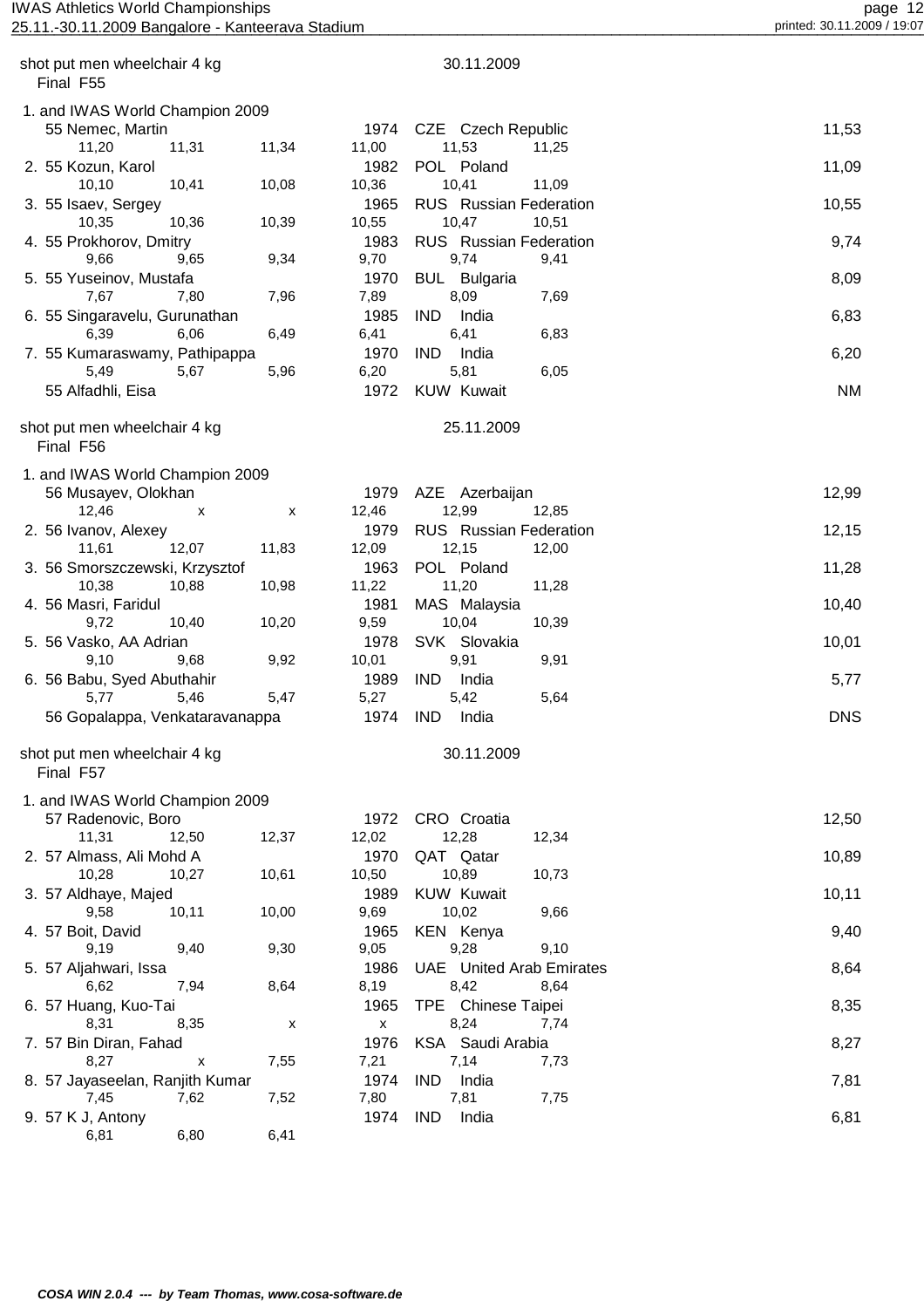### page 13<br>25.11.2009 Bangalore - Kanteerava Stadium<br>25.11.2009 Printed: 30.11.2009 Bangalore - Kanteerava Stadium 25.11.-30.11.2009 Bangalore - Kanteerava Stadium

| shot put men wheelchair 5 kg<br>Final F58 |                                            |                    | 25.11.2009                                      |       |      |
|-------------------------------------------|--------------------------------------------|--------------------|-------------------------------------------------|-------|------|
| 1. and IWAS World Champion 2009           |                                            |                    |                                                 |       |      |
| 58 Ashapatov, Alexey<br>16,27<br>14,93    | 15,87                                      | 1973<br>16,15      | <b>RUS</b> Russian Federation<br>15,45<br>16,13 | 16,27 |      |
| 2. 58 Rokicki, Janusz                     |                                            | 1974               | POL Poland                                      | 15,86 |      |
| 15,25<br>15,49                            | 15,43                                      | 15,53              | 15,34<br>15,86                                  |       |      |
| 3. 58 Aladsani, Salah Ismail S M          |                                            | 1967               | QAT Qatar                                       | 11,91 |      |
| 11,38<br>11,56                            | 11,42                                      | 11,51              | 1,12<br>11,91                                   |       |      |
| 4. 58 Mohd Salleh, Azman                  |                                            | 1972               | MAS Malaysia                                    | 9,92  |      |
| 9,85<br>8,68                              | 9,92                                       | 9,24               | 9,55<br>x                                       |       |      |
| 5. 58 Al-Hasooni, Muhammed                |                                            | 1969               | IRQ.<br>Iraq                                    | 8,76  |      |
| 8,70<br>8,76                              | 8,64                                       | X                  | 8,60<br>8,70                                    |       |      |
| 6. 58 Tirumalai, Kumar                    |                                            | 1976               | <b>IND</b><br>India                             | 7,98  |      |
| 7,50<br>7,83                              | 7,67                                       | X                  | 7,98<br>X                                       |       |      |
| 7. 58 Lin, Cheng-Yin                      |                                            | 1982               | Chinese Taipei<br>TPE                           | 7,77  |      |
| 7,63<br>7,41                              | 7,77                                       | 7,23               | 7,37<br>7,77                                    |       |      |
| 8. 58 Mwangi, Sospeter                    |                                            | 1971               | <b>KEN Kenya</b>                                | 7,52  |      |
| 7,12<br>7,18                              | 7,10                                       | X                  | 7,52<br>X                                       |       |      |
|                                           |                                            |                    |                                                 |       |      |
|                                           | new world record by Alexey Ashapatov (RUS) |                    |                                                 |       |      |
| shot put men wheelchair                   |                                            |                    | 25.11.2009                                      |       |      |
| Final F52/F53                             |                                            |                    |                                                 |       |      |
| 1. and IWAS World Champion 2009           |                                            |                    |                                                 |       |      |
| 52 Apinis, Aigars                         |                                            | 1973               | LAT Latvia                                      | 9,59  | 1050 |
| 9,09<br>9,59                              | 9,41                                       | 9,46               | 9,28<br>9,53                                    |       |      |
| 2. 53 Fernandes, Che Jon                  |                                            | 1971               | <b>GRE</b> Greece                               | 8,07  | 992  |
| 7,98<br>7,99                              | 8,07                                       | 7,69               | 7,39<br>8,00                                    |       |      |
| 3. 53 Gurung, Nir Bahadur                 |                                            | 1958               | IND.<br>India                                   | 6,77  | 832  |
| 6,40<br>6,30                              | 6,74                                       | 6,49               | 6,58                                            |       |      |
|                                           |                                            |                    | 6,77                                            |       |      |
| 4. 53 Kumer, Adnan                        |                                            | 1978               | IRQ<br>Iraq                                     | 5,88  | 723  |
| 5,86<br>5,62                              | 5,88                                       | 5,59               | 5,47<br>х                                       |       |      |
| 5. 53 Aldousiri, Atef                     |                                            | 1965               | <b>KUW Kuwait</b>                               | 4,94  | 607  |
| 4,66<br>4,44                              | 4,65                                       | 4,89               | 4,81<br>4,94                                    |       |      |
| 52 Kostromin, Mikhail                     |                                            |                    | 1979 RUS Russian Federation                     | DQ    |      |
| discus men 1 kg                           |                                            |                    | 26.11.2009                                      |       |      |
| Final F40                                 |                                            |                    |                                                 |       |      |
| 1. and IWAS World Champion 2009           |                                            |                    |                                                 |       |      |
| 40 Mester, Mathias                        |                                            | 1986               |                                                 | 30,74 |      |
|                                           |                                            |                    | <b>GER</b> Germany                              |       |      |
| 29,37<br>30,71                            | 30,74                                      | $\pmb{\mathsf{x}}$ | $\pmb{\mathsf{X}}$<br>х                         |       |      |
| 2. 40 Margoc, Marek                       |                                            | 1976               | SVK Slovakia                                    | 30,15 |      |
| x<br>28,14                                | 28,71                                      | 29,92              | 30,15<br>29,01                                  |       |      |
| 3. 40 Gherzouli, Hocine                   |                                            | 1989               | ALG Algeria                                     | 25,89 |      |
| 23,63<br>$\mathsf{x}$                     | 25,89                                      | 22,31              | 23,44<br>X                                      |       |      |
| 4. 40 Nukhailawi, Wildan                  |                                            | 1986               | IRQ Iraq                                        | 24,91 |      |
| 20,93<br>22,45                            | 18,26                                      | 23,18              | 24,80<br>24,91                                  |       |      |
| 5. 40 Dushkin, Dmitry                     |                                            | 1988               | <b>RUS</b> Russian Federation                   | 20,02 |      |
| X<br>18,93                                | 20,02                                      | $\pmb{\mathsf{X}}$ | 19,96<br>x                                      |       |      |
| 6. 40 Al Afari, Eisa                      |                                            | 1978               | <b>UAE</b> United Arab Emirates                 | 16,02 |      |
| 15,19<br>15,19                            | 15,71                                      | 15,87              | 15,10<br>16,02                                  |       |      |
| 7. 40 Kyathanahalli Y. I., Venkatesh      |                                            | 1970               | IND India                                       | 14,44 |      |
| 14,20<br>14,18                            | 14,44                                      | 13,53              | 14,10<br>13,35                                  |       |      |
|                                           |                                            |                    |                                                 |       |      |

8. 40 Pradhan, Sunil 1990 IND India 10.82 13,88 13,88 11.43 10.04

40 Gangondanahalli, Thulasidhara 1968 IND India 1968 IND Shane NM

 **COSA WIN 2.0.4 --- by Team Thomas, www.cosa-software.de**

14,20 14,18 14,44 13,53 14,10

veradhan, Sunil (1990 IND India<br>10,82 x 13,88 11,43 x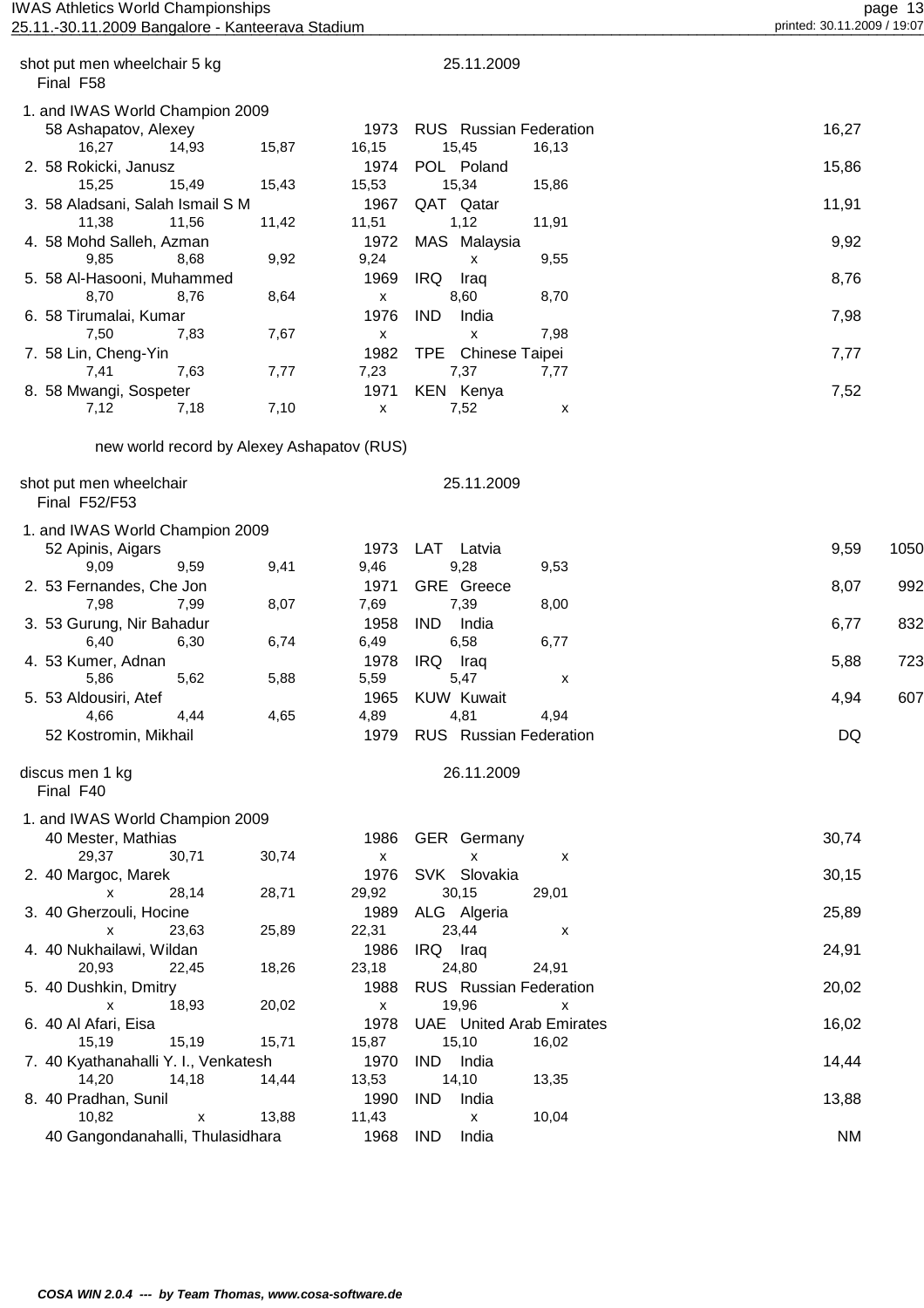#### page 14<br>page 14<br><u>25.11.-30.11.2009 Bangalore - Kanteerava Stadium page 14</u> printed: 30.11.2009 / 19:07 25.11.-30.11.2009 Bangalore - Kanteerava Stadium

| discus men 1.5 kg                                    |       |               | 29.11.2009                                    |           |
|------------------------------------------------------|-------|---------------|-----------------------------------------------|-----------|
| Final F42                                            |       |               |                                               |           |
| 1. and IWAS World Champion 2009                      |       |               |                                               |           |
| 42 Ovcharov, Dechko                                  |       | 1980          | <b>BUL</b> Bulgaria                           | 34,38     |
| 34,38<br>32,36                                       | 34,14 | x             | 29,13<br>34,10<br>RSA South Africa            |           |
| 2. 42 Murray, Hugene<br>29,43<br>33,39               | 33,25 | 1975<br>x     | 32,43<br>х                                    | 33,39     |
| 3. 42 Singh, Surjeet                                 |       | 1973          | <b>IND</b><br>India                           | 33,14     |
| 33,14<br>30,04                                       | 31,99 | 31,33         | 32,74<br>32,77                                |           |
| 4. 42 Albischi, Ali Faiz                             |       | 1979          | KSA Saudi Arabia                              | 32,06     |
| 31,05<br>x                                           | 31,96 | X             | 31,34<br>32,06                                |           |
| 5. 42 Al-Maadhadi, Omran Mohd Sh A<br>24,28<br>24,50 | x     | 1977<br>20,45 | QAT Qatar<br>20,90<br>21,36                   | 24,50     |
|                                                      |       |               |                                               |           |
| discus men 1.5 kg<br>Final F44                       |       |               | 26.11.2009                                    |           |
| 1. and IWAS World Champion 2009                      |       |               |                                               |           |
| 44 Matusik, Adrian                                   |       | 1980          | SVK Slovakia                                  | 45,33     |
| 33,64<br>х                                           | 43,69 | x             | 40,75<br>45,33                                |           |
| 2. 44 Filatov, Alexander                             |       | 1981          | <b>RUS</b> Russian Federation                 | 37,81     |
| 37,81<br>х                                           | 35,90 | X.            | 34,81<br>35,06                                |           |
| 3. 44 Shanta, Muthuvel<br>30,74<br>32,89             | 35,23 | 1979<br>36,00 | IND.<br>India<br>5,34<br>x                    | 36,00     |
| 4. 44 Ladnyy, Alexey                                 |       | 1972          | <b>RUS</b> Russian Federation                 | 33,83     |
| 33,61<br>X                                           | 29,82 | X.            | 33,83<br>x                                    |           |
| 5. 44 Kairys, Tomas                                  |       | 1973          | LTU<br>Lithuania                              | 33,48     |
| 32,73<br>x                                           | 33,48 | x             | x<br>x<br>TPE                                 |           |
| 6. 44 Tsai, Tsung-Wei<br>29,53<br>29,32              | 32,37 | 1985<br>31,61 | Chinese Taipei<br>30,10<br>х                  | 32,37     |
| 7. 43 Bandit, Taew                                   |       | 1975          | THA Thailand                                  | 28,58     |
| 26,00<br>28,36                                       | х     | 28,26         | 28,58<br>26,12                                |           |
| 8. 44 Aannaiah, Suresh                               |       | 1966          | IND.<br>India                                 | 18,41     |
| 15,60<br>x                                           | 18,41 | x             | 14,97<br>16,94                                |           |
| discus men 1.5 kg                                    |       |               | 27.11.2009                                    |           |
| Final F46                                            |       |               |                                               |           |
| 1. and IWAS World Champion 2009                      |       |               |                                               |           |
| 46 Meskine, Maamar                                   |       | 1977          | ALG Algeria                                   | 42,75     |
| 40,61<br>42,06                                       | 42,75 | 41,99         | 41,17<br>41,59                                |           |
| 2. 46 ., Davender                                    |       | 1981          | <b>IND</b><br>India                           | 36,93     |
| 34,26<br>X<br>3. 46 Che Soh, Hisham                  | 32,71 | x<br>1981     | 36,93<br>x<br>MAS Malaysia                    | 30,22     |
| 30,22<br>29,03                                       | 25,72 | X             | 28,05<br>х                                    |           |
| 46 Bahtiar, Eryanto                                  |       | 1986          | MAS Malaysia                                  | <b>SO</b> |
|                                                      |       |               |                                               |           |
| discus men wheelchair 1 kg                           |       |               | 26.11.2009                                    |           |
| Final F54                                            |       |               |                                               |           |
| 1. and IWAS World Champion 2009                      |       |               |                                               |           |
| 54 Mitrovic, Drazenko<br>29,62<br>31,03              | 29,85 | 1979<br>31,19 | SCG Serbia<br>30,47<br>30,51                  | 31,19     |
| 2. 54 Kuznetsov, Alexey                              |       | 1981          | <b>RUS</b> Russian Federation                 | 29,48     |
| 25,45<br>26,59                                       | 28,42 | 27,62         | 29,48<br>29,01                                |           |
| 3. 54 Brkic, Jovica                                  |       | 1975          | SCG Serbia                                    | 24,79     |
| 23,51<br>24,79                                       | 24,02 | 24,37         | 22,72<br>23,05                                |           |
| 4. 54 Almuhairi, Theban<br>22,92<br>22,12            | 23,84 | 1970<br>23,31 | <b>UAE</b> United Arab Emirates<br>23,45<br>X | 23,84     |
| 5. 54 Cerni, Deni                                    |       | 1993          | CRO Croatia                                   | 20,02     |
| 19,74<br>19,67                                       | 20,02 | 18,14         | 19,41<br>19,07                                |           |
| 6. 54 Gopikrishnan, Vijayasarathy                    |       | 1984          | <b>IND</b><br>India                           | 19,91     |
| 19,91<br>13,33<br>7. 54 Thalaivan, Padai             | 14,73 | 13,85<br>1988 | 14,53<br>18,08<br><b>IND</b><br>India         | 17,89     |
|                                                      |       |               |                                               |           |

15,37 16,96 16,04 17,89 17,44 16,26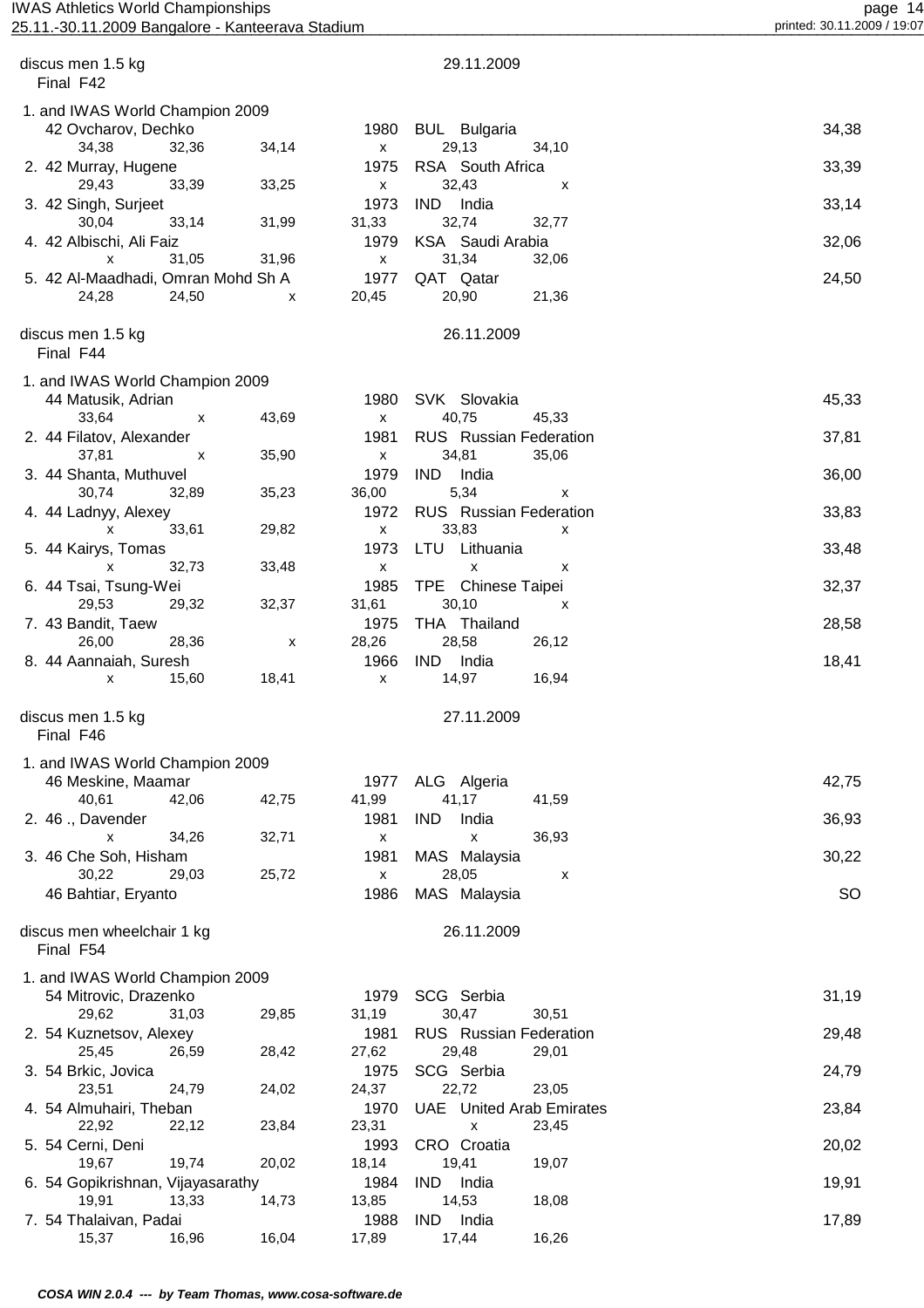| <b>IWAS Athletics World Championships</b> |  |
|-------------------------------------------|--|
|                                           |  |

| cont. discus men wheelchair 1 kg<br>Final F54 |                                             |       |               | 26.11.2009                                        |   |       |
|-----------------------------------------------|---------------------------------------------|-------|---------------|---------------------------------------------------|---|-------|
| 8. 54 Almazam, Husain<br>10,79                | X                                           | 11,08 | 1978<br>12,46 | <b>UAE</b> United Arab Emirates<br>12,21<br>11,84 |   | 12,46 |
|                                               | new world record by Drazenko Mitrovic (SCG) |       |               |                                                   |   |       |
| discus men wheelchair 1 kg<br>Final F55       |                                             |       |               | 26.11.2009                                        |   |       |
| 1. and IWAS World Champion 2009               |                                             |       |               |                                                   |   |       |
| 55 Nemec, Martin                              |                                             |       | 1974          | CZE Czech Republic                                |   | 34,84 |
| 34,51                                         | 34,49                                       | 32,73 | 34,84         | 34,59<br>34,09                                    |   |       |
| 2. 55 Yuseinov, Mustafa                       |                                             |       | 1970          | <b>BUL</b> Bulgaria                               |   | 34,49 |
| X                                             | 34,49                                       | 31,48 | 33,92         | 33,93<br>31,83                                    |   |       |
| 3. 55 Prokhorov, Dmitry                       |                                             |       | 1983          | RUS Russian Federation                            |   | 25,29 |
| 24,19                                         | 25,29                                       | 25,04 | 24,70         | 24,28<br>24,70                                    |   |       |
| 4. 55 Singaravelu, Gurunathan                 |                                             |       | 1985          | <b>IND</b><br>India                               |   | 21,52 |
| 16,19                                         | 20,64                                       | 21,52 | 21,40         | 16,62<br>x                                        |   |       |
| 5. 55 Alfadhli, Eisa                          |                                             |       | 1972          | <b>KUW Kuwait</b>                                 |   | 20,65 |
| X                                             | 19,84                                       | 20,65 | 19,91         | 19,24<br>19,40                                    |   |       |
| 6. 55 Isaev, Sergey                           |                                             |       | 1965          | <b>RUS</b> Russian Federation                     |   | 19,67 |
| 16,86                                         | 19,67                                       | 17,75 | 18,94<br>1970 | 17,66<br>17,65<br><b>IND</b><br>India             |   | 15,71 |
| 7. 55 Kumaraswamy, Pathipappa<br>12,79        | 13,47                                       | 14,82 | 14,04         | 15,71<br>13,72                                    |   |       |
| 56 Jafar, Muhamad Nasrin                      |                                             |       | 1979          | <b>SIN</b><br>Singapore                           |   | DQ    |
|                                               |                                             |       |               |                                                   |   |       |
| discus men wheelchair 1 kg<br>Final F56       |                                             |       |               | 27.11.2009                                        |   |       |
| 1. and IWAS World Champion 2009               |                                             |       |               |                                                   |   |       |
| 56 Stiak, Josef                               |                                             |       | 1965          | CZE Czech Republic                                |   | 36,80 |
| 34,38                                         | 36,16                                       | 35,98 | 36,30         | 36,10<br>36,80                                    |   |       |
| 2. 56 Ivanov, Alexey                          |                                             |       | 1979          | <b>RUS</b> Russian Federation                     |   | 28,81 |
| 23,69                                         | 26,21                                       | 27,43 | 25,65         | 28,81<br>28,45                                    |   |       |
| 3. 56 Gopalappa, Venkataravanappa             |                                             |       | 1974          | <b>IND</b><br>India                               |   | 21,14 |
| 17,94                                         | 19,25                                       | 19,69 | 20,39         | 20,41<br>21,14                                    |   |       |
| 4. 56 Babu, Syed Abuthahir                    |                                             |       | 1989          | IND India                                         |   | 18,16 |
| 17,02                                         | 15,93                                       | 16,26 | 16,66         | 18,16<br>17,59                                    |   |       |
| 5. 56 Jafar, Muhamad Nasrin                   |                                             |       | 1979          | SIN Singapore                                     |   | 16,54 |
| 14,89                                         | 15,85                                       | 16,54 | 14,88         | 15,26                                             | X |       |
| discus men wheelchair 1 kg<br>Final F57       |                                             |       |               | 28.11.2009                                        |   |       |
| 1. and IWAS World Champion 2009               |                                             |       |               |                                                   |   |       |
| 57 Ghardooni, Ali                             |                                             |       | 1979          | <b>GER</b> Germany                                |   | 44,71 |
| 43,61                                         | 43,65                                       | 44,71 | 39,77         | 42,15<br>42,51                                    |   |       |
| 2. 57 Aljahwari, Issa                         |                                             |       | 1986          | <b>UAE</b> United Arab Emirates                   |   | 42,03 |
| 39,24                                         | 42,03                                       | 39,83 | 36,24         | 39,69<br>41,01                                    |   |       |
| 3. 57 Almass, Ali Mohd A                      |                                             |       | 1970          | QAT Qatar                                         |   | 35,18 |
| X                                             | 28,91                                       | 34,66 | 34,34         | 34,62<br>35,18                                    |   |       |
| 4. 57 Abramov, Evgeny                         |                                             |       | 1986          | <b>RUS</b> Russian Federation                     |   | 32,68 |
| 32,37                                         | 32,68                                       | 30,28 | $\mathsf{x}$  | 29,85<br>29,39                                    |   |       |
| 5. 57 Huang, Kuo-Tai                          |                                             |       | 1965          | TPE Chinese Taipei                                |   | 30,17 |
| 27,11                                         | 27,60                                       | 28,80 | 29,60         | 29,35<br>30,17                                    |   |       |
| 6. 57 Jayaseelan, Ranjith Kumar               |                                             |       | 1974          | India<br><b>IND</b>                               |   | 29,41 |
| x                                             | 28,55                                       | 28,88 | 27,94         | 26,58<br>29,41                                    |   |       |
| 7. 57 K J, Antony                             |                                             |       | 1974          | IND India                                         |   | 27,76 |
| 25,04                                         | 26,01                                       | 26,39 | 22,79         | 27,76                                             | x |       |
| 8. 57 Aldhaye, Majed                          |                                             |       | 1989          | <b>KUW Kuwait</b>                                 |   | 27,63 |
| 24,35                                         | X                                           | 27,63 | 22,44         | 26,20<br>26,36                                    |   |       |
| 9. 57 Bin Diran, Fahad                        |                                             |       | 1976          | KSA Saudi Arabia                                  |   | 18,75 |
| x                                             | 18,75                                       | х     |               |                                                   |   |       |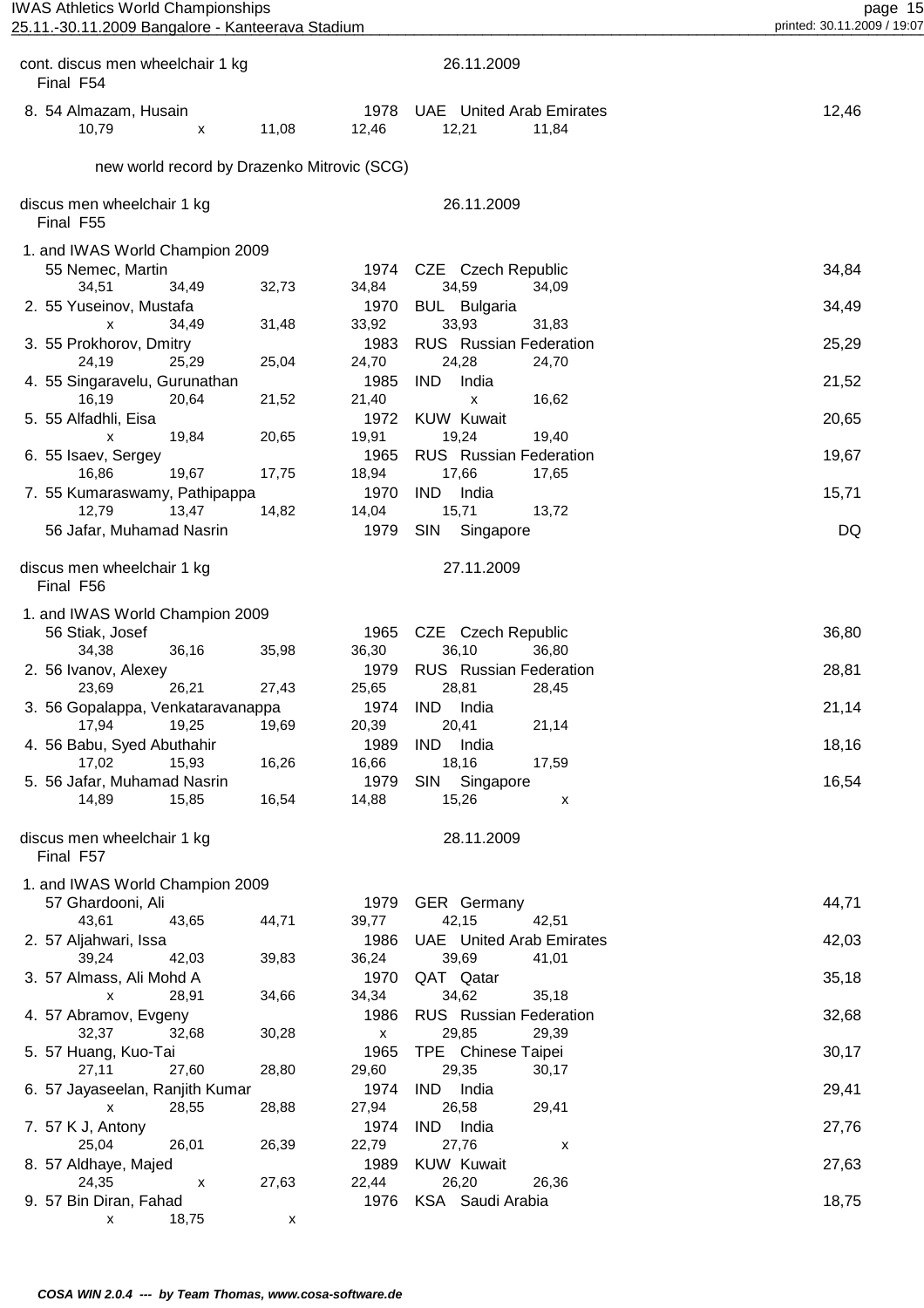| cont. discus men wheelchair 1 kg<br>Final F57 |                           |                           |                    |            | 28.11.2009                  |                                 |            |      |
|-----------------------------------------------|---------------------------|---------------------------|--------------------|------------|-----------------------------|---------------------------------|------------|------|
| 10. 57 Boit, David<br>17,99                   | 18,06                     | 17,75                     |                    |            | 1965 KEN Kenya              |                                 | 18,06      |      |
| discus men wheelchair 1 kg<br>Final F58       |                           |                           |                    |            | 29.11.2009                  |                                 |            |      |
| 1. and IWAS World Champion 2009               |                           |                           |                    |            |                             |                                 |            |      |
| 58 Ashapatov, Alexey                          |                           |                           | 1973               |            |                             | <b>RUS</b> Russian Federation   | 55,99      |      |
| 46,75                                         | 52,74                     | 55,99                     | 51,61              |            | 50,22                       | 51,49                           |            |      |
| 2. 58 Petrous, Jaroslav<br>42,15              | 40,76                     | 40,34                     | 1977<br>X          |            | CZE Czech Republic<br>38,48 | 45,27                           | 45,27      |      |
| 3. 58 Rokicki, Janusz                         |                           |                           | 1974               |            | POL Poland                  |                                 | 43,39      |      |
| x                                             | 41,79                     | $\boldsymbol{\mathsf{x}}$ | 38,50              |            | 43,39                       | x                               |            |      |
| 4. 58 Tirumalai, Kumar                        |                           |                           | 1976               | IND        | India                       |                                 | 40,67      |      |
| 40,12                                         | 39,30                     | 40,67                     | 39,12              |            | 39,42                       | 39,13                           |            |      |
| 5. 58 Yimbanchang, Sakchai<br>x               | 37,36                     | 32,15                     | 1988<br>X          |            | THA Thailand<br>37,70       | 36,08                           | 37,70      |      |
| 6. 58 Aladsani, Salah Ismail S M              |                           |                           | 1967               |            | QAT Qatar                   |                                 | 33,93      |      |
| 33,93                                         | $\boldsymbol{\mathsf{x}}$ | 33,77                     | 31,26              |            | 33,41                       | x                               |            |      |
| 7. 58 Mohd Salleh, Azman                      |                           |                           | 1972               |            | MAS Malaysia                |                                 | 32,84      |      |
| 27,07                                         | 31,35                     | X                         | 32,84              |            | 30,69                       | 32,73                           |            |      |
| 8. 58 Mwangi, Sospeter                        |                           |                           | 1971               |            | KEN Kenya                   |                                 | 29,47      |      |
| 25,25<br>9. 58 Lin, Cheng-Yin                 | 29,19                     | 29,47                     | 27,67<br>1982      |            | 29,41<br>TPE Chinese Taipei | 29,24                           | 25,81      |      |
| 25,81                                         | X                         | 20,73                     |                    |            |                             |                                 |            |      |
| 10. 58 Al-Hasooni, Muhammed                   |                           |                           | 1969               | IRQ        | Iraq                        |                                 | 22,39      |      |
| x                                             | х                         | 22,39                     |                    |            |                             |                                 |            |      |
| discus men wheelchair 1 kg<br>Final F51-F53   |                           |                           |                    |            | 27.11.2009                  |                                 |            |      |
| 1. and IWAS World Champion 2009               |                           |                           |                    |            |                             |                                 |            |      |
| 52 Apinis, Aigars                             |                           |                           | 1973               |            | LAT Latvia                  |                                 | 19,34      | 1035 |
| 18,68                                         | 17,04                     | 19,34                     | 18,21<br>1967      |            | 18,13                       | 18,96                           |            | 990  |
| 2. 51 Matic, Miroslav<br>x                    | 8,68                      | 9,59                      | 9,02               |            | CRO Croatia<br>$\mathsf{X}$ | 9,72                            | 9,72       |      |
| 3. 53 Kumer, Adnan                            |                           |                           | 1978               | IRQ Iraq   |                             |                                 | 18,89      | 743  |
| 17,96                                         | 18,29                     | 18,89                     | 18,06              |            | 18,46                       | 18,89                           |            |      |
| 4. 53 Gurung, Nir Bahadur                     |                           |                           | 1958               | <b>IND</b> | India                       |                                 | 16,34      | 643  |
| 15,27                                         | 13,60                     | 15,61                     | 15,65              |            | 15,77                       | 16,34                           |            |      |
| 5. 53 Aldousiri, Atef<br>15,38                | 15,86                     | 15,85                     | 1965<br>16,12      |            | <b>KUW Kuwait</b><br>15,25  | 15,01                           | 16,12      | 634  |
| 6. 52 Aljoaidi, Mohammed Hadi M               |                           |                           | 1984               |            | QAT Qatar                   |                                 | 7,85       | 420  |
| 7,19                                          | 7,46                      | 7,47                      | 7,30               |            | 6,39                        | 7,85                            |            |      |
| javelin men 600 g<br>Final F40                |                           |                           |                    |            | 28.11.2009                  |                                 |            |      |
| 1. 40 Mester, Mathias                         |                           |                           | 1986               |            | <b>GER</b> Germany          |                                 | 40,69      |      |
| 37,07                                         | 39,18                     | 37,33                     | 38,77              |            | 40,69                       |                                 |            |      |
| 2. 40 Margoc, Marek                           |                           |                           | 1976               |            | SVK Slovakia                |                                 | 33,93      |      |
| 33,93                                         | X                         | $\boldsymbol{\mathsf{x}}$ | $\pmb{\mathsf{X}}$ |            | 32,94                       | X                               |            |      |
| 3. 40 Nukhailawi, Wildan                      |                           |                           | 1986               |            | IRQ Iraq                    |                                 | 29,00      |      |
| 28,37<br>4. 40 Slunjski, Denis                | 27,28                     | 23,29                     | 29,00<br>1987      |            | 27,06<br>CRO Croatia        | 27,21                           | 26,40      |      |
| X                                             | $\boldsymbol{\mathsf{x}}$ | 23,58                     | 22,41              |            | 26,40                       | 25,98                           |            |      |
| 5. 40 Al Afari, Eisa                          |                           |                           | 1978               |            |                             | <b>UAE</b> United Arab Emirates | 20,05      |      |
| 20,05                                         | 19,26                     | 16,84                     | 18,35              |            | 18,80                       | X                               |            |      |
| 6. 40 Alsaif, Abdullah                        |                           |                           | 1994               |            | <b>KUW Kuwait</b>           |                                 | 16,55      |      |
| X<br>40 Rana Magar, Man Bahadur               | 16,55                     | 16,07                     | 15,64<br>1985      |            | X<br>NEP Nepal              | 15,63                           | <b>DNS</b> |      |
|                                               |                           |                           |                    |            |                             |                                 |            |      |

new world record by Mathias Mester (GER)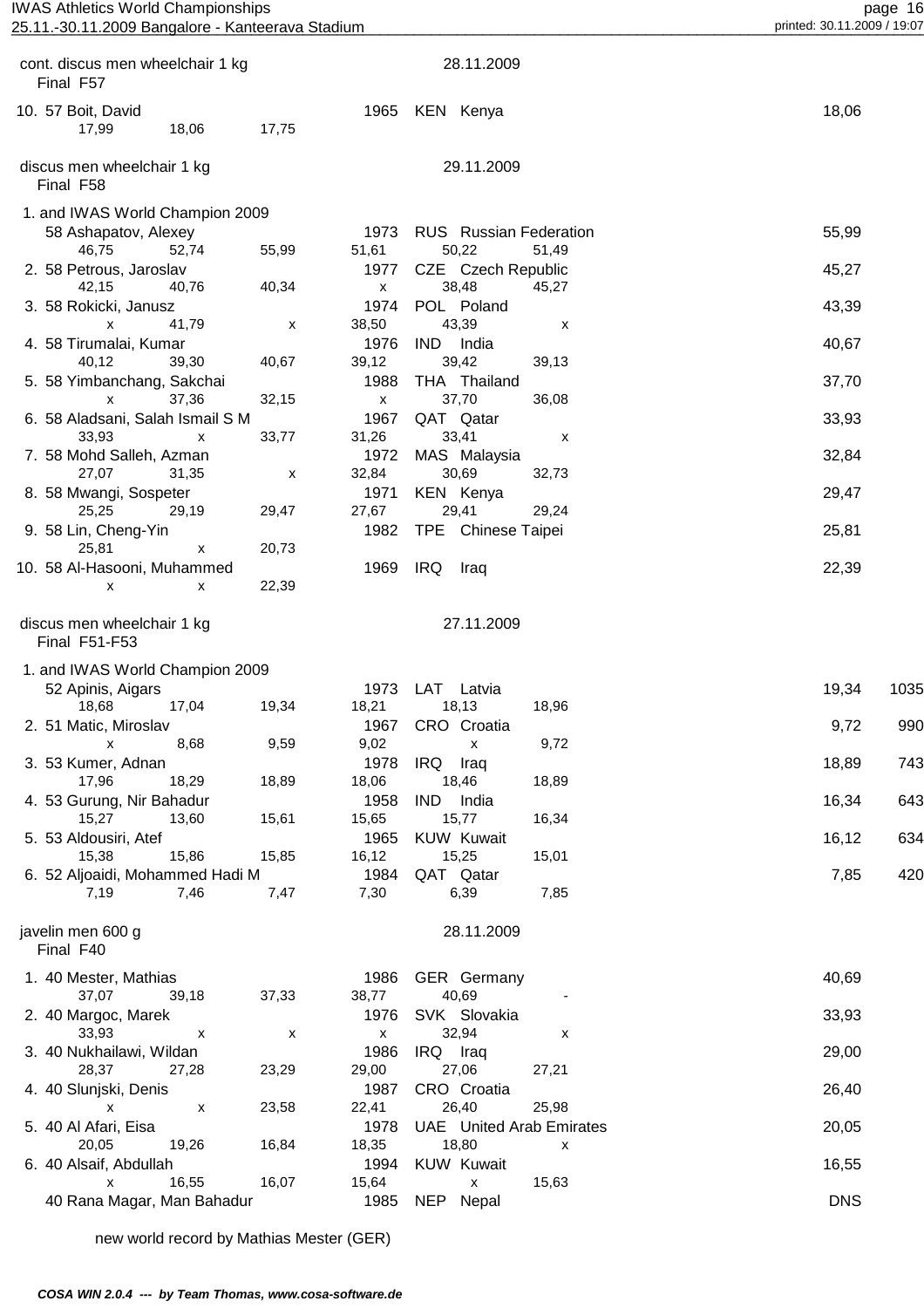## page 17<br>25.11.2009 Bangalore - Kanteerava Stadium page 17<br>25.11.2009 Printed: 30.11.2009 Pangalore - Kanteerava Stadium printed: 30.11.2009 / 19:07 25.11.-30.11.2009 Bangalore - Kanteerava Stadium

| javelin men 800 g<br>Final F42            |       |       | 27.11.2009                                |            |
|-------------------------------------------|-------|-------|-------------------------------------------|------------|
| 1. and IWAS World Champion 2009           |       |       |                                           |            |
| 42 Ovcharov, Dechko                       |       | 1980  | <b>BUL</b> Bulgaria                       | 45,33      |
| 44,96<br>44,37                            | 43,39 | 43,41 | 45,33<br>x                                |            |
| 2. 42 Albischi, Ali Faiz                  |       | 1979  | KSA Saudi Arabia                          | 44,39      |
| 35,99<br>41,00                            | 44,39 | 39,05 | X<br>х                                    |            |
| 3. 42 Steinstad, Runar                    |       | 1967  | NOR Norway                                | 44,23      |
| 41,79<br>42,85                            | 40,93 | 41,19 | 44,23<br>43,20                            |            |
| 4. 42 Thongdee, Satian                    |       | 1973  | THA Thailand                              | 43,72      |
| 43,72<br>41,39                            | х     | 41,52 | x<br>х                                    |            |
| 5. 42 Vijaya, Kumar                       |       | 1983  | <b>IND</b><br>India                       | 40,15      |
| 39,02<br>40,15                            | 39,81 | 38,12 | 39,68<br>39,33                            |            |
| 6. 42 Murray, Hugene                      |       | 1975  | RSA South Africa                          | 35,67      |
| x<br>x                                    | х     | X     | 35,67<br>x                                |            |
| 7. 42 Al-Maadhadi, Omran Mohd Sh A        |       | 1977  | QAT Qatar                                 | 22,12      |
| 19,79<br>20,69                            | 20,31 | 22,12 | 21,19<br>x                                |            |
| 42 Al-Jubboori, Salim                     |       | 1974  | IRQ Iraq                                  | <b>DNS</b> |
|                                           |       |       |                                           |            |
| javelin men wheelchair 600 g<br>Final F54 |       |       | 28.11.2009                                |            |
|                                           |       |       |                                           |            |
| 1. and IWAS World Champion 2009           |       |       |                                           |            |
| 54 Kuznetsov, Alexey                      |       | 1981  | <b>RUS</b> Russian Federation             | 28,01      |
| 26,50<br>$\mathsf{x}$                     | 28,01 | 27,36 | 27,51<br>27,69                            |            |
| 2. 54 Mitrovic, Drazenko                  |       | 1979  | SCG Serbia                                | 27,56      |
| 25,76<br>26,04                            | X     | 26,08 | 27,56<br>х                                |            |
| 3. 54 Tischler, Georg                     |       | 1961  | AUT Austria                               | 21,95      |
| Х<br>$\boldsymbol{\mathsf{x}}$            | 20,17 | 20,97 | 21,85<br>21,95                            |            |
| 4. 54 Almazam, Husain                     |       | 1978  | <b>UAE</b><br><b>United Arab Emirates</b> | 19,42      |
| 18,84<br>18,73                            | x     | 19,42 | 18,84<br>X                                |            |
| 5. 54 Brkic, Jovica                       |       | 1975  | SCG<br>Serbia                             | 18,51      |
| 18,51<br>X                                | x     | 18,30 | X<br>х                                    |            |
| 6. 54 Ahmad, Abdulrahman                  |       | 1983  | QAT<br>Qatar                              | 15,67      |
| 12,43<br>14,62                            | x     | X     | 15,67<br>14,66                            |            |
| 7. 54 Gopikrishnan, Vijayasarathy         |       | 1984  | <b>IND</b><br>India                       | 11,44      |
| 10, 10<br>x                               | x     | X     | 11,44<br>x                                |            |
| 54 Almuhairi, Theban                      |       | 1970  | <b>UAE</b> United Arab Emirates           | <b>SO</b>  |
| javelin men wheelchair 600 g<br>Final F55 |       |       | 28.11.2009                                |            |
|                                           |       |       |                                           |            |
| 1. and IWAS World Champion 2009           |       |       |                                           |            |
| 55 Kozun, Karol                           |       | 1982  | POL Poland                                | 30,18      |
| 28,83<br>29,77                            | 30,18 | X     | 29,42<br>x                                |            |
| 2. 55 Nemec, Martin                       |       | 1974  | CZE Czech Republic                        | 26,66      |
| 24,92<br>24,64                            | 25,88 | 20,88 | 25,48<br>26,66                            |            |
| 3. 55 Prokhorov, Dmitry                   |       | 1983  | <b>RUS</b> Russian Federation             | 25,60      |
| 24,22<br>X                                | 25,60 | 24,04 | X<br>x                                    |            |
| 4. 55 Yuseinov, Mustafa                   |       | 1970  | <b>BUL</b> Bulgaria                       | 24,72      |
| 21,30<br>21,98                            | 20,46 | 22,46 | 23,84<br>24,72                            |            |
| 5. 55 Kumaraswamy, Pathipappa             |       | 1970  | <b>IND</b><br>India                       | 21,18      |
| 20,51<br>x                                | 19,41 | X     | 21,18<br>x                                |            |
| 6. 55 Isaev, Sergey                       |       | 1965  | <b>RUS</b> Russian Federation             | 20,39      |
| 18,64<br>18,56                            | x     | 20,39 | 18,44<br>18,62                            |            |
| 7. 55 Singaravelu, Gurunathan             |       | 1985  | India<br><b>IND</b>                       | 16,07      |
| 11,94<br>12,05                            | x     | 11,48 | 15,04<br>16,07                            |            |
| 8. 55 Alfadhli, Eisa                      |       | 1972  | <b>KUW Kuwait</b>                         | 11,93      |
| 11,93<br>11,56                            | 11,20 | X     | 11,14<br>11,76                            |            |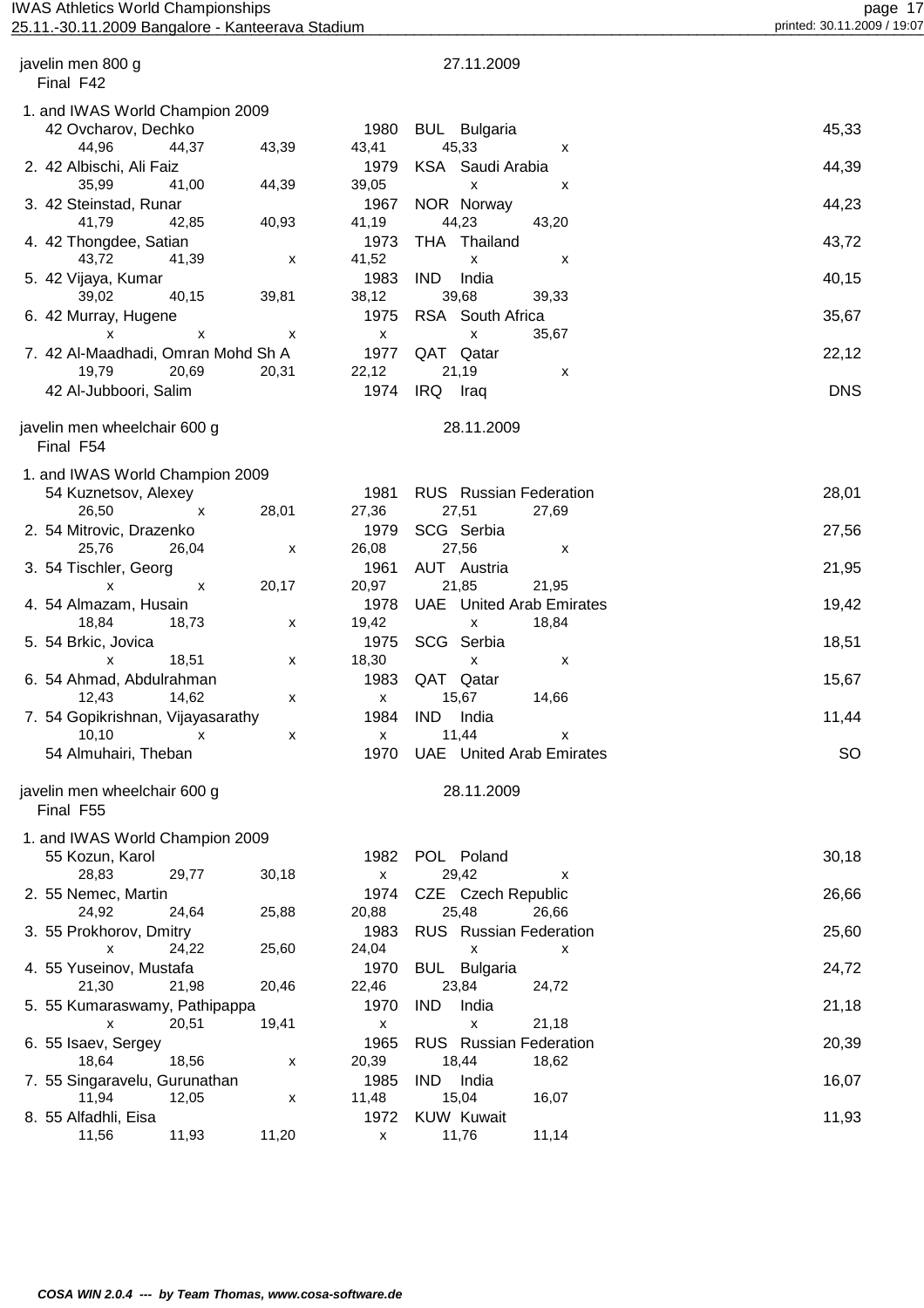| <b>IWAS Athletics World Championships</b><br>25.11.-30.11.2009 Bangalore - Kanteerava Stadium |       | page 18<br>printed: 30.11.2009 / 19:07 |       |                    |                                |
|-----------------------------------------------------------------------------------------------|-------|----------------------------------------|-------|--------------------|--------------------------------|
|                                                                                               |       |                                        |       |                    |                                |
| javelin men wheelchair 600 g                                                                  |       |                                        |       | 29.11.2009         |                                |
| Final F56                                                                                     |       |                                        |       |                    |                                |
| . and IWAS World Champion 2009                                                                |       |                                        |       |                    |                                |
| 56 Stiak, Josef                                                                               |       |                                        | 1965  | CZE Czech Republic | 29,76                          |
| 29.76                                                                                         | 29.08 | x                                      | 28.58 | 28.36<br>20.58     |                                |
| 2. 56 Masri, Faridul                                                                          |       |                                        | 1981  | MAS Malaysia       | 29,71                          |
| 27.62                                                                                         | 29.55 | 29,71                                  | x     | 29.28<br>x         |                                |
| $\Omega$ . For $\Omega$ is the set of $M$ is the set of the set of $\Omega$                   |       |                                        |       | $\lambda$          | $\lambda$ $\sim$ $\tau$ $\tau$ |

| page                    |  |
|-------------------------|--|
| printed: 30.11.2009 / 1 |  |

| ---                               |       |                    | -------                         |       |
|-----------------------------------|-------|--------------------|---------------------------------|-------|
| 29,76<br>29,08                    | X     | 28,58              | 28,36<br>20,58                  |       |
| 2. 56 Masri, Faridul              |       | 1981               | MAS Malaysia                    | 29,71 |
| 29,55<br>27,62                    | 29,71 | X                  | 29,28<br>X                      |       |
| 3. 56 Gopalappa, Venkataravanappa |       | 1974               | India<br><b>IND</b>             | 16,55 |
| 16,30<br>15,32                    | X     | X                  | $\pmb{\times}$<br>16,55         |       |
| 4. 56 Jafar, Muhamad Nasrin       |       | 1979               | <b>SIN</b><br>Singapore         | 14,66 |
| 14,48<br>14,66                    | X     | 14,57              | 14,02<br>13,87                  |       |
| javelin men wheelchair 600 g      |       |                    | 26.11.2009                      |       |
| Final F57                         |       |                    |                                 |       |
| 1. and IWAS World Champion 2009   |       |                    |                                 |       |
| 57 Hutka, Julius                  |       | 1974               | SVK Slovakia                    | 31,68 |
| 31,63<br>30,49                    | 31,58 | 30,54              | $\pmb{\mathsf{x}}$<br>31,68     |       |
| 2. 57 Boit, David                 |       | 1965               | KEN Kenya                       | 31,33 |
| 26,09<br>29,63                    | 27,86 | 31,08              | 31,33<br>29,26                  |       |
| 3. 57 Abramov, Evgeny             |       | 1986               | <b>RUS</b> Russian Federation   | 24,32 |
| X<br>$\boldsymbol{\mathsf{x}}$    | 23,18 | 24,13              | 22,99<br>24,32                  |       |
| 4. 57 Bin Diran, Fahad            |       | 1976               | KSA Saudi Arabia                | 24,20 |
| 22,29<br>X                        | X     | 23,88              | 24,20<br>17,73                  |       |
| 5. 57 Huang, Kuo-Tai              |       | 1965               | TPE Chinese Taipei              | 22,77 |
| 21,60<br>22,29                    | 22,77 | 19,92              | 20,22<br>20,23                  |       |
| 6. 57 Aldhaye, Majed              |       | 1989               | <b>KUW Kuwait</b>               | 21,58 |
| 19,81<br>х                        | X     | 21,58              | $\pmb{\times}$<br>X             |       |
| 7. 57 Aljahwari, Issa             |       | 1986               | <b>UAE</b> United Arab Emirates | 19,67 |
| 17,79<br>X                        | 16,85 | X                  | 18,12<br>19,67                  |       |
|                                   |       |                    |                                 |       |
| javelin men wheelchair 600 g      |       |                    | 27.11.2009                      |       |
| Final F58                         |       |                    |                                 |       |
| 1. and IWAS World Champion 2009   |       |                    |                                 |       |
| 58 Yimbanchang, Sakchai           |       | 1988               | THA Thailand                    | 41,63 |
| 39,06<br>41,63                    | 41,63 | 40,40              | 38,26<br>40,15                  |       |
| 2. 58 Petrous, Jaroslav           |       | 1977               | CZE Czech Republic              | 32,94 |
| $\pmb{\mathsf{x}}$<br>32,94       | X     | x                  | 30,99<br>$\pmb{\mathsf{x}}$     |       |
| 3. 58 Lin, Cheng-Yin              |       | 1982               | TPE Chinese Taipei              | 27,28 |
| $\mathsf{x}$<br>х                 | 22,59 | $\pmb{\mathsf{X}}$ | $\mathsf{x}$<br>27,28           |       |
| 4. 58 Mwangi, Sospeter            |       | 1971               | KEN Kenya                       | 25,90 |
| 24,75<br>X                        | 22,63 | 23,98              | 24,92<br>25,90                  |       |
| 5. 58 Mohd Salleh, Azman          |       | 1972               | MAS Malaysia                    | 25,38 |
| $\pmb{\mathsf{x}}$<br>X           | x     | X                  | 25,38<br>X                      |       |
| 6. 58 Al-Hasooni, Muhammed        |       | 1969               | IRQ.<br>Iraq                    | 20,29 |
| 18,81<br>X                        | X     | 20,29              | X<br>X                          |       |
|                                   |       |                    |                                 |       |

 javelin men 800 g 28.11.2009 Final F44/F46

| 1. and IWAS World Champion 2009 |       |       |       |                               |       |       |     |
|---------------------------------|-------|-------|-------|-------------------------------|-------|-------|-----|
| 46., Davender                   |       |       | 1981  | <b>IND</b><br>India           |       | 57,09 | 918 |
| 57.09                           | 55.00 | 50,56 | 54,62 | 54,52                         | 52.53 |       |     |
| 2. 44 Gudkov, Evgeny            |       |       | 1978  | <b>RUS</b> Russian Federation |       | 48,99 | 899 |
| 47.38                           | 48.82 | X     | 48,95 | 45,07                         | 48,99 |       |     |
| 3. 44 Kumar, Vinod              |       |       | 1981  | IND.<br>India                 |       | 45,90 | 842 |
| x                               | 42.78 | 45,90 | 45,83 | 42.42                         | 43.00 |       |     |
| 4. 44 Tsai, Tsung-Wei           |       |       | 1985  | TPE Chinese Taipei            |       | 43,47 | 797 |
| x                               | 43.47 | 37,42 | 41,57 | 42,41                         | 43,16 |       |     |
| 5. 46 Channaboon, Angcan        |       |       | 1983  | THA Thailand                  |       | 48,79 | 785 |
| x                               | 45.36 | X     | 47,38 | 48.79                         | 48.20 |       |     |
| 6. 44 Ladnyy, Alexey            |       |       | 1972  | <b>RUS</b> Russian Federation |       | 41,30 | 757 |
| 26,89                           | x     | 35,74 | 38,64 | 41,30                         | 39,25 |       |     |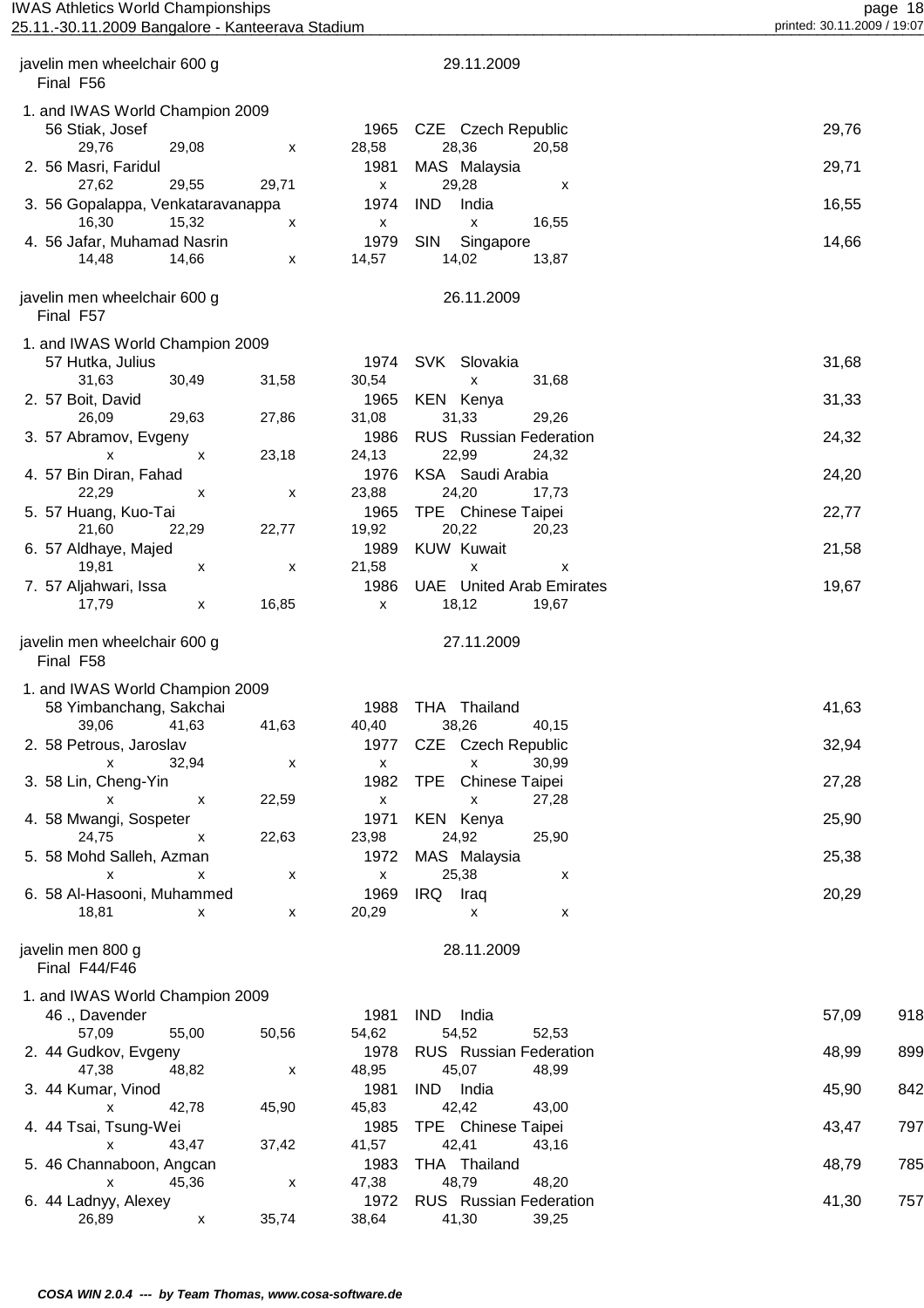| <b>IWAS Athletics World Championships</b><br>25.11.-30.11.2009 Bangalore - Kanteerava Stadium |                      |                                     | page 19<br>printed: 30.11.2009 / 19:07 |
|-----------------------------------------------------------------------------------------------|----------------------|-------------------------------------|----------------------------------------|
| cont. javelin men 800 g<br>Final F44/F46                                                      |                      | 28.11.2009                          |                                        |
|                                                                                               |                      |                                     |                                        |
| 7. 43 Bandit, Taew<br>32,35<br>X<br>X                                                         | 1975<br>$\mathsf{x}$ | THA Thailand<br>30,74<br>X          | 32,35<br>593                           |
| 44 Shanta, Muthuvel                                                                           | 1979                 | <b>IND</b><br>India                 | <b>NM</b>                              |
| club/javelin men wheelchair<br>Final F51-F53                                                  |                      | 29.11.2009                          |                                        |
| 1. and IWAS World Champion 2009                                                               |                      |                                     |                                        |
| 51 Matic, Miroslav                                                                            | 1967                 | CRO Croatia                         | 19,24<br>799                           |
| 18,64<br>19,24<br>17,58                                                                       | 17,95                | 17,70<br>17,55                      |                                        |
| 2. 52 Kostromin, Mikhail                                                                      | 1979                 | RUS Russian Federation              | 12,79<br>730                           |
| X<br>x<br>X                                                                                   | 12,30                | 12,79<br>11,80                      |                                        |
| 3. 51 Aljoaidi, Mohammed Hadi M                                                               | 1984                 | QAT Qatar                           | 588<br>14,17                           |
| 13,82<br>14,09<br>14,17                                                                       | 12,83                | 13,63<br>13,65<br><b>KUW Kuwait</b> | <b>SO</b>                              |
| 53 Aldousiri, Atef<br>53 Kumer, Adnan                                                         | 1965<br>1978         | IRQ Iraq                            | <b>SO</b>                              |
|                                                                                               |                      |                                     |                                        |
| 100 m women<br>Final T42                                                                      | $+0,0$               | 25.11.2009                          |                                        |
| 1. and IWAS World Champion 2009                                                               |                      |                                     |                                        |
| 42 Schmidt, Jana                                                                              | 1972                 | <b>GER</b> Germany                  | 17,77                                  |
| 2. 42 Low, Vanessa                                                                            | 1990                 | GER Germany                         | 17,80                                  |
| 3. 42 Zielinska, Ewa                                                                          | 1972                 | POL Poland                          | 18,07                                  |
| 100 m women<br>Final T44                                                                      | $+0,0$               | 25.11.2009                          |                                        |
| 1. and IWAS World Champion 2009                                                               |                      |                                     |                                        |
| 44 Green, Katrin                                                                              | 1985                 | GER Germany                         | 13,62                                  |
| 2. 44 Horan, Kate                                                                             | 1975                 | <b>NZL</b><br>New Zealand           | 13,97                                  |
| 3. 44 Höfte, Astrid                                                                           | 1978                 | <b>GER</b> Germany                  | 14,07                                  |
| 100 m women<br>Heat 1 T46                                                                     | $+0,0$               | 25.11.2009                          |                                        |
| 1. 46 Kutasonova, Evgenya                                                                     | 1991                 | <b>RUS</b> Russian Federation       | 12,84 Q                                |
| 2. 46 Gajarska, Lenka                                                                         | 1985                 | SVK Slovakia                        | 14,05 Q                                |
| 3. 46 Hussin, Nurul Fazirai                                                                   | 1994                 | MAS<br>Malaysia                     | 15,02 Q                                |
| 4. 46 ., Jyoti                                                                                | 1989                 | <b>IND</b><br>India                 | 15,22                                  |
| 5. 46 Lekhele, Elizabeth                                                                      | 1993                 | RSA South Africa                    | 15,85                                  |
| 100 m women<br>Heat 2 T46                                                                     | $+0,0$               | 25.11.2009                          |                                        |
| 1. 46 Rodomakina, Nikol                                                                       | 1993                 | <b>RUS</b> Russian Federation       | 12,45 $Q$                              |
| 2. 46 Chistilina, Elena                                                                       | 1982                 | <b>RUS</b> Russian Federation       | 12,94 Q                                |
| 3. 46 Fidorow, Alicja                                                                         | 1985                 | POL Poland                          | 13,62 Q                                |
| 4. 46 Sousa, Maria                                                                            | 1994                 | <b>BRA</b> Brazil                   | $14,06$ q                              |
| 5. 46 Wongsuwan, Jiraporn                                                                     | 1988                 | THA Thailand                        | $14,61$ q                              |
| 100 m women<br>Final T46                                                                      | $+0,0$               | 26.11.2009                          |                                        |
| 1. and IWAS World Champion 2009                                                               |                      |                                     |                                        |
| 46 Rodomakina, Nikol                                                                          | 1993                 | <b>RUS</b> Russian Federation       | 12,57                                  |
| 2. 46 Chistilina, Elena                                                                       | 1982                 | <b>RUS</b> Russian Federation       | 12,74                                  |
| 3. 46 Kutasonova, Evgenya                                                                     | 1991                 | <b>RUS</b> Russian Federation       | 12,95                                  |
| 4. 46 Fidorow, Alicja                                                                         | 1985                 | POL Poland                          | 13,31                                  |
| 5. 46 Gajarska, Lenka                                                                         | 1985                 | SVK Slovakia                        | 14,18                                  |
| 5. 46 Sousa, Maria                                                                            | 1994                 | <b>BRA</b> Brazil                   | 14,18                                  |
| 7. 46 Wongsuwan, Jiraporn                                                                     | 1988                 | THA Thailand                        | 14,75                                  |

8. 46 Hussin, Nurul Fazirai 1994 MAS Malaysia 15,18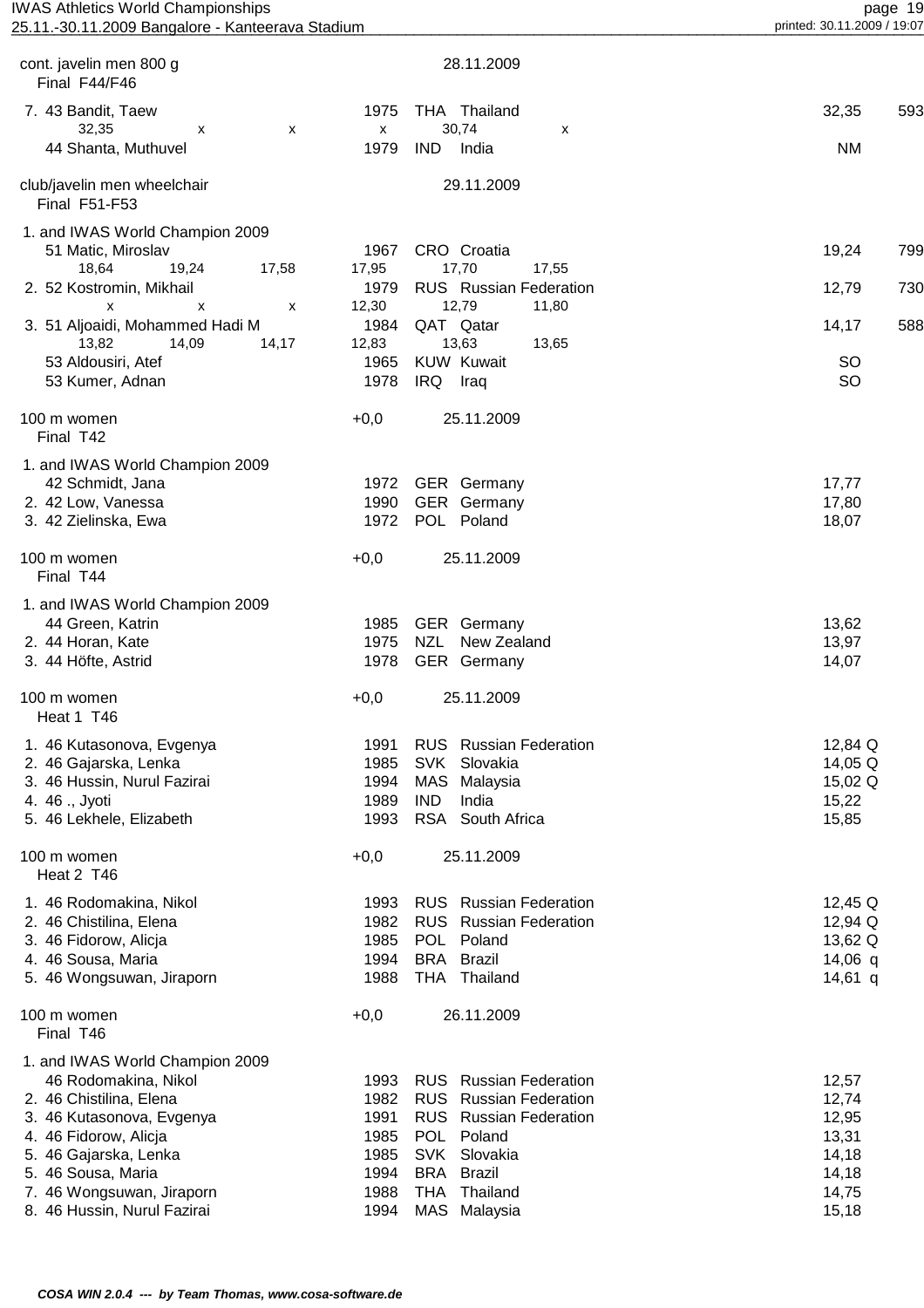| <b>IWAS Athletics World Championships</b>        |
|--------------------------------------------------|
| 25.11.-30.11.2009 Bangalore - Kanteerava Stadium |

| 100 m wheelchair women<br>Final T54                    | $+0,0$       |                   | 25.11.2009                                |                |
|--------------------------------------------------------|--------------|-------------------|-------------------------------------------|----------------|
| 1. and IWAS World Champion 2009                        |              |                   |                                           |                |
| 53 Huang, Lisha                                        | 1988         |                   | CHN People's Republic of China            | 16,30          |
| 2. 54 Liu, Wenjun                                      | 1985         |                   | CHN People's Republic of China            | 16,74          |
| 3. 54 Zhang, Ting                                      | 1985         |                   | CHN People's Republic of China            | 16,81          |
| 4. 54 Dong, Hongjiao                                   | 1986         |                   | CHN People's Republic of China            | 16,94          |
| 5. 54 Panaligan, Prudencia                             | 1988         | PHI               | Philippines                               | 19,61          |
| 6. 54 Almutairi, Khuloud                               | 1988         |                   | <b>KUW Kuwait</b>                         | 24,28          |
| 7. 52 Sa'at, Norsilawati                               | 1977         | SIN               | Singapore                                 | 27,40          |
| 200 m women<br>Final T44                               | $+0,0$       |                   | 27.11.2009                                |                |
| 1. and IWAS World Champion 2009                        |              |                   |                                           |                |
| 44 Green, Katrin                                       | 1985         |                   | <b>GER</b> Germany                        | 28,33          |
| 2. 44 Horan, Kate                                      | 1975         | <b>NZL</b>        | New Zealand                               | 28,77          |
| 3. 44 Höfte, Astrid                                    | 1978         |                   | GER Germany                               | 29,34          |
| 200 m women<br>Heat 1 T46                              | $+0,0$       |                   | 27.11.2009                                |                |
| 1. 46 Rodomakina, Nikol                                | 1993         |                   | <b>RUS</b> Russian Federation             | 26,51 Q        |
| 2. 46 Chistilina, Elena                                | 1982         |                   | <b>RUS</b> Russian Federation             | 27,23 Q        |
| 3. 46 Hussin, Nurul Fazirai                            | 1994         |                   | MAS Malaysia                              | 32,17 Q        |
| 46 Fidorow, Alicja                                     | 1985         |                   | POL Poland                                | <b>DNF</b>     |
| 200 m women<br>Heat 2 T46                              | $+0,0$       |                   | 27.11.2009                                |                |
| 1. 46 Kutasonova, Evgenya                              | 1991         |                   | <b>RUS</b> Russian Federation             | 27,64 Q        |
| 2. 46 Moguchaya, Alexandra                             | 1990         |                   | <b>RUS</b> Russian Federation             | 28,85 Q        |
| 3. 46 Sousa, Maria                                     | 1994         |                   | <b>BRA</b> Brazil                         | 29,27 Q        |
| 4. 46 Vasilyeva, Liubov                                | 1971         |                   | <b>RUS</b> Russian Federation             | $30,29$ q      |
| 5. 46 Wongsuwan, Jiraporn                              | 1988         |                   | THA Thailand                              | $30,36$ q      |
| 200 m women<br>Final T46                               |              |                   | 28.11.2009                                |                |
| 1. and IWAS World Champion 2009                        |              |                   |                                           |                |
| 46 Rodomakina, Nikol                                   | 1993         |                   | <b>RUS</b> Russian Federation             | 25,90          |
| 2. 46 Chistilina, Elena                                | 1982         | <b>RUS</b>        | <b>Russian Federation</b>                 | 26,55          |
| 3. 46 Kutasonova, Evgenya                              | 1991         |                   | <b>RUS</b> Russian Federation             | 26,91          |
| 4. 46 Moguchaya, Alexandra                             | 1990         |                   | <b>RUS</b> Russian Federation             | 28,87          |
| 5. 46 Sousa, Maria                                     | 1994         | BRA               | Brazil                                    | 29,68          |
| 6. 46 Wongsuwan, Jiraporn                              | 1988<br>1971 | <b>THA</b>        | Thailand<br><b>RUS</b> Russian Federation | 30,63          |
| 7. 46 Vasilyeva, Liubov<br>8. 46 Hussin, Nurul Fazirai | 1994         |                   | MAS Malaysia                              | 30,72<br>32,05 |
|                                                        |              |                   |                                           |                |
| 200 m wheelchair women<br>Final T54                    | $+0,0$       |                   | 27.11.2009                                |                |
| 1. and IWAS World Champion 2009                        |              |                   |                                           |                |
| 53 Huang, Lisha                                        | 1988         |                   | CHN People's Republic of China            | 29,74          |
| 2. 54 Zhang, Ting                                      | 1985         |                   | CHN People's Republic of China            | 30,26          |
| 3. 54 Panaligan, Prudencia                             | 1988<br>1977 | PHI<br><b>SIN</b> | Philippines                               | 36,97          |
| 4. 52 Sa'at, Norsilawati                               |              |                   | Singapore                                 | 55,79          |
| 400 m women<br>Final T46                               |              |                   | 29.11.2009                                |                |
| 1. and IWAS World Champion 2009                        |              |                   |                                           |                |
| 46 Fidorow, Alicja                                     | 1985         |                   | POL Poland                                | 1:01,29        |
| 2. 46 Kutasonova, Evgenya                              | 1991         | <b>RUS</b>        | <b>Russian Federation</b>                 | 1:02,24        |
| 3. 46 Moguchaya, Alexandra                             | 1990         |                   | <b>RUS</b> Russian Federation             | 1:03,09        |
| 4. 46 Vasilyeva, Liubov                                | 1971         |                   | <b>RUS</b> Russian Federation             | 1:08,42        |
| 5. 46 Hussin, Nurul Fazirai                            | 1994         |                   | MAS Malaysia                              | 1:16,44        |

44 Green, Katrin **DISCOTE:** 1985 GER Germany **DISCOTE:** DISCOTE: 1985 GER Germany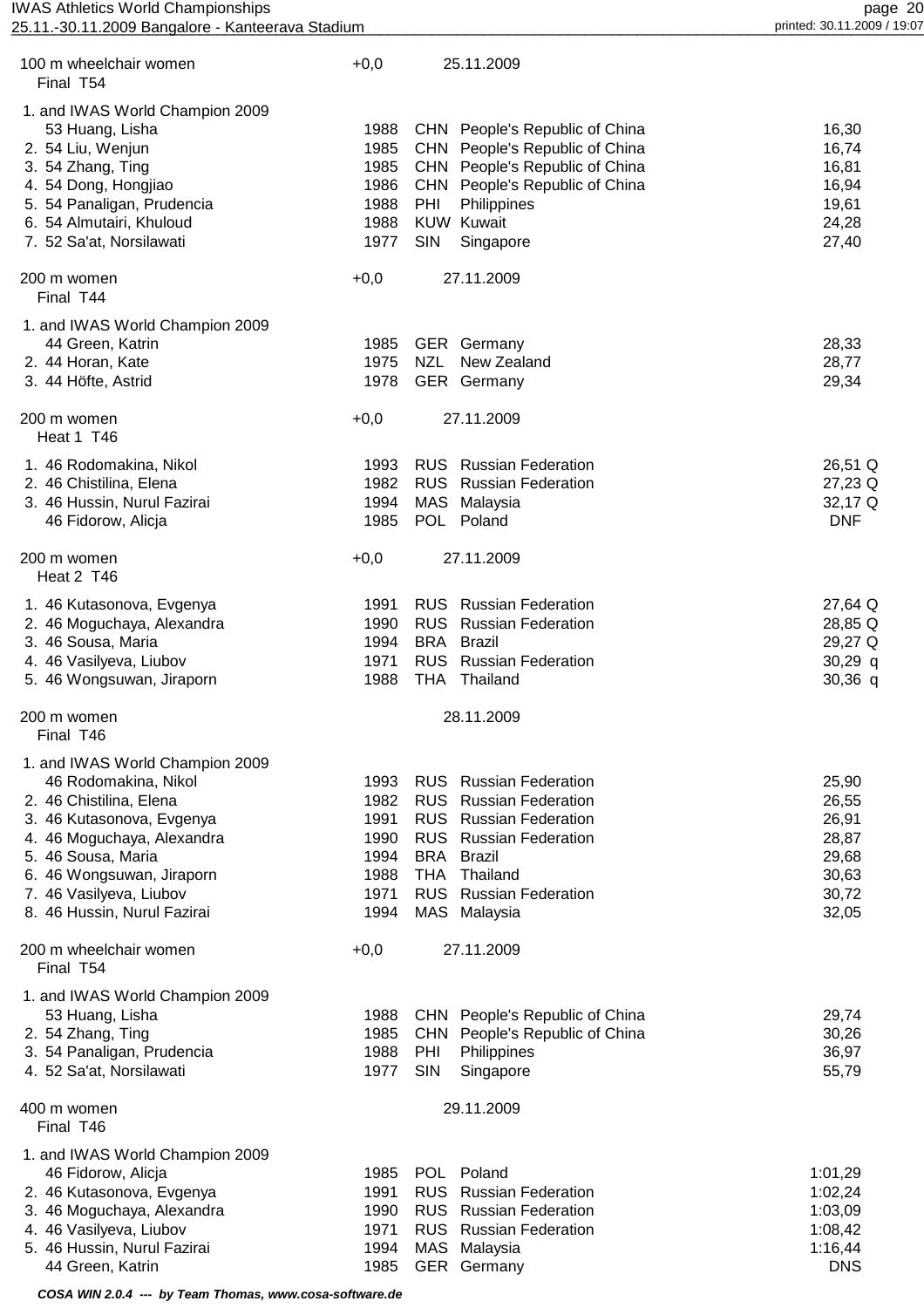| <b>IWAS Athletics World Championships</b><br>25.11.-30.11.2009 Bangalore - Kanteerava Stadium |                          |        |                                 | page 21<br>printed: 30.11.2009 / 19:07 |
|-----------------------------------------------------------------------------------------------|--------------------------|--------|---------------------------------|----------------------------------------|
|                                                                                               |                          |        |                                 |                                        |
| 400 m wheelchair women<br>Final T54                                                           |                          |        | 29.11.2009                      |                                        |
| 1. and IWAS World Champion 2009                                                               |                          |        |                                 |                                        |
| 53 Zhou, Hongzhuan                                                                            |                          | 1988   | CHN People's Republic of China  | 58,22                                  |
| 2. 54 Zhang, Ting                                                                             |                          | 1985   | CHN People's Republic of China  | 59,00                                  |
| 3. 53 Huang, Lisha                                                                            |                          | 1988   | CHN People's Republic of China  | 59,41                                  |
| 4. 54 Dong, Hongjiao                                                                          |                          | 1986   | CHN People's Republic of China  | 59,64                                  |
| 5. 54 Wallengren, Gunilla                                                                     |                          | 1979   | SWE Sweden                      | 59,68                                  |
| 6. 54 Panaligan, Prudencia                                                                    |                          | 1988   | PHI<br>Philippines              | 1:11,25                                |
| 800 m wheelchair women<br>Final T54                                                           |                          |        | 26.11.2009                      |                                        |
| 1. and IWAS World Champion 2009                                                               |                          |        |                                 |                                        |
| 53 Zhou, Hongzhuan                                                                            |                          | 1988   | CHN People's Republic of China  | 1:57,23                                |
| 2. 54 Liu, Wenjun                                                                             |                          | 1985   | CHN People's Republic of China  | 1:57,58                                |
| 3. 54 Wallengren, Gunilla                                                                     |                          | 1979   | SWE Sweden                      | 2:00,97                                |
| 1500 m wheelchair women<br>Final T54                                                          |                          |        | 28.11.2009                      |                                        |
| 1. and IWAS World Champion 2009                                                               |                          |        |                                 |                                        |
| 54 Liu, Wenjun                                                                                |                          | 1985   | CHN People's Republic of China  | 3:49,63                                |
| 2. 53 Zhou, Hongzhuan                                                                         |                          | 1988   | CHN People's Republic of China  | 3:49,73                                |
| 3. 54 Wallengren, Gunilla                                                                     |                          | 1979   | SWE Sweden                      | 3:49,81                                |
| 4. 54 Dong, Hongjiao                                                                          |                          | 1986   | CHN People's Republic of China  | 3:50,00                                |
| long jump women<br>Final F46                                                                  |                          |        | 26.11.2009                      |                                        |
| 1. and IWAS World Champion 2009                                                               |                          |        |                                 |                                        |
| 46 Rodomakina, Nikol                                                                          |                          | 1993   | <b>RUS</b> Russian Federation   | 5,45                                   |
| 5,03<br>4,81                                                                                  | 5,18                     | 5,09   | 5,45                            |                                        |
| $-0,8$<br>$-0,8$                                                                              | $+0,8$                   | $-0,8$ | $-0,8$                          |                                        |
| 2. 46 Gajarska, Lenka                                                                         |                          | 1985   | SVK Slovakia                    | 5,38                                   |
| 5,16<br>4,86                                                                                  | 5,38                     | 5,13   | 5,15<br>х                       |                                        |
| $-0,8$<br>$-0,8$                                                                              | $+0,9$                   | $-0,9$ | $-0,9$                          |                                        |
| 3. 46 Kutasonova, Evgenya                                                                     |                          | 1991   | RUS Russian Federation          | 4,98                                   |
| 4,86<br>4,98                                                                                  | $\overline{\phantom{a}}$ | 4,63   |                                 |                                        |
| $-0,8$<br>$-0,8$                                                                              |                          | $-0,8$ |                                 |                                        |
| 4. 46 Wongsuwan, Jiraporn                                                                     |                          | 1988   | THA Thailand                    | 4,23                                   |
| 3,46<br>3,36                                                                                  | 4,23                     | 4,23   | 4,03<br>4,10                    |                                        |
| $-0,9$<br>$-0,8$                                                                              | $+0,8$                   | $-0,9$ | $-0,9$<br>$+0,9$                |                                        |
| 5. 46 Sousa, Maria                                                                            |                          | 1994   | <b>BRA</b> Brazil               | 3,90                                   |
| 3,72                                                                                          | 3,81<br>X                | 3,39   | 3,90<br>3,54                    |                                        |
| $-0,8$                                                                                        | $+0,8$                   | $-0,9$ | $-0,8$<br>$-0,8$                |                                        |
| 6. 46 ., Jyoti                                                                                |                          | 1989   | IND.<br>India                   | 3,82                                   |
| 3,67<br>3,27                                                                                  | 3,76                     | 3,58   | 3,69<br>3,82                    |                                        |
| $-0,8$<br>$-0,8$                                                                              | $+0,8$                   | $-0,9$ | $+0,8$<br>$-0,8$                |                                        |
| 7. 46 Matroushi, Maryam                                                                       |                          | 1986   | <b>UAE</b> United Arab Emirates | 3,79                                   |
| 3,79<br>3,61                                                                                  | 3,76                     | 3,78   | 3,56<br>3,59                    |                                        |
| $-0,8$<br>$-0,7$                                                                              | $+0,9$                   | $+0,8$ | $-0,8$<br>$+0,8$                |                                        |
| 8. 46 Lekhele, Elizabeth                                                                      |                          | 1993   | RSA South Africa                | 3,45                                   |
| 3,45<br>2,95                                                                                  | 2,82                     | 2,73   | 2,72<br>2,65                    |                                        |
| $-0,7$<br>$-0,8$                                                                              | $+0,8$                   | $-0,8$ | $-0,8$<br>$-0,8$                |                                        |
| long jump women<br>Final F42/F44                                                              |                          |        | 26.11.2009                      |                                        |
| 1. and IWAS World Champion 2009                                                               |                          |        |                                 |                                        |
| 42 Low, Vanessa                                                                               |                          | 1990   | GER Germany                     | 3,92<br>1101                           |
| 3,66<br>3,74                                                                                  | 2,74                     | 3,92   | 3,44<br>2,97                    |                                        |
| $+0,0$<br>$+0,0$                                                                              | $+0,0$                   | $+0,0$ | $+0,0$<br>$+0,0$                |                                        |
| 2. 44 Green, Katrin                                                                           |                          | 1985   | GER Germany                     | 4,98<br>998                            |
| 4,42<br>4,20                                                                                  | 4,98                     | 4,38   | 4,48<br>4,63                    |                                        |

+0,0 +0,0 +0,0 +0,0 +0,0 +0,0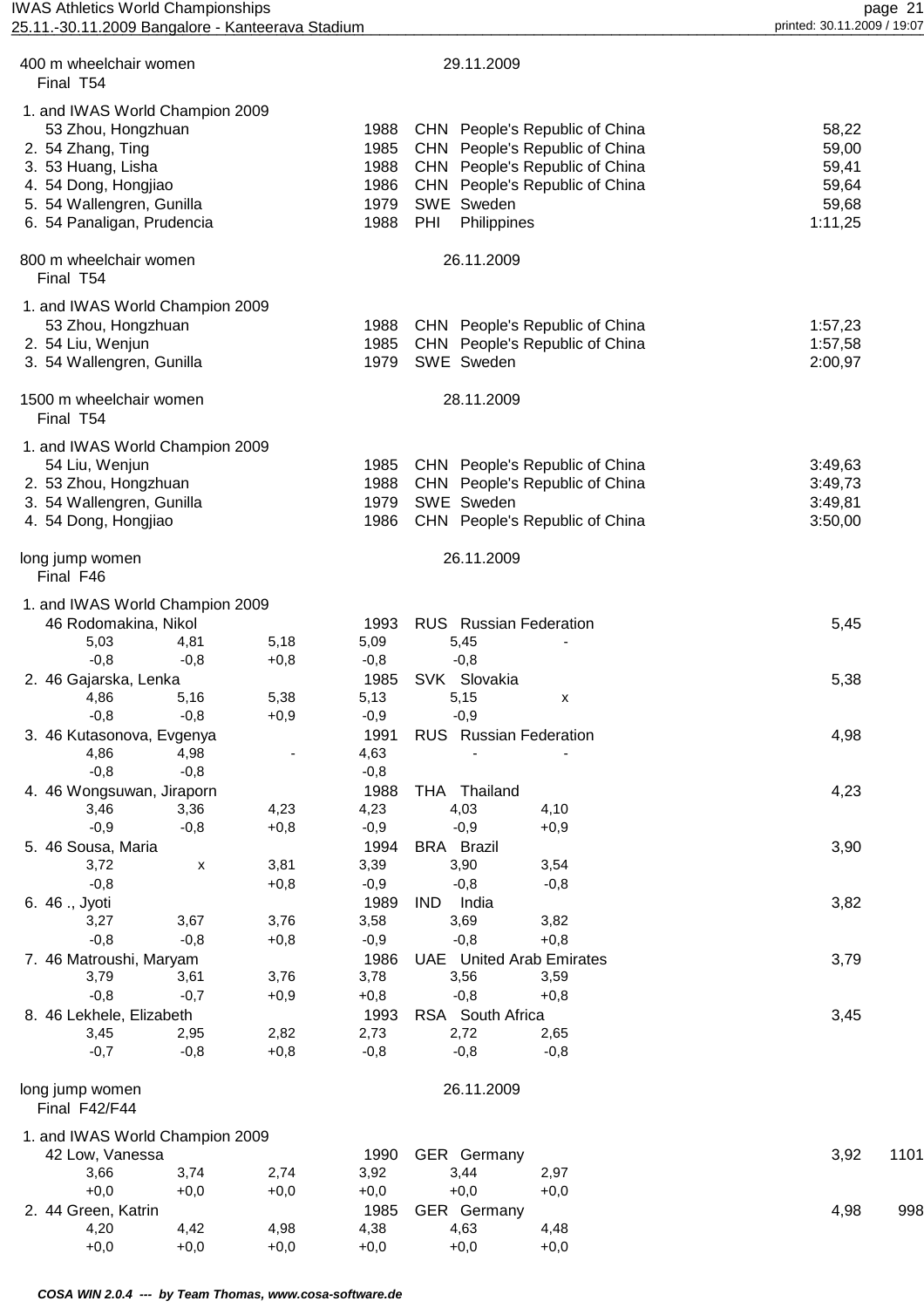| <b>IWAS Athletics World Championships</b>        |
|--------------------------------------------------|
| 25.11.-30.11.2009 Bangalore - Kanteerava Stadium |

| cont. long jump women<br>Final F42/F44      |                                       |                    | 26.11.2009          |                                |            |     |
|---------------------------------------------|---------------------------------------|--------------------|---------------------|--------------------------------|------------|-----|
|                                             |                                       |                    |                     |                                |            |     |
| 3. 44 Höfte, Astrid                         |                                       | 1978               | <b>GER</b> Germany  |                                | 4,96       | 994 |
| 4,63                                        | 4,84<br>4,95                          | 4,91               | 4,85                | 4,96                           |            |     |
| $+0,0$                                      | $+0,0$<br>$+0,0$                      | $+0,0$             | $+0,0$              | $+0,0$                         |            |     |
| 4. 42 Zielinska, Ewa                        |                                       | 1972               | POL Poland          |                                | 3,52       | 989 |
| 3,40                                        | 3,52<br>3,48                          | 3,33               | 3,30                | 3,43                           |            |     |
| $+0,4$                                      | $+0,0$<br>$+0,0$                      | $+0,0$             | $+0,0$              | $+0,0$                         |            |     |
|                                             | new world record by Vanessa Low (GER) |                    |                     |                                |            |     |
| shot put women 4 kg<br>Final F42            |                                       |                    | 27.11.2009          |                                |            |     |
| 1. and IWAS World Champion 2009             |                                       |                    |                     |                                |            |     |
| 42 Zhong, Yongyuan                          |                                       | 1985               |                     | CHN People's Republic of China | 8,65       |     |
| 8,41                                        | 8,53<br>8,42                          | 8,65               | 8,40                | 8,49                           |            |     |
| 2. 42 Schmidt, Jana                         |                                       | 1972               | GER Germany         |                                | 8,58       |     |
| 8,38<br>7,86                                | 8,53                                  | 8,58               | 8,51                | 8,26                           |            |     |
| 3. 42 Vukovic, Jelena                       |                                       | 1975               | CRO Croatia         |                                | 8,02       |     |
| 8,02                                        | 7,88<br>7,87                          | 7,41               | 7,86                | 7,66                           |            |     |
| 4. 42 Arya, Santosh                         |                                       | 1984               | <b>IND</b><br>India |                                | 4,33       |     |
| 4,16                                        | 3,37<br>X                             | 4,33               | X                   | 4,08                           |            |     |
|                                             |                                       |                    |                     |                                |            |     |
| shot put women 4 kg<br>Final F44            |                                       |                    | 27.11.2009          |                                |            |     |
| 1. and IWAS World Champion 2009             |                                       |                    |                     |                                |            |     |
| 44 Jin, Yajuan                              |                                       | 1986               |                     | CHN People's Republic of China | 12,57      |     |
| 11,94<br>11,34                              | 11,92                                 | 12,57              | X                   | X                              |            |     |
| 2. 44 Floeth, Michaela                      |                                       | 1969               | GER Germany         |                                | 12,36      |     |
| 11,64<br>12,36                              | 11,93                                 | 12,11              | 11,99               | 11,89                          |            |     |
| 3. 44 Mokhine, Masego                       |                                       | 1986               | RSA South Africa    |                                | 8,70       |     |
| 7,51                                        | 8,28<br>8,31                          | 7,36               | 8,70                | 8,19                           |            |     |
| 4. 44 Ladee, Wanna                          |                                       | 1983               | Thailand<br>THA     |                                | 8,52       |     |
| 7,93                                        | 8,38<br>7,30                          | 8,52               | 7,96                | 8,34                           |            |     |
| 5. 44 Takado, Fumiko                        |                                       | 1973               | <b>JPN</b><br>Japan |                                | 7,24       |     |
| 6,56                                        | 7,03<br>6,79                          | 6,87               | 7,24                | 7,03                           |            |     |
| 6. 44 Raja, Rajbakshmi                      |                                       | 1979               | <b>IND</b><br>India |                                | 4,90       |     |
| 4,28                                        | 4,86<br>х                             | $\pmb{\mathsf{X}}$ | 4,90                | X                              |            |     |
| 44 Aannaiah, Suresh                         |                                       | 1966               | <b>IND</b><br>India |                                | <b>DNS</b> |     |
|                                             |                                       |                    |                     |                                |            |     |
| shot put women 4 kg<br>Final F46            |                                       |                    | 27.11.2009          |                                |            |     |
| 1. and IWAS World Champion 2009             |                                       |                    |                     |                                |            |     |
| 46 NS, Ramya                                |                                       | 1993               | <b>IND</b><br>India |                                | 9,50       |     |
| 9,50                                        | 8,53<br>8,91                          | 8,84               | 9,48                | 8,97                           |            |     |
| 2. 46 Khamsuk, Supidsara                    |                                       | 1977               | THA Thailand        |                                | 8,64       |     |
| 8,00                                        | 7,94<br>7,98                          | 8,64               | 8,06                | X                              |            |     |
| 3. 46 Rachel Sentau, Batricia               |                                       | 1976               | MAS Malaysia        |                                | 7,50       |     |
| 7,47                                        | 6,76<br>7,16                          | 6,47               | 7,50                | 7,46                           |            |     |
|                                             |                                       |                    |                     |                                |            |     |
| shot put women wheelchair 3 kg<br>Final F55 |                                       |                    | 29.11.2009          |                                |            |     |
| 1. and IWAS World Champion 2009             |                                       |                    |                     |                                |            |     |
| 55 Buggenhagen, Marianne                    |                                       | 1953               | <b>GER</b> Germany  |                                | 8,17       |     |
| 8,05                                        | 8,02<br>X                             | 8,17               | 7,94                | 7,97                           |            |     |
| 2. 55 Fesslova, Jana                        |                                       | 1976               | CZE Czech Republic  |                                | 7,07       |     |
| 6,82                                        | 6,36<br>6,36                          | 6,49               | 6,44                | 7,07                           |            |     |
|                                             |                                       | 1958               | IND.<br>India       |                                |            |     |
| 3. 55 Holla Krishnamurthy, Malathi<br>4,82  | 4,95                                  | 4,91               | 5,18                | 5,17                           | 5,18       |     |
|                                             | 5,11                                  |                    |                     |                                |            |     |
| 4. 55 Raviraj, Anuradha                     |                                       | 1975               | India<br>IND        |                                | 3,87       |     |
| 3,60                                        | 3,85<br>3,50                          | 3,76               | 3,86                | 3,87                           |            |     |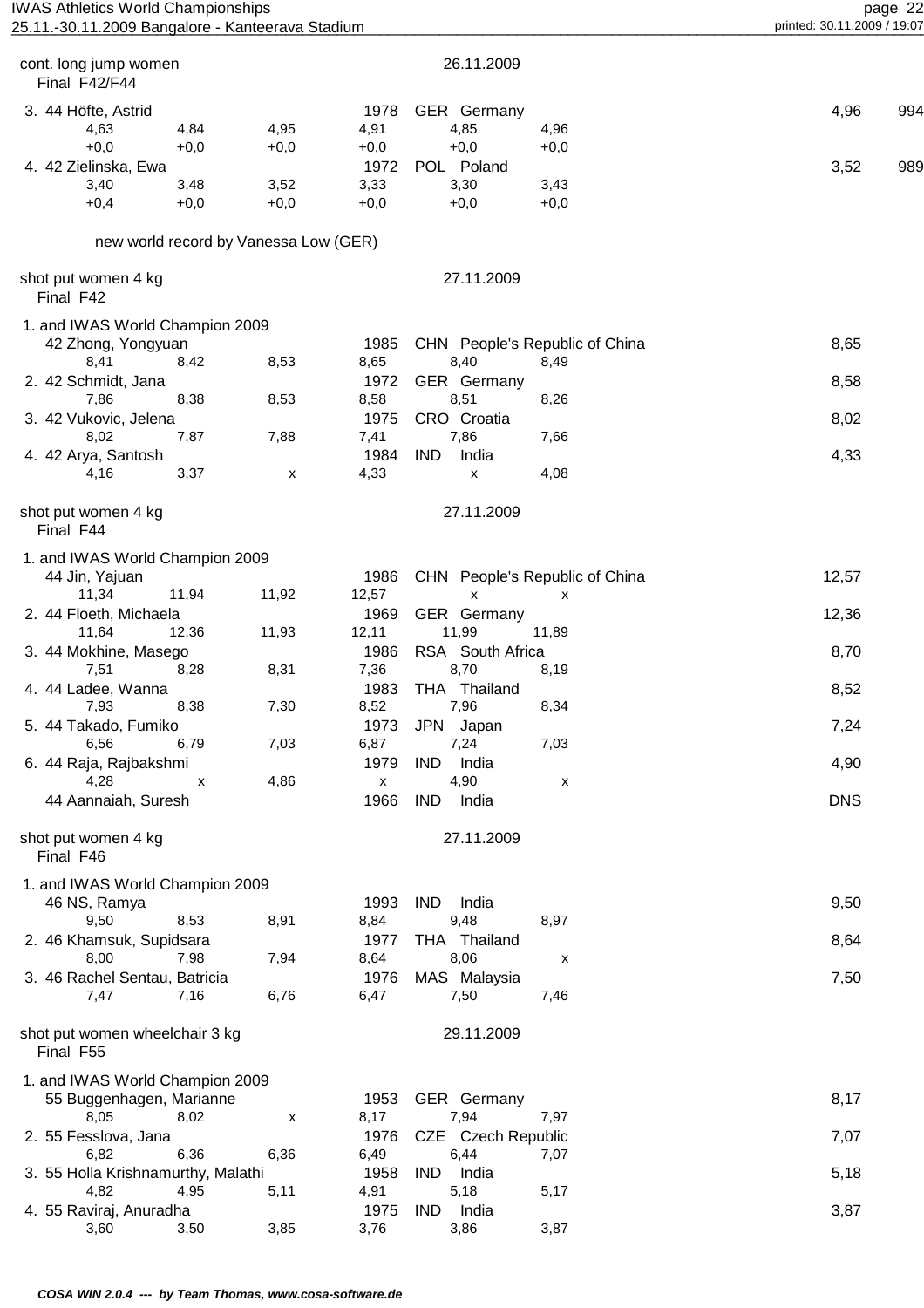| <b>IWAS Athletics World Championships</b> | າາ<br>page<br>ں ے |
|-------------------------------------------|-------------------|
|                                           |                   |

| 25.11.<br>11.2009 Bangalore $\cdot$<br>-30. | . - Kanteerava Stadium | $1.2009-/-$<br>19:07<br>printed: 30.1 |
|---------------------------------------------|------------------------|---------------------------------------|
|                                             |                        |                                       |

| shot put women wheelchair 3 kg<br>Final F56                                    |                    |              | 27.11.2009                                      |       |      |
|--------------------------------------------------------------------------------|--------------------|--------------|-------------------------------------------------|-------|------|
| 1. and IWAS World Champion 2009                                                |                    |              |                                                 |       |      |
| 56 Willing, Martina                                                            |                    | 1959         | GER Germany                                     | 8,17  |      |
| 7,93<br>7,78                                                                   | 8,17               | 7,99         | 8,02<br>8,03                                    |       |      |
| 2. 56 Al-Hameedi, Ameera                                                       |                    | 1969         | IRQ Iraq                                        | 6,70  |      |
| 6,70<br>6,11                                                                   | 6,25               | 6,23         | 6,20<br>6,22                                    |       |      |
| 3. 56 Almutairi, Khuloud                                                       |                    | 1988         | <b>KUW Kuwait</b>                               | 3,61  |      |
| 3,59<br>X                                                                      | x                  | 3,60         | 3,61<br>3,42                                    |       |      |
| shot put women wheelchair 3 kg<br>Final F57                                    |                    |              | 30.11.2009                                      |       |      |
| 1. and IWAS World Champion 2009                                                |                    |              |                                                 |       |      |
| 57 Medjemedi, Nadia                                                            |                    | 1974         | ALG Algeria                                     | 10,20 |      |
| 9,73<br>9,95                                                                   | 9,71               | 9,94         | 9,83<br>10,20                                   |       |      |
| 2. 57 Koleva, Ivanka                                                           |                    | 1968         | <b>BUL</b> Bulgaria                             | 9,32  |      |
| 9,26<br>9,32                                                                   | 9,23               | 9,21         | 9,19<br>9,15                                    |       |      |
| 3. 57 Sergienko, Olga                                                          |                    | 1971         | RUS Russian Federation                          | 8,51  |      |
| 8,19<br>8,36                                                                   | 8,21               | 8,51         | 8,26<br>8,29                                    |       |      |
| 4. 57 Nakhumichi, Mary                                                         |                    | 1979         | <b>KEN Kenya</b>                                | 8,21  |      |
| 8,20<br>7,88                                                                   | 8,21               | 7,71         | 8,20<br>8,09                                    |       |      |
| 5. 57 Almutairi, Manal                                                         |                    | 1985         | <b>KUW Kuwait</b>                               | 7,51  |      |
| 7,22<br>X                                                                      | 7,51               | 7,11         | 7,03<br>X                                       |       |      |
| 6. 57 Alrasheedy, Siham<br>5,80                                                | 5,36               | 1982<br>X    | <b>UAE</b> United Arab Emirates<br>5,40<br>5,94 | 5,94  |      |
| х<br>7. 57 Abdullah, Feelzah                                                   |                    | 1983         | MAS Malaysia                                    | 5,81  |      |
| 4,99<br>5,57                                                                   | 5,81               | 5,74         | 5,35<br>$\pmb{\mathsf{X}}$                      |       |      |
| 8. 57 Al-Majidi, Hanan                                                         |                    | 1990         | IRQ<br>Iraq                                     | 5,74  |      |
| 5,35<br>5,09                                                                   | 5,08               | 4,96         | 5,74<br>5,07                                    |       |      |
| shot put women wheelchair 4 kg<br>Final F58<br>1. and IWAS World Champion 2009 |                    |              | 28.11.2009                                      |       |      |
| 58 Eneva, Stela                                                                |                    | 1975         | <b>BUL</b> Bulgaria                             | 10,50 |      |
| 10,50<br>10,16                                                                 | 10,26              | 10,02        | 10,28<br>9,70                                   |       |      |
| 2. 58 Djelel, Safia                                                            |                    |              | 1983 ALG Algeria                                | 9,73  |      |
| 9,72<br>9,57                                                                   | 9,61               | 9,73         | 9,65<br>9,38                                    |       |      |
| 3. 58 Saifi, Nassima                                                           |                    | 1988         | ALG Algeria                                     | 9,07  |      |
| 9,07<br>8,94                                                                   | 8,85               | 8,92         | 8,75<br>8,48                                    |       |      |
| 4. 58 Ogonji, Elizabeth                                                        |                    | 1968         | KEN Kenya                                       | 5,08  |      |
| 4,77<br>4,88                                                                   | 5,08               | 5,02         | 5,00<br>4,91                                    |       |      |
| shot put women wheelchair 3 kg<br>Final F53/F54                                |                    |              | 28.11.2009                                      |       |      |
| 1. and IWAS World Champion 2009                                                |                    |              |                                                 |       |      |
| 54 Kacanu, Eva                                                                 |                    | 1965         | CZE Czech Republic                              | 6,43  | 1035 |
| 5,86<br>6,03                                                                   | 6,04               | $\mathsf{x}$ | 6,43<br>6,22                                    |       |      |
| 2. 54 Perminiene, Irena                                                        |                    | 1958         | LTU Lithuania                                   | 6,16  | 992  |
| 5,39<br>5,77                                                                   | 5,96               | 6,16         | 5,84<br>6,00                                    |       |      |
| 3. 53 Malik, Deepa                                                             |                    | 1970         | <b>IND</b><br>India                             | 3,28  | 557  |
| 3,28<br>2,97                                                                   | 3,27               | 3,24         | 3,24<br>3,14                                    |       |      |
| 4. 54 ., Manjula<br>2,80<br>2,77                                               | 2,79               | 1976<br>2,89 | <b>IND</b><br>India<br>2,87<br>2,86             | 2,89  | 465  |
| discus women 1 kg                                                              |                    |              | 25.11.2009                                      |       |      |
| Final F44                                                                      |                    |              |                                                 |       |      |
| 1. and IWAS World Champion 2009                                                |                    |              |                                                 |       |      |
| 44 Floeth, Michaela                                                            |                    | 1969         | GER Germany                                     | 37,69 |      |
| 35,09<br>37,69                                                                 | 31,65              | 31,96        | 34,87<br>34,54                                  |       |      |
| 2. 44 Jin, Yajuan                                                              |                    | 1986         | CHN People's Republic of China                  | 31,51 |      |
| 29,79<br>29,67                                                                 | $\pmb{\mathsf{x}}$ | 30,09        | 31,15<br>31,51                                  |       |      |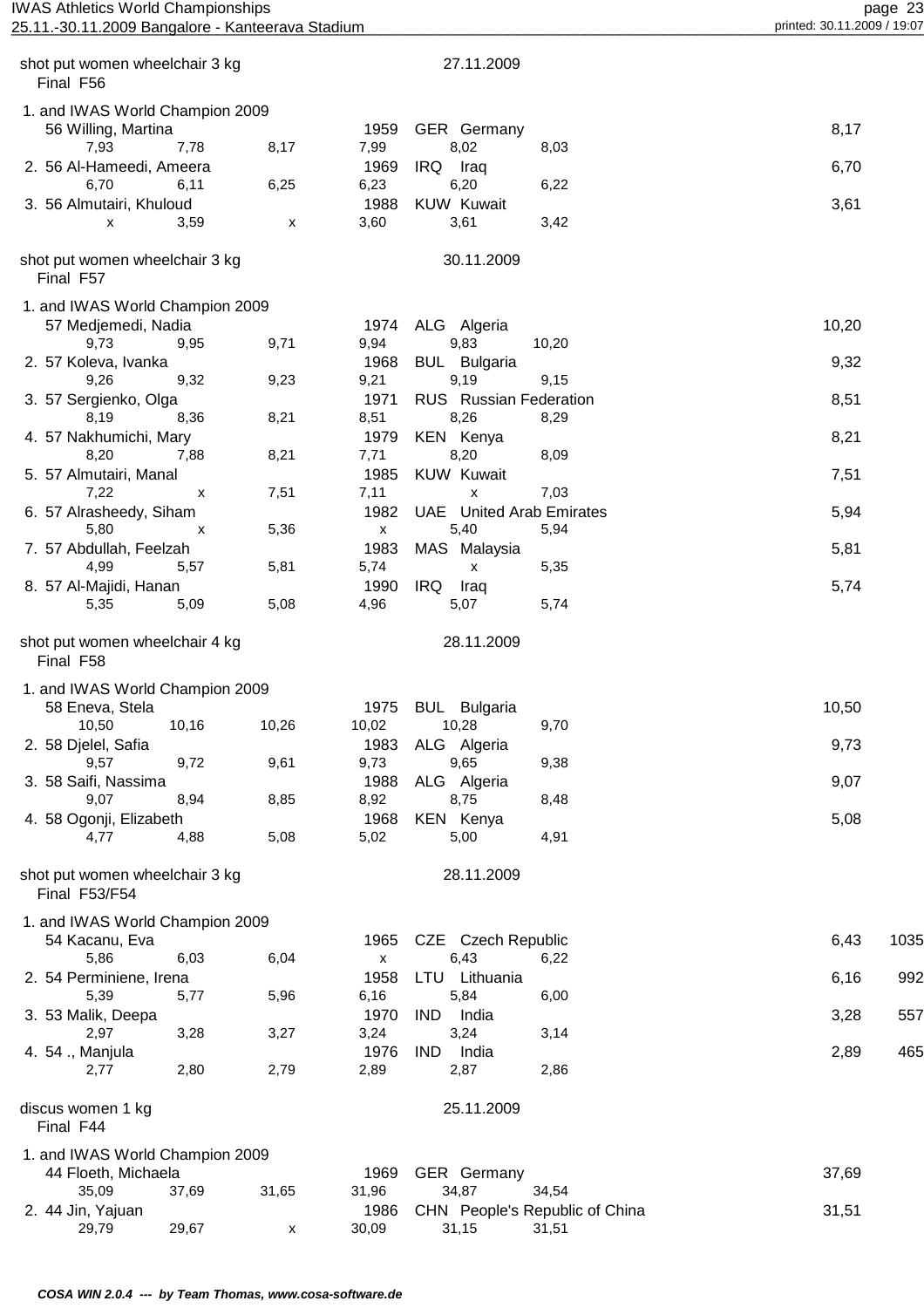| <b>IWAS Athletics World Championships</b><br>25.11.-30.11.2009 Bangalore - Kanteerava Stadium |       |                            |                                          |       | printed: 30.11.2009 / 19:07 | page 24 |
|-----------------------------------------------------------------------------------------------|-------|----------------------------|------------------------------------------|-------|-----------------------------|---------|
|                                                                                               |       |                            |                                          |       |                             |         |
| cont. discus women 1 kg<br>Final F44                                                          |       |                            | 25.11.2009                               |       |                             |         |
| 3. 44 Ladee, Wanna<br>21,70<br>23,30                                                          | 21,30 | 1983<br>$\pmb{\mathsf{X}}$ | THA Thailand<br>X                        | х     | 23,30                       |         |
| 4. 44 Takado, Fumiko<br>21,22<br>X                                                            | 19,00 | 1973<br>20,17              | <b>JPN</b><br>Japan<br>20,73             | 20,56 | 21,22                       |         |
| 5. 44 Mokhine, Masego<br>19,79<br>18,41                                                       | 20,29 | 1986<br>19,92              | RSA South Africa<br>20,52                | 18,73 | 20,52                       |         |
| 6. 44 Raja, Rajbakshmi<br>14,78<br>14,14                                                      | 14,37 | 1979<br>14,64              | IND<br>India<br>13,01                    | 12,84 | 14,78                       |         |
| 44 Balamurugan, Rajati                                                                        |       | 1978                       | <b>IND</b><br>India                      |       | DQ                          |         |
| discus women wheelchair 1 kg<br>Final F55                                                     |       |                            | 25.11.2009                               |       |                             |         |
| 1. and IWAS World Champion 2009                                                               |       |                            |                                          |       |                             |         |
| 55 Buggenhagen, Marianne<br>24,46<br>X                                                        | 25,78 | 1953<br>25,78              | GER Germany<br>25,53                     | 25,80 | 25,80                       |         |
| 2. 55 Fesslova, Jana<br>22,52<br>22,98                                                        | 22,79 | 1976<br>21,68              | CZE Czech Republic<br>22,46              | x     | 22,98                       |         |
| 3. 55 Holla Krishnamurthy, Malathi<br>12,08<br>X                                              | 11,91 | 1958<br>12,02              | <b>IND</b><br>India<br>12,35             | 11,20 | 12,35                       |         |
| 4. 55 Raviraj, Anuradha<br>7,89<br>X                                                          |       | 1975<br>$\pmb{\mathsf{x}}$ | IND India<br>6,97                        | 5,68  | 7,89                        |         |
| discus women wheelchair 1 kg                                                                  | х     |                            | 25.11.2009                               |       |                             |         |
| Final F56                                                                                     |       |                            |                                          |       |                             |         |
| 1. and IWAS World Champion 2009<br>56 Willing, Martina                                        |       | 1959                       | GER Germany                              |       | 21,96                       |         |
| 19,89<br>20,75                                                                                | 20,86 | 21,96                      | 21,77                                    | 21,87 |                             |         |
| 2. 56 Al-Hameedi, Ameera<br>12,15<br>13,94                                                    | 13,32 | 1969<br>13,35              | IRQ Iraq<br>12,65                        | 13,76 | 13,94                       |         |
| 3. 56 Almutairi, Khuloud<br>5,80<br>6,22                                                      | 5,61  | 1988<br>X                  | <b>KUW Kuwait</b><br>5,02                | 5,77  | 6,22                        |         |
| discus women wheelchair 1 kg                                                                  |       |                            | 28.11.2009                               |       |                             |         |
| Final F57                                                                                     |       |                            |                                          |       |                             |         |
| 1. and IWAS World Champion 2009                                                               |       |                            |                                          |       |                             |         |
| 57 Medjemedi, Nadia<br>28,66<br>x                                                             | 28,97 | 1974<br>29,10              | ALG Algeria<br>28,42                     | 29,14 | 29,14                       |         |
| 2. 57 Koleva, Ivanka<br>22,88<br>22,96                                                        | 23,68 | 1968<br>22,58              | <b>BUL</b> Bulgaria<br>22,82             | 23,73 | 23,73                       |         |
| 3. 57 Nakhumichi, Mary                                                                        |       | 1979                       | <b>KEN Kenya</b>                         |       | 23,65                       |         |
| 20,41<br>x<br>4. 57 Alrasheedy, Siham                                                         | 18,68 | 22,08<br>1982              | 22,06<br><b>UAE</b> United Arab Emirates | 23,65 | 21,57                       |         |
| 20,95<br>20,00<br>5. 57 Almutairi, Manal                                                      | 21,16 | 20,74<br>1985              | 21,57<br><b>KUW Kuwait</b>               | 21,24 | 17,89                       |         |
| 16,89<br>17,89<br>6. 57 Abdullah, Feelzah                                                     | 16,68 | 15,96<br>1983              | 17,20<br>MAS Malaysia                    | 17,49 | 15,21                       |         |
| 11,12<br><b>X</b><br>7. 57 Al-Majidi, Hanan                                                   | 15,21 | 14,07<br>1990              | $\pmb{\mathsf{X}}$<br>IRQ<br>Iraq        | х     | 14,83                       |         |
| 13,71<br>x<br>57 Jayaprakash, Indira                                                          | 13,61 | 14,00<br>1984              | 13,92<br><b>IND</b><br>India             | 14,83 | <b>DNS</b>                  |         |
| discus women 1 kg<br>Final F42/F46                                                            |       |                            | 25.11.2009                               |       |                             |         |
| 1. and IWAS World Champion 2009                                                               |       |                            |                                          |       |                             |         |
| 42 Vukovic, Jelena                                                                            |       | 1975                       | CRO Croatia                              |       | 24,87                       | 817     |
| 24,84<br>24,85<br>2. 46 NS, Ramya                                                             | 21,83 | 24,17<br>1993              | 24,23<br>IND India                       | 24,87 | 34,14                       | 810     |
| 34,14<br>29,19                                                                                | 31,60 | 32,47                      | 34,10                                    | 28,41 |                             |         |

3. 42 Zhong, Yongyuan 1985 CHN People's Republic of China 23,73 780

21,37 23,73 22,49 23,31 x 23,06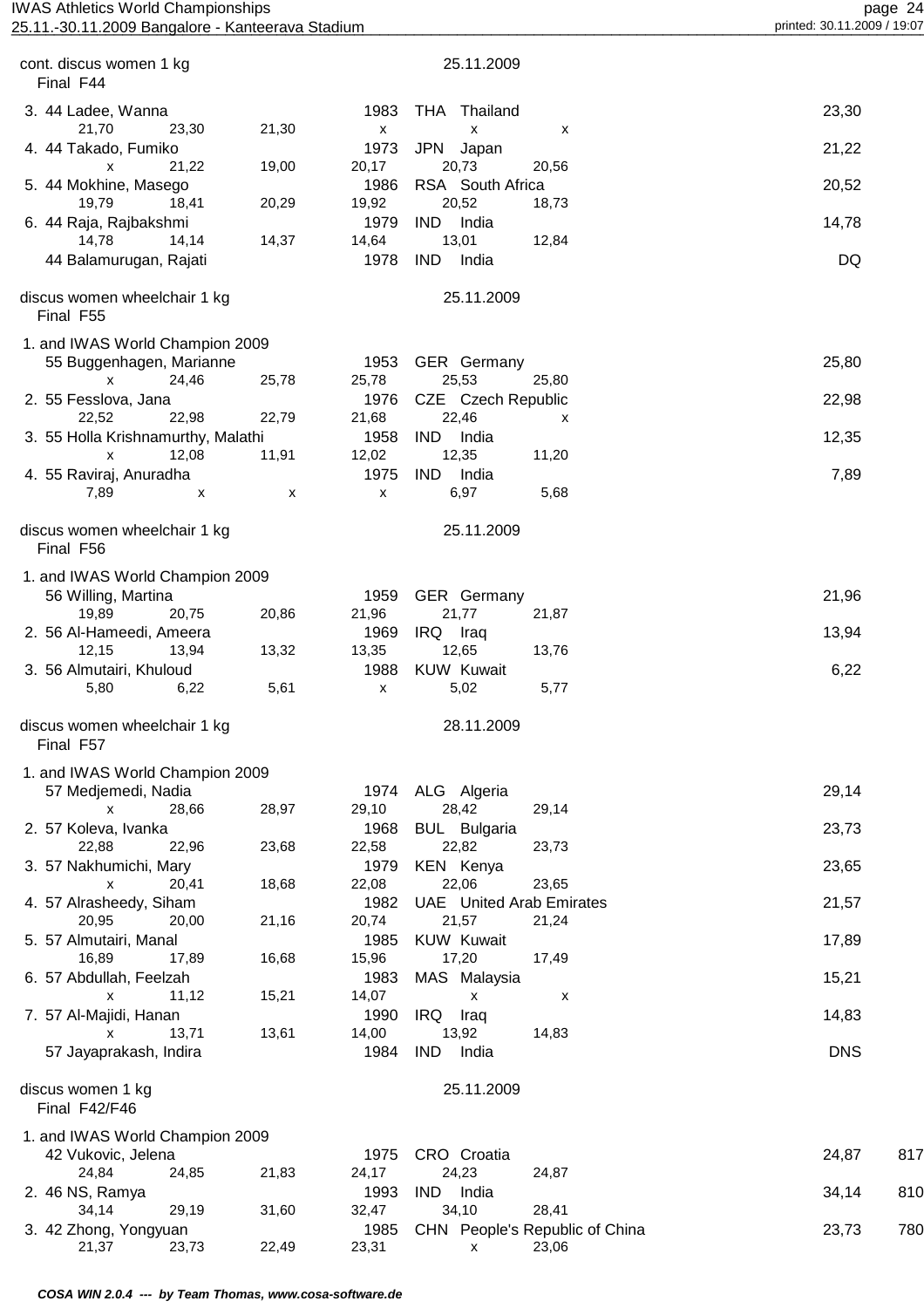| <b>IWAS Athletics World Championships</b><br>25.11.-30.11.2009 Bangalore - Kanteerava Stadium |       |                            |                                                  | printed: 30.11.2009 / 19:07 | page 25 |
|-----------------------------------------------------------------------------------------------|-------|----------------------------|--------------------------------------------------|-----------------------------|---------|
|                                                                                               |       |                            |                                                  |                             |         |
| cont. discus women 1 kg<br>Final F42/F46                                                      |       |                            | 25.11.2009                                       |                             |         |
| 4. 42 Arya, Santosh<br>16,95<br>X                                                             | 17,53 | 1984<br>17,52              | <b>IND</b><br>India<br>16,38<br>х                | 17,53                       | 576     |
| 5. 46 Rachel Sentau, Batricia                                                                 |       | 1976                       | MAS Malaysia                                     | 23,67                       | 561     |
| 22,11<br>21,29                                                                                | 23,50 | 21,40                      | 23,67<br>20,91                                   |                             |         |
| discus women wheelchair 1 kg<br>Final F54/F58                                                 |       |                            | 30.11.2009                                       |                             |         |
| 1. and IWAS World Champion 2009                                                               |       |                            |                                                  |                             |         |
| 58 Saifi, Nassima<br>33,87<br>X                                                               | 35,73 | 1988<br>$\pmb{\mathsf{X}}$ | ALG Algeria<br>34,54<br>34,69                    | 35,73                       | 1136    |
| 2. 58 Eneva, Stela                                                                            |       | 1975                       | <b>BUL</b> Bulgaria                              | 35,08                       | 1115    |
| 32,76<br>33,01                                                                                | 32,59 | 33,80                      | 33,68<br>35,08                                   |                             |         |
| 3. 58 Ogonji, Elizabeth                                                                       |       | 1968                       | <b>KEN Kenya</b>                                 | 18,23                       | 579     |
| 18,23<br>16,30<br>4. 54 ., Manjula                                                            | х     | 16,73<br>1976              | 15,50<br>17,62<br>IND.<br>India                  | 5,50                        | 325     |
| 5,45<br>5,47                                                                                  | 5,21  | 5,15                       | 5,22<br>5,50                                     |                             |         |
| javelin women 600 g<br>Final F42                                                              |       |                            | 29.11.2009                                       |                             |         |
|                                                                                               |       |                            |                                                  |                             |         |
| 1. and IWAS World Champion 2009<br>42 Schmidt, Jana                                           |       | 1972                       | GER Germany                                      | 26,65                       |         |
| 25,45<br>х                                                                                    | x     | 26,04                      | 26,65<br>x                                       |                             |         |
| 2. 42 Zhong, Yongyuan                                                                         |       | 1985                       | CHN People's Republic of China                   | 25,65                       |         |
| 22,54<br>x                                                                                    | X     | 25,65                      | 24,88<br>23,48                                   |                             |         |
| 42 Arya, Santosh                                                                              |       | 1984                       | <b>IND</b><br>India                              | <b>DNS</b>                  |         |
| javelin women 600 g<br>Final F44                                                              |       |                            | 29.11.2009                                       |                             |         |
| 1. and IWAS World Champion 2009                                                               |       |                            |                                                  |                             |         |
| 44 Mokhine, Masego                                                                            |       | 1986                       | RSA South Africa                                 | 31,62                       |         |
| 26,93<br>22,11<br>2. 44 Jin, Yajuan                                                           | X     | $\mathsf{X}$<br>1986       | 29,01<br>31,62<br>CHN People's Republic of China | 29,93                       |         |
| 25,12<br>x                                                                                    | 29,93 | $\boldsymbol{\mathsf{x}}$  | X<br>x                                           |                             |         |
| 3. 44 Ladee, Wanna                                                                            |       | 1983                       | THA Thailand                                     | 21,27                       |         |
| 20,92<br>20,36                                                                                | X     | 21,27                      | $\pmb{\mathsf{X}}$<br>x                          |                             |         |
| javelin women 600 g<br>Final F46                                                              |       |                            | 29.11.2009                                       |                             |         |
| 1. and IWAS World Champion 2009                                                               |       |                            |                                                  |                             |         |
| 46 Gudkova, Natalia                                                                           |       | 1974                       | <b>RUS</b> Russian Federation                    | 34,73                       |         |
| 32,92<br>X                                                                                    | 34,73 | $\boldsymbol{\mathsf{x}}$  | X<br>x                                           |                             |         |
| 2. 46 Matroushi, Maryam<br>24,54<br>x                                                         | X     | 1986<br>25,47              | <b>UAE</b> United Arab Emirates<br>26,58<br>X    | 26,58                       |         |
| 3. 46 Khamsuk, Supidsara                                                                      |       | 1977                       | THA Thailand                                     | 26,21                       |         |
| $\mathsf{x}$<br>24,81                                                                         | х     | $\pmb{\mathsf{X}}$         | 26,21<br>25,55                                   |                             |         |
| 4. 46 NS, Ramya<br>16,86<br>15,30                                                             | 17,83 | 1993<br>25,12              | IND India<br>21,41<br>21,84                      | 25,12                       |         |
| 5. 46 Rachel Sentau, Batricia                                                                 |       | 1976                       | MAS Malaysia                                     | 18,70                       |         |
| 16,31<br>16,43                                                                                | 17,27 | 17,89                      | 18,02<br>18,70                                   |                             |         |
| javelin women wheelchair 600 g<br>Final F55                                                   |       |                            | 26.11.2009                                       |                             |         |
| 1. and IWAS World Champion 2009                                                               |       |                            |                                                  |                             |         |
| 55 Todorova, Daniela                                                                          |       | 1980                       | <b>BUL</b> Bulgaria                              | 19,05                       |         |
| 18,41<br>19,05<br>2. 55 Fesslova, Jana                                                        | X     | 18,55<br>1976              | X<br>х<br>CZE Czech Republic                     | 17,26                       |         |
| 17,26<br>16,29                                                                                | 16,44 | $\pmb{\mathsf{X}}$         | 16,77<br>15,88                                   |                             |         |
| 3. 55 Buggenhagen, Marianne                                                                   |       | 1953                       | GER Germany                                      | 16,32                       |         |

16,32 x 15,63 15,99 x 16,31